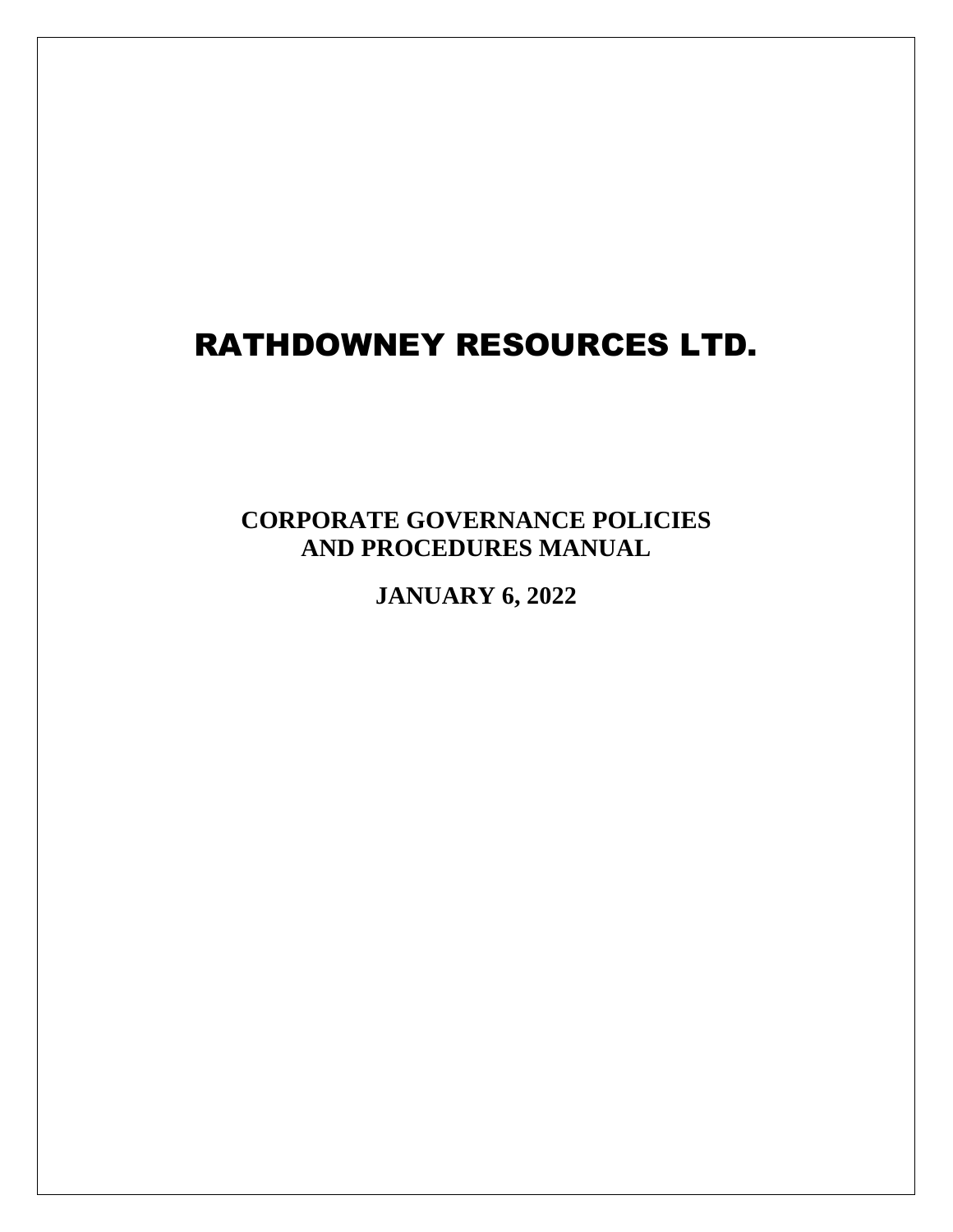# RATHDOWNEY RESOURCES LTD. (the "Company")

# Corporate Governance Policies and Procedures Manual (the "Manual")

# **Amended Effective [xx], 2017**

# **TABLE OF CONTENTS**

| 12. BOARD INTERACTION WITH SHAREHOLDERS, INSTITUTIONAL INVESTORS, THE PRESS, CUSTOMERS, ETC.  8 |  |
|-------------------------------------------------------------------------------------------------|--|
|                                                                                                 |  |
|                                                                                                 |  |
|                                                                                                 |  |
| APPENDIX 1 MATTERS REQUIRING BOARD APPROVAL (NON-DELEGATION POLICY)1                            |  |
|                                                                                                 |  |
|                                                                                                 |  |
|                                                                                                 |  |
|                                                                                                 |  |
|                                                                                                 |  |
|                                                                                                 |  |
|                                                                                                 |  |
|                                                                                                 |  |
|                                                                                                 |  |
|                                                                                                 |  |
|                                                                                                 |  |
|                                                                                                 |  |
|                                                                                                 |  |
|                                                                                                 |  |
|                                                                                                 |  |
|                                                                                                 |  |
|                                                                                                 |  |
| 8. ACCOUNTING AND RECORDKEEPING, INTERNAL ACCOUNTING CONTROLS AND AUDITING MATTERS 9            |  |
|                                                                                                 |  |
|                                                                                                 |  |
|                                                                                                 |  |
|                                                                                                 |  |
|                                                                                                 |  |
|                                                                                                 |  |
|                                                                                                 |  |
|                                                                                                 |  |
|                                                                                                 |  |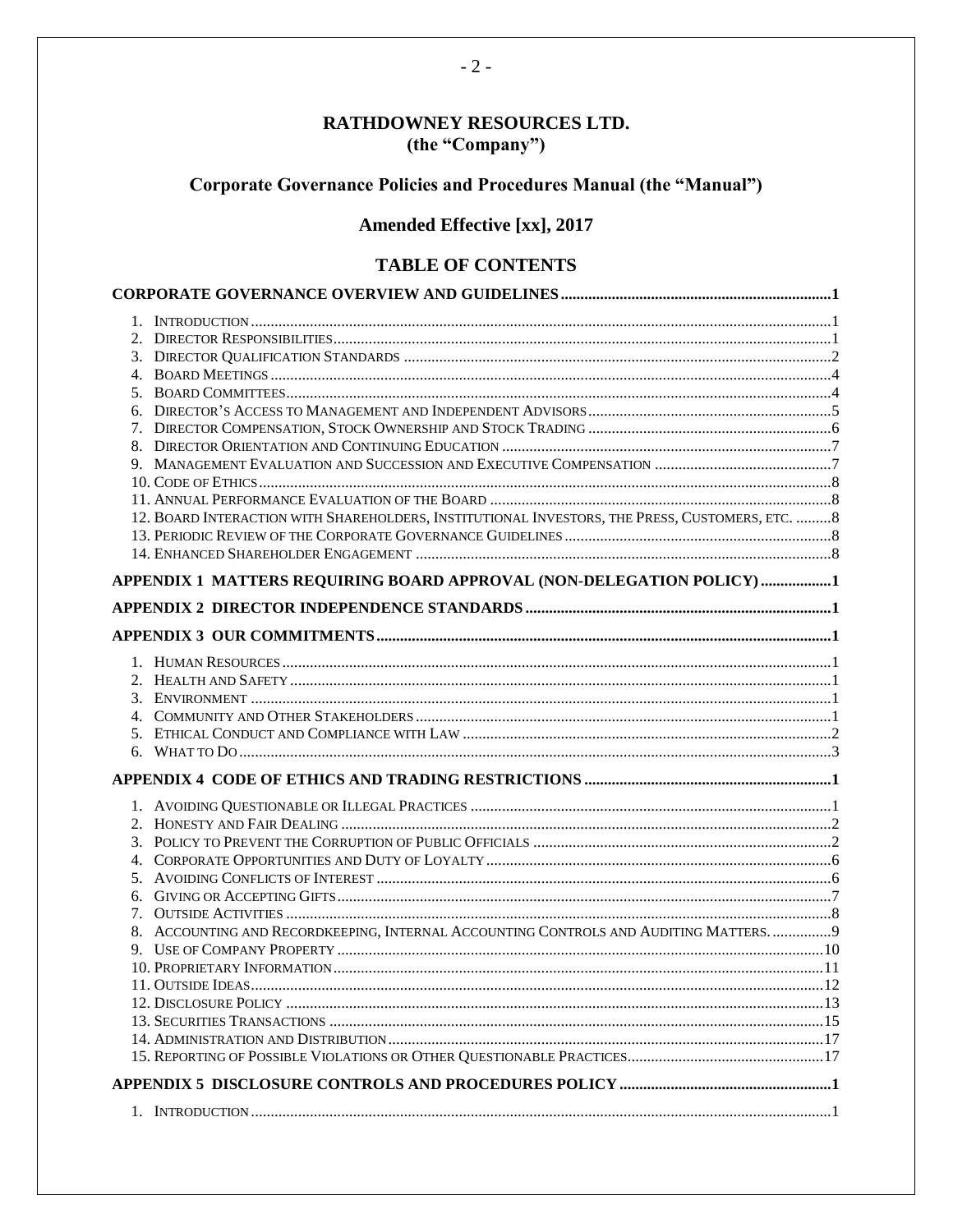| $3_{-}$<br>4 <sub>1</sub><br>$\sim$<br>б. |                                                                                           |  |
|-------------------------------------------|-------------------------------------------------------------------------------------------|--|
|                                           |                                                                                           |  |
|                                           |                                                                                           |  |
| 4                                         | 6. COMMITTEE MEMBER INDEPENDENCE, FINANCIAL LITERACY AND FINANCIAL EXPERT REQUIREMENTS  8 |  |
|                                           |                                                                                           |  |
|                                           |                                                                                           |  |
|                                           |                                                                                           |  |
| $2_{1}$<br>3 <sub>1</sub><br>$4_{\cdot}$  |                                                                                           |  |
|                                           | APPENDIX 9 POLICY ON ENGAGEMENT WITH SHAREHOLDERS ON GOVERNANCE                           |  |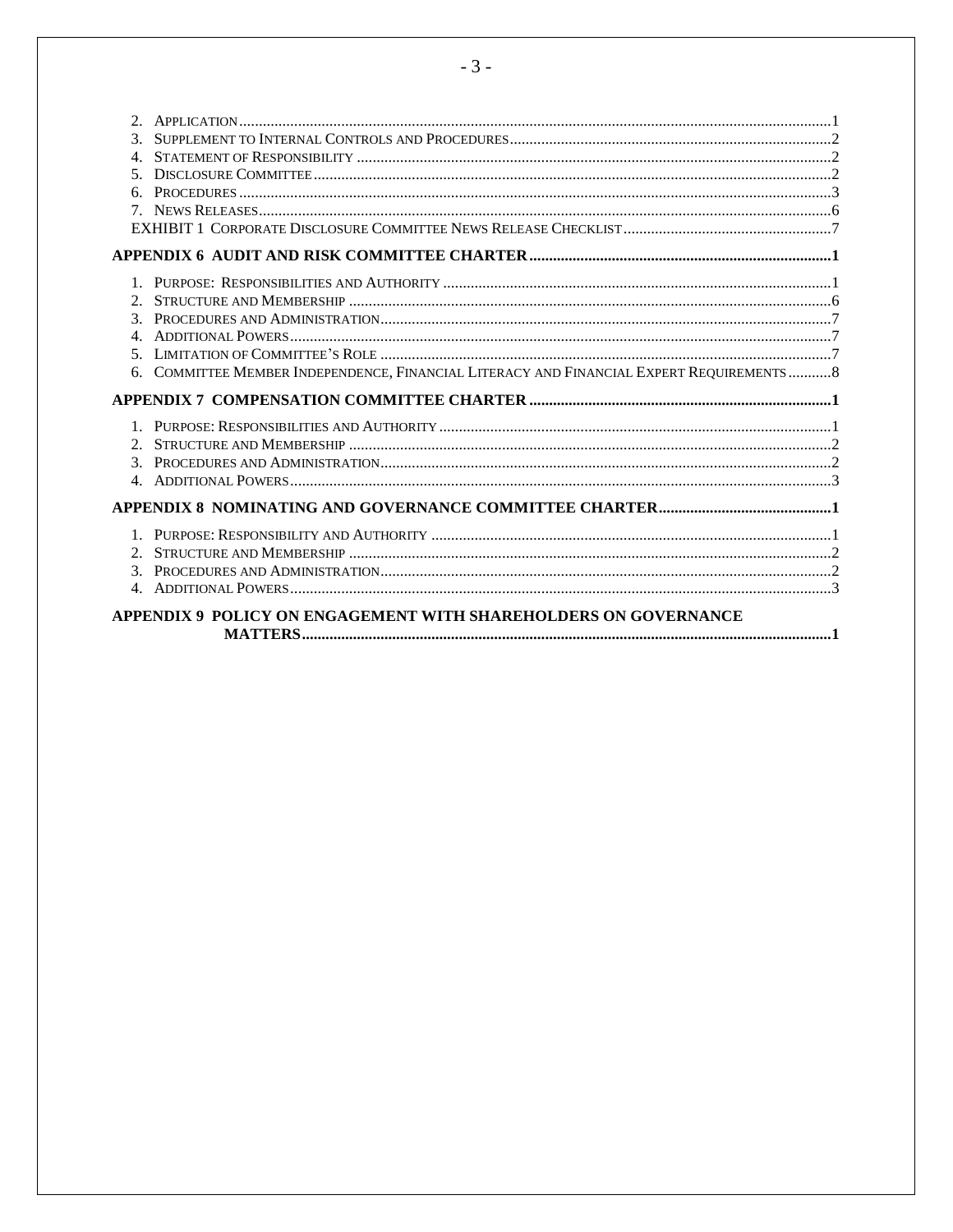#### **CORPORATE GOVERNANCE OVERVIEW AND GUIDELINES**

#### <span id="page-3-1"></span><span id="page-3-0"></span>**1. Introduction**

The Board of Directors of the Company has adopted these Corporate Governance Guidelines to assist the Board in the exercise of its responsibilities. The Board may modify or make exceptions to the Guidelines from time to time in its discretion and consistent with the duties and responsibilities owed to the Company and its shareholders.

#### <span id="page-3-2"></span>**2. Director Responsibilities**

(a) **Oversee Management of the Company**. The principal responsibility of the directors is to oversee the management of the Company in the best interests of the Company and its shareholders. This responsibility requires that the directors attend to the following:

1. review and approve on a regular basis, and as the need arises, fundamental operating, financial, and other strategic corporate plans which take into account, among other things, the opportunities and risks of the business;

2. evaluate the performance of the Company, including the appropriate use of corporate resources;

3. evaluate the performance of, and oversee the progress and development of, senior management and take appropriate action, such as promotion, change in responsibility and termination;

4. implement senior management succession plans;

5. evaluate the Company's compensation programs;

6. establish a corporate environment that promotes timely and effective disclosure (including appropriate controls), fiscal accountability, high ethical standards and compliance with applicable laws and industry and community standards;

7. oversee the Company's auditing and financial reporting functions;

8. evaluate the Company's systems and business to identify and manage the risks faced by the Company;

9. review and decide upon material transactions and commitments;

10. develop a corporate governance structure that allows and encourages the Board to fulfill its responsibilities;

11. provide assistance to the Company's senior management, including guidance on those matters that require Board involvement; and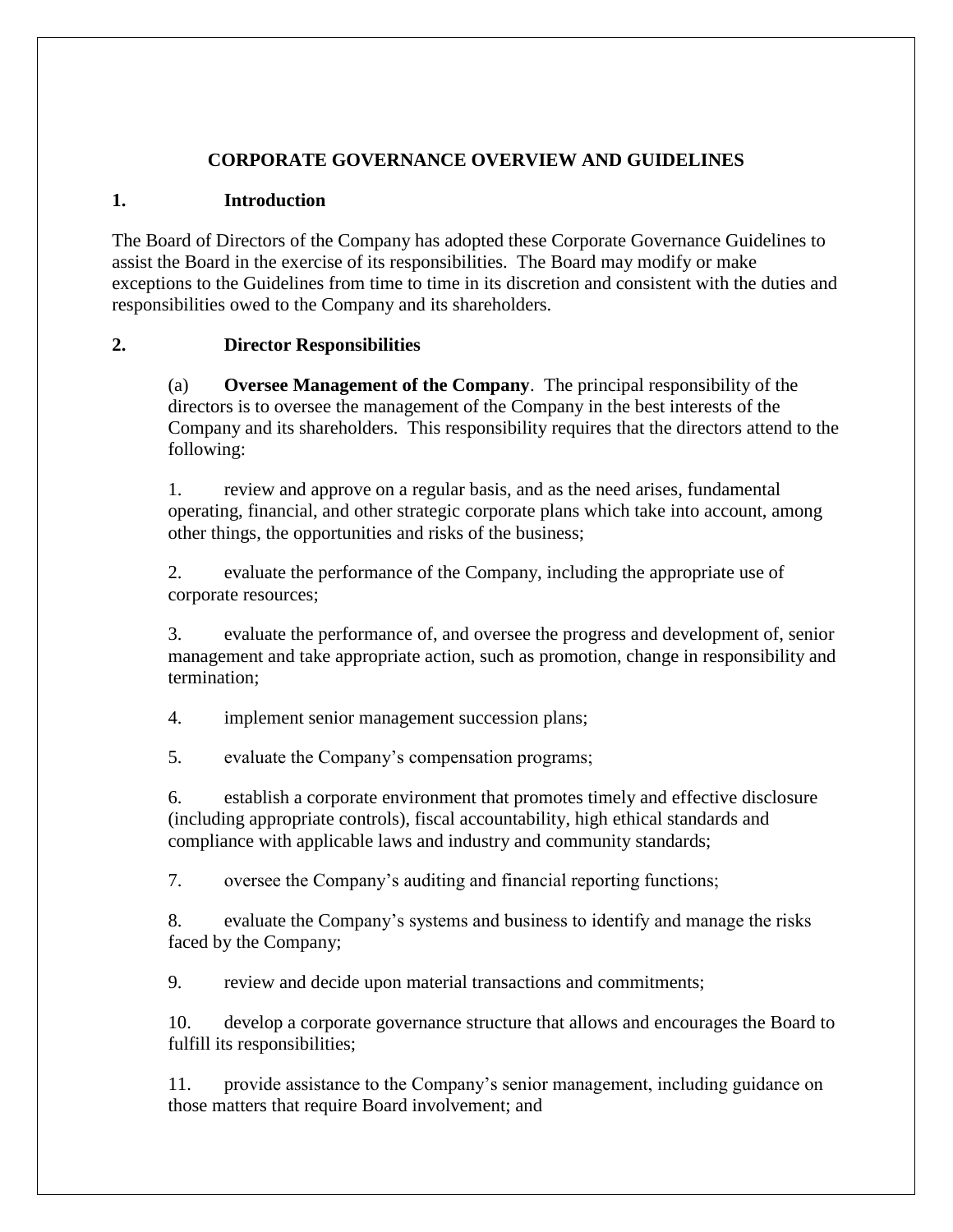12. evaluate the overall effectiveness of the Board and its committees.

(b) **Exercise Business Judgment**. In discharging their fiduciary duties of care, loyalty and candour, directors are expected to exercise their business judgment to act in what they reasonably and honestly believe to be the best interests of the Company and its shareholders free from personal interests. In discharging their duties, the directors normally are entitled to rely on the Company's senior executives, other employees believed to be responsible, and its outside advisors, auditors and legal counsel, but also should consider second opinions where circumstances warrant.

(c) **Understand the Company and its Business**. With the assistance of the Company, directors are expected to become and remain informed about the Company and its business, properties, risks and prospects.

(d) **Establish Effective Systems**. Directors are responsible for determining that effective systems are in place for the periodic and timely reporting to the Board on important matters concerning the Company. Directors should also provide for periodic reviews of the integrity of the Company's internal controls and management information systems.

(e) **Protect Confidentiality and Proprietary Information**. Directors are responsible for establishing policies that are intended to protect the Company's confidential and proprietary information from unauthorized or inappropriate disclosure. Likewise, all discussions and proceedings of the Board of Directors must be treated as strictly confidential and privileged to preserve open discussions between directors and to protect the confidentiality of Board discussions.

(f) **Board, Committee and Shareholder Meetings**. Directors are responsible for adequately preparing for and attending Board meetings and meetings of committees on which they serve. They must devote the time needed, and meet as frequently as necessary, to properly discharge their responsibilities. Directors who reside in or near the city where the Company holds a shareholders' meeting are expected to make a reasonable effort to attend such meeting.

(g) **Indemnification**. The directors are entitled to Company-provided indemnification through corporate articles and by-laws, corporate statutes, indemnity agreements and, when available on reasonable terms, directors' and officers' liability insurance.

#### <span id="page-4-0"></span>**3. Director Qualification Standards**

(a) **Independence**. The Board will ensure that it has at all times at least the minimum number of directors who meet applicable standards of director independence. For members of the Audit and Risk Committee, director independence is to be determined in accordance with those legal and stock exchange independence standards applicable to the Company's Audit and Risk Committee. For other purposes, the Board will, from time to time, establish independence standards that (i) comply with applicable legal and stock exchange requirements and (ii) are designed to ensure that the director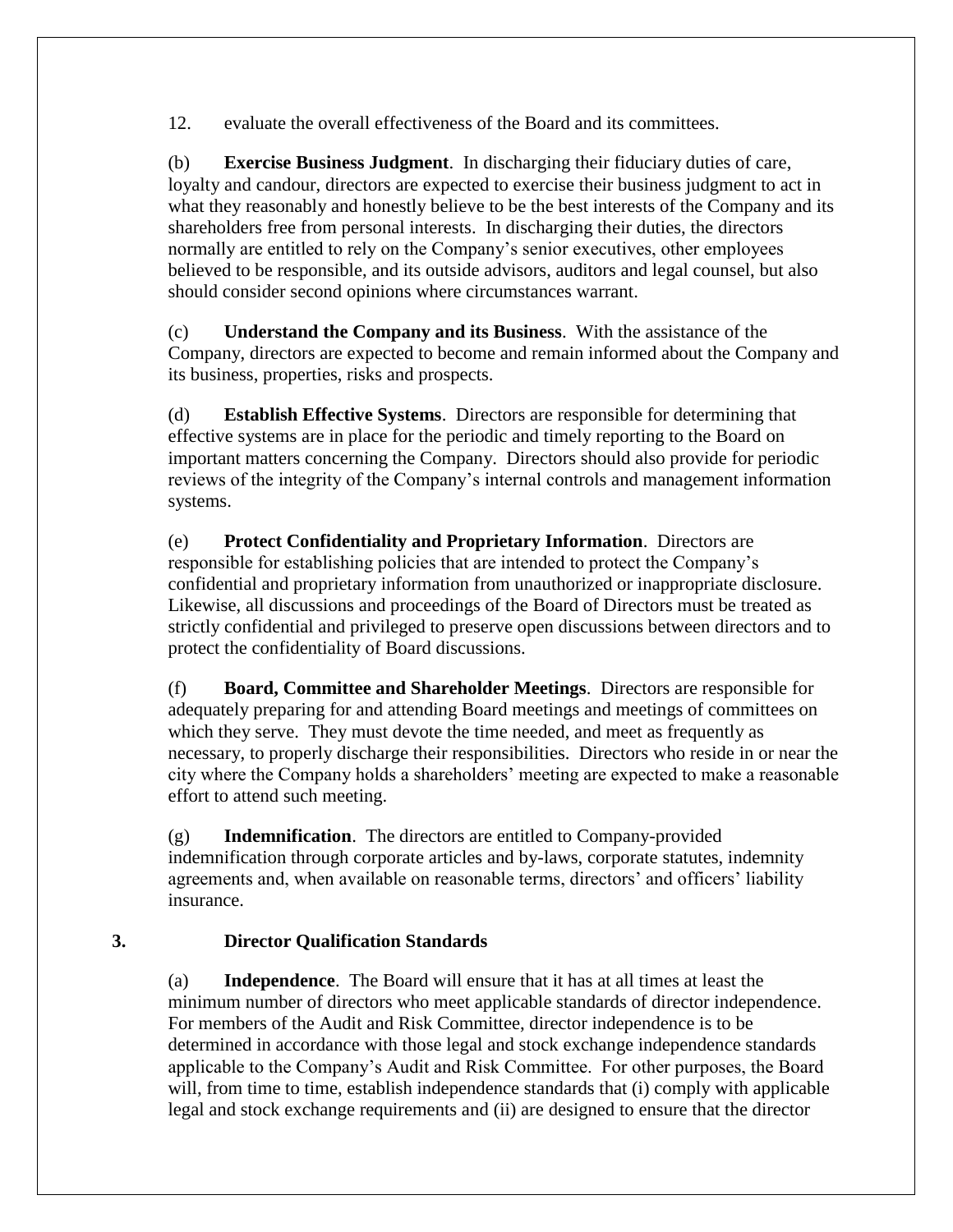does not have, directly or indirectly, a financial, legal or other relationship that, in the Board's judgment, would reasonably interfere with the exercise of independent judgment in carrying out the responsibilities of the director. The standards currently in effect are contained in Appendix 2.

(b) **Size and Skills of Board**. The Board believes that a Board comprised of 6 to 12 members is an appropriate size given the Company's present circumstances. The Board also will consider the competencies and skills that the Board, as a whole, should possess and the competencies and skills of each director.

(c) **Other Directorships**. The Board does not believe that its members should be prohibited or discouraged from serving on boards of other organizations, and the Board does not propose any specific policies limiting such activities, providing they do not reduce a director's effectiveness or result in a continuing conflict of interest. However, the Nominating and Governance Committee should take into account the nature of and time involved in a director's service on other boards in evaluating the suitability of individual directors in making its recommendations.

(d) **Tenure**. The Board does not believe it should establish director term or age limits. Such limits could result in the loss of directors who have been able to develop, over a period of time, significant insight into the Company and its operations and an institutional memory that benefits the Board as well as management. As an alternative to term and age limits, the Nominating and Governance Committee will review each director's continuation on the Board annually. This will allow each director the opportunity to confirm his or her desire to continue as a member of the Board and allow the Company to replace directors where, upon recommendation of the Nominating and Governance Committee, the Board makes a determination in that regard.

(e) **Separation of the Offices of Chair and CEO**. The Board will select a Chair of the Board in a manner and upon the criteria that the Board deems appropriate at the time of selection. The Board believes the offices of Chair of the Board and CEO should not be held by the same person.

(f) **Selection of New Director Candidates**. Except where the Company is legally required by contract, law or otherwise to provide third parties with the right to nominate directors, the Nominating and Governance Committee will be responsible for (i) identifying individuals qualified to become Board members, consistent with criteria approved by the Board, (ii) recommending to the Board the persons to be nominated for election as directors at any meeting of shareholders and (iii) recommending to the Board persons to be elected by the Board to fill any vacancies on the Board. The Nominating and Governance Committee's recommendations will be considered by the plenary board but the recommendations are not binding upon it.

(g) **Extending the Invitation to a New Director Candidate to Join the Board**. An invitation to join the Board will be extended by the Chair of the Board when authorized by the Board.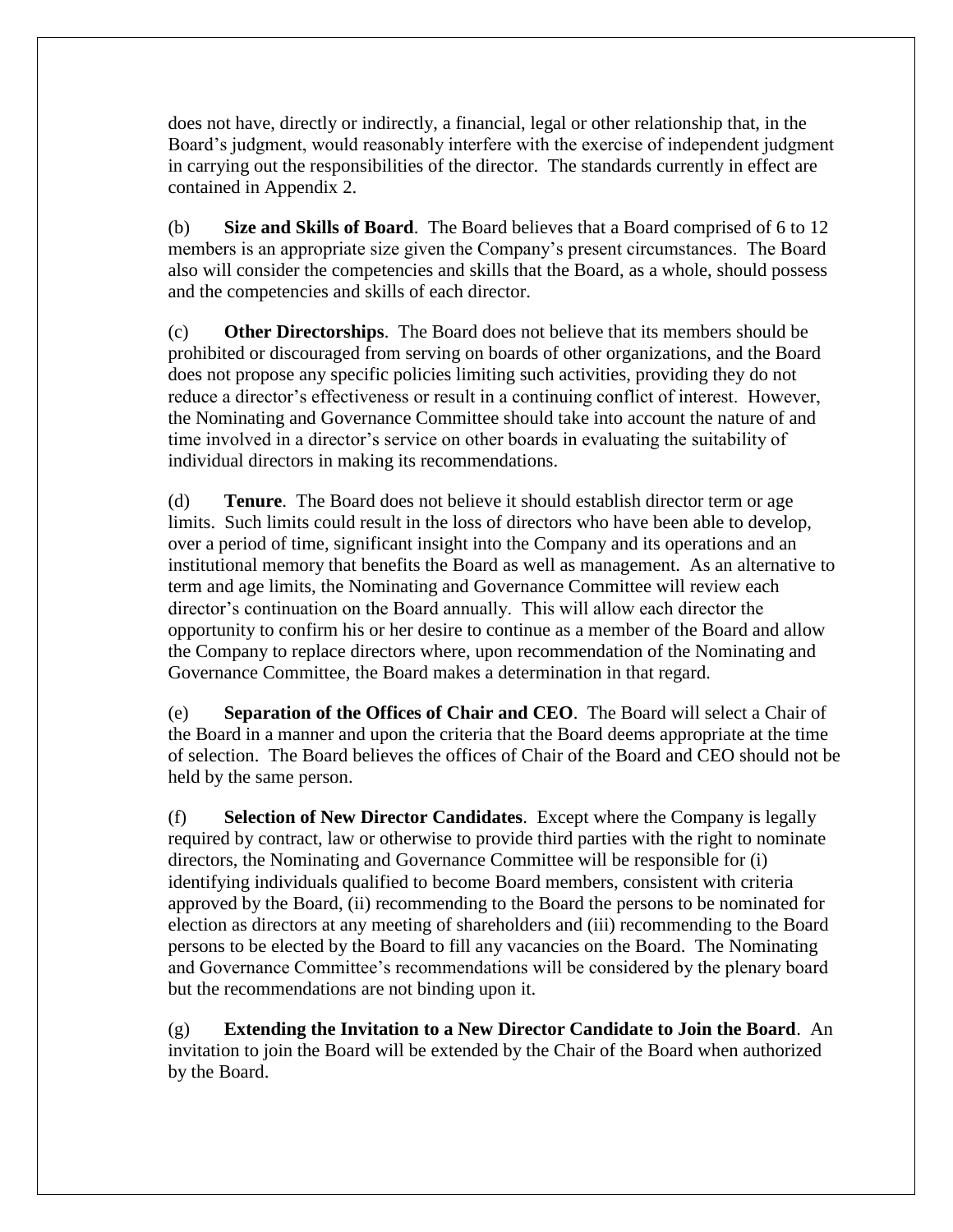(h) **Majority Vote Policy**. If the votes "for" the election of a director nominee at a meeting of shareholders are fewer than the number voted "withhold", the nominee will submit his or her resignation promptly after the meeting for the consideration of the Nominating and Governance Committee. The Committee will make a recommendation to the Board of Directors after reviewing the matter, and the Board will then decide within 90 days after the date of the meeting of shareholders whether to accept or reject the resignation. The Board will accept the resignation absent exceptional circumstances. The Board's decision to accept or reject the resignation will be disclosed by way of a press release, a copy of which will be sent to the Toronto Stock Exchange. If the Board does not accept the resignation, the press release will fully state the reasons for the decision. The nominee will not participate in any Committee or Board deliberations whether to accept or reject the resignation. This policy does not apply in circumstances involving contested director elections.

#### <span id="page-6-0"></span>**4. Board Meetings**

(a) **Selection of Agenda Items**. The Chair of the Board shall propose an agenda for each Board meeting. Each Board member is free to request the inclusion of other agenda items and is generally free to request at any Board meeting the consideration of subjects that are not on the agenda for that meeting, although voting on matters so raised may be deferred to another meeting to permit proper preparation for a vote on an unscheduled matter (emergencies excepted).

(b) **Frequency and Length of Meetings**. The Chair of the Board, in consultation with the members of the Board, will normally determine the frequency and length of Board meetings; however, the ultimate power in this regard rests with the plenary Board. Special meetings may be called from time to time as required to address the needs of the Company's business.

(c) **Advance Distribution of Materials**. Information that is important to the Board's understanding of the business to be conducted at a Board or committee meeting will normally be distributed in writing to the directors reasonably before the meeting (with a goal of 7 calendar days) and directors should review these materials in advance of the meeting. Certain items to be discussed at a Board or committee meeting may be of a time-sensitive nature and the distribution of materials on these matters before the meeting may not be practicable.

<span id="page-6-1"></span>(d) **Executive Session of Independent Directors**. An executive session of independent directors may be held following each meeting of the Board of Directors, at the discretion of the Independent Directors.

#### **5. Board Committees**

(a) **Key Committees**. The Board will at all times have an Audit and Risk Committee, a Compensation Committee and a Nominating and Governance Committee. The Board may, from time to time, establish or maintain additional committees or subcommittees as it deems necessary. The Board may delegate any of its powers to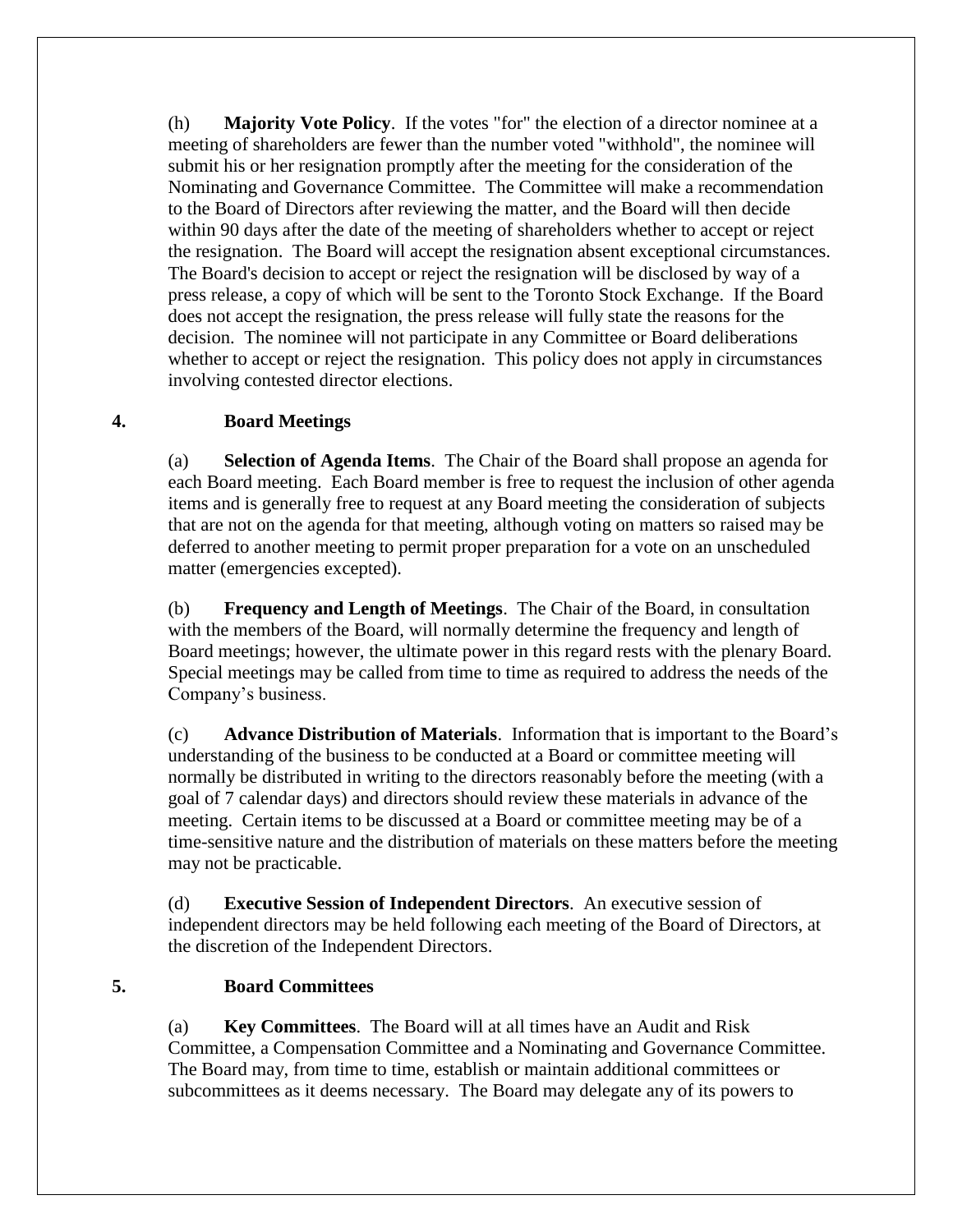committees of the Board, except that it may not delegate the powers to fill Board vacancies, remove a director, change the membership or fill vacancies in a Board Committee, or remove or appoint officers who are appointed by the Board.

(b) **Committee Charters**. Each committee will have a charter that has been approved by the Board. The committee charters will set forth the purposes, goals and responsibilities of the committees. The Board will, from time to time as it deems appropriate, but at least annually, review and reassess the adequacy of each charter and make appropriate changes. Each charter must address those matters required by applicable laws and stock exchange rules. The respective Committee charters are included in the appendices to this Manual as follows:

Audit and Risk Committee Charter – Appendix 6;

Compensation Committee Charter – Appendix 7;

Nominating and Governance Committee Charter - Appendix 8.

(c) **Assignment of Committee Members**. The Nominating and Governance Committee will be responsible for recommending to the Board the persons to be appointed to each committee of the Board. The Audit and Risk, Compensation and Nominating and Governance Committees will have a minimum of three directors. Other committees shall have at least one member or the minimum number of members required by applicable law and the Company's charter documents.

(d) **Selection of Agenda Items**. Each committee Chair, in consultation with the other committee members, will develop the committee's agenda.

(e) **Frequency of Committee Meetings**. The Chair of each committee, in consultation with the other committee members, will determine the frequency of the committee meetings consistent with any requirements set forth in the committee's charter. Special meetings may be called by any member from time to time as required to address the needs of the Company's business and fulfill the responsibilities of the committees.

#### <span id="page-7-0"></span>**6. Director's Access to Management and Independent Advisors**

(a) **Access to Officers and Employees**. All directors have, at all reasonable times and on reasonable notice, full and free access to officers and employees of the Company. Any meetings or contacts that a director wishes to initiate should normally be arranged through the CEO or the CFO. The directors will use their judgment to ensure that any such contact is not disruptive to the business operations of the Company. The directors are normally expected to provide a copy or otherwise inform the CEO or CFO of any communication between a director and an officer or employee of the Company.

(b) **Access to Independent Advisors**. The Board and each committee shall have the power to hire and consult with independent legal, financial or other advisors for the benefit of the Board or such committee, as they may deem necessary, without consulting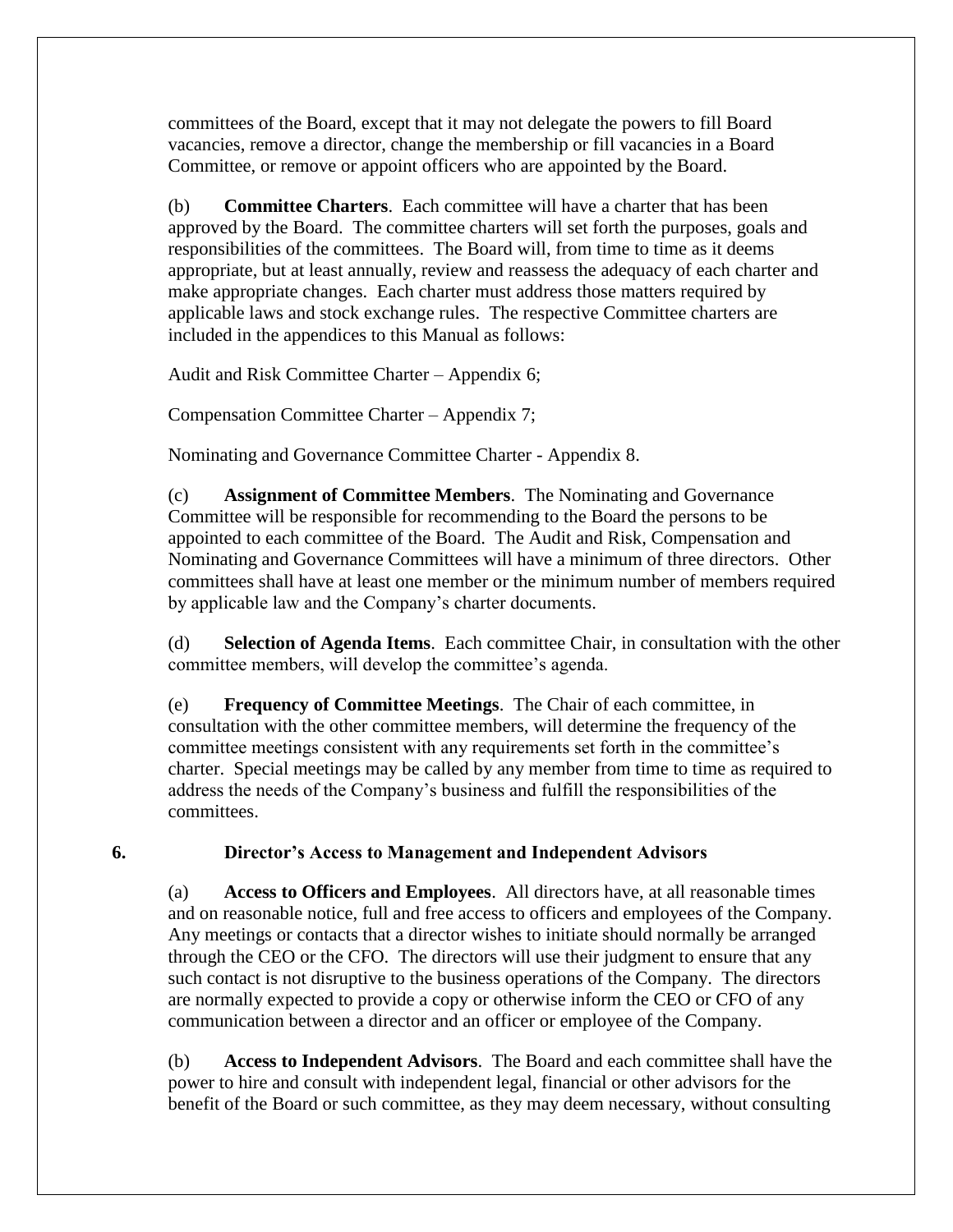or obtaining the approval of any officer of the Company. Such independent advisors may be the regular advisors to the Company. The Board or any such committee is empowered, without further action by the Company, to cause the Company to pay the appropriate compensation of such advisors as established by the Board or any such committee.

#### <span id="page-8-0"></span>**7. Director Compensation, Stock Ownership and Stock Trading**

(a) **Role of Board and Compensation Committee**. The form and amount of director compensation will be recommended by the Compensation Committee and approved by the Board in accordance with the general principles set forth herein and in the Compensation Committee Charter. The Compensation Committee will also conduct an annual review of the compensation of the Company's directors and make recommendations to the Board.

(b) **Form of Compensation**. The Board believes that directors should be provided with incentives to focus on long-term shareholder value. The Board believes that including equity options as part of director compensation helps align the interests of directors with those of the Company's shareholders.

(c) **Amount of Compensation**. The Company seeks to attract exceptional talent to its Board. Therefore, the Company's policy is to compensate directors competitively relative to comparable companies. The Company's management will, from time to time, present a report to the Compensation Committee comparing the Company's director compensation with that of comparable companies. The Board believes that it is appropriate for the Chair of the Board and the chairs of the committees, if not members of management, to receive additional compensation for their additional duties in these positions. Directors who are also employees of the Company may receive additional compensation for Board or committee service if they are not already compensated at full industry rates in their capacities as employees.

(d) **Compensation for Director Service by Company Employee While Serving on Other Boards of Directors**. When any employee of the Company serves as a director of another company at the request of the Company or as the representative of the Company, that employee may not accept compensation from that other company for such service. If any such compensation is nonetheless received, it shall be received on behalf of and paid over to the Company.

(e) **Director Stock Ownership**. The Board believes that each director should acquire and hold shares of Company stock in an amount that is meaningful to shareholders and appropriate to each such director. Therefore, the Board, in consultation with each director, will establish a target for stock ownership, including deferred share units, by each director and a time period during which this target is to be met. In general, stock and deferred share units having a value (measured by purchase price or basis of stock and value of deferred share units at the time credited or market value, whichever is greater) equal to three times annual base cash compensation is an appropriate level of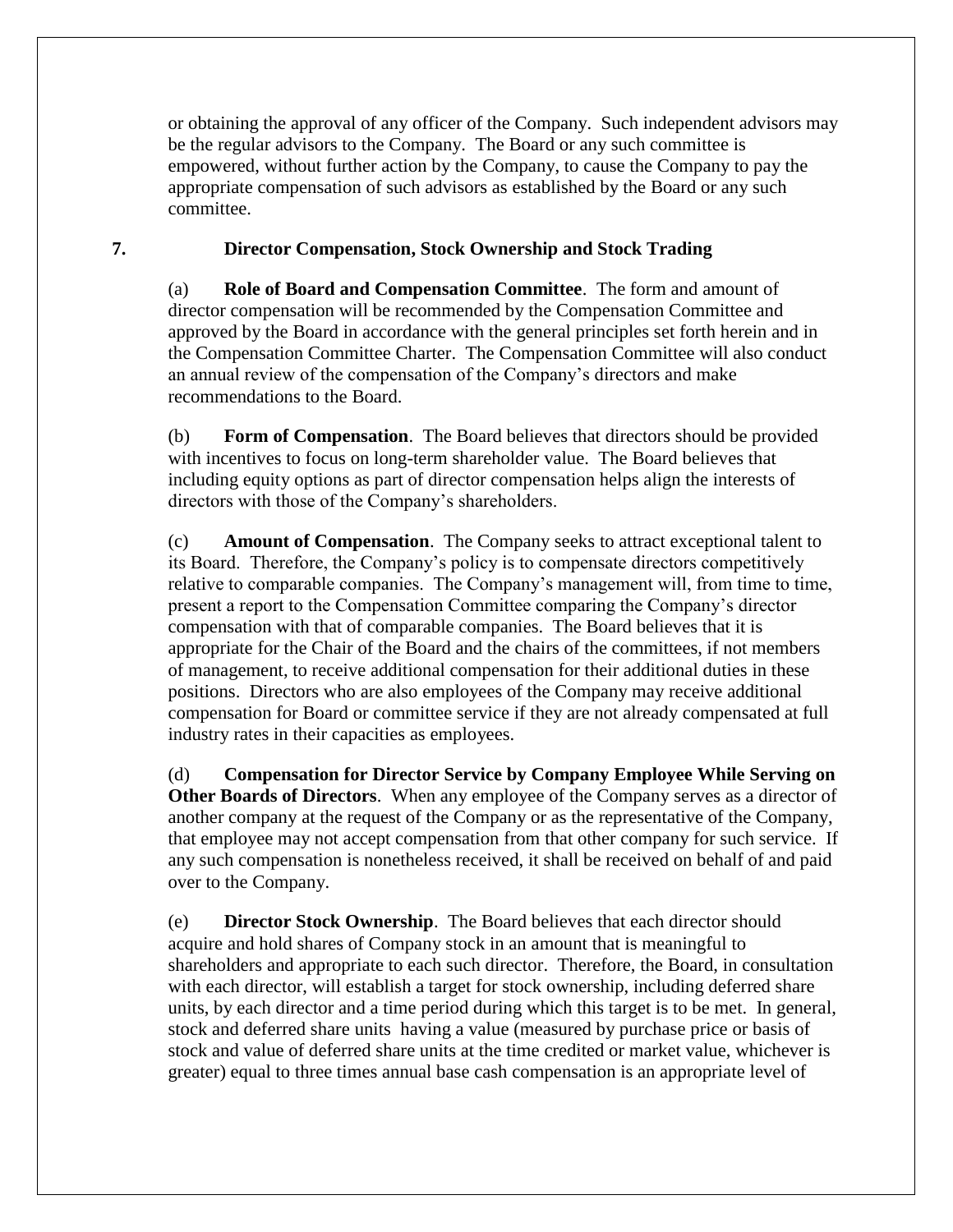ownership, to be acquired over a period of not more than five years. The Board will periodically review the targets to take into account market circumstances.

(f) **Stock Trading**. Prior to purchasing or selling shares of Company stock, directors must advise the CEO, CFO or counsel for the Company so as to avoid trading at a time when there may be undisclosed material information and so that Company Spokespersons will be aware of such transactions and be able to respond to questions regarding changes in share ownership from shareholders and others.

#### <span id="page-9-0"></span>**8. Director Orientation and Continuing Education**

(a) **Director Orientation**. The Board and the Company's senior management will conduct orientation programs for new directors as soon as possible after their appointment as directors. The orientation programs will include presentations by management to familiarize new directors with the Company's projects and strategic plans, its significant financial, accounting and risk management issues, its compliance programs, its code of business conduct and ethics, its principal officers, its internal and independent auditors and its outside legal advisors. In addition, the orientation programs will include a review of the Company's expectations of its directors in terms of time and effort, a review of the directors' fiduciary duties and visits to Company headquarters and, to the extent practical, the Company's principal properties.

(b) **Continuing Education**. To enable each director to better perform his or her duties and to recognize and deal appropriately with issues that arise, the Company will provide the directors with suggestions to undertake continuing director education, the cost of which will be borne by the Company. The Company will periodically schedule site visits by directors to the Company's principal properties.

# <span id="page-9-1"></span>**9. Management Evaluation and Succession and Executive Compensation**

(a) **Selection of CEO**. The Board selects the Company's CEO in the manner that it determines to be in the best interests of the Company. The Board, together with the CEO, will develop a clear position description for the CEO. The board will also develop the corporate goals and objectives that the CEO is responsible for meeting.

(b) **Evaluation of Senior Management**. The Compensation Committee will be responsible for overseeing the evaluation of the performance of the CEO and other members of senior management. The Compensation Committee will determine the nature and frequency of the evaluation, supervise the conduct of the evaluation and prepare an assessment of the performance of the CEO, to be discussed with the Board. The Board will review the assessment to ensure that the CEO is providing the best leadership for the Company over the long- and short-term. The Compensation Committee will also discuss with the Board the recommendations of the CEO with regards to the compensation of the other members of senior management.

(c) **Succession of Senior Management**. The Compensation Committee will be responsible for overseeing an annual evaluation of senior management succession planning.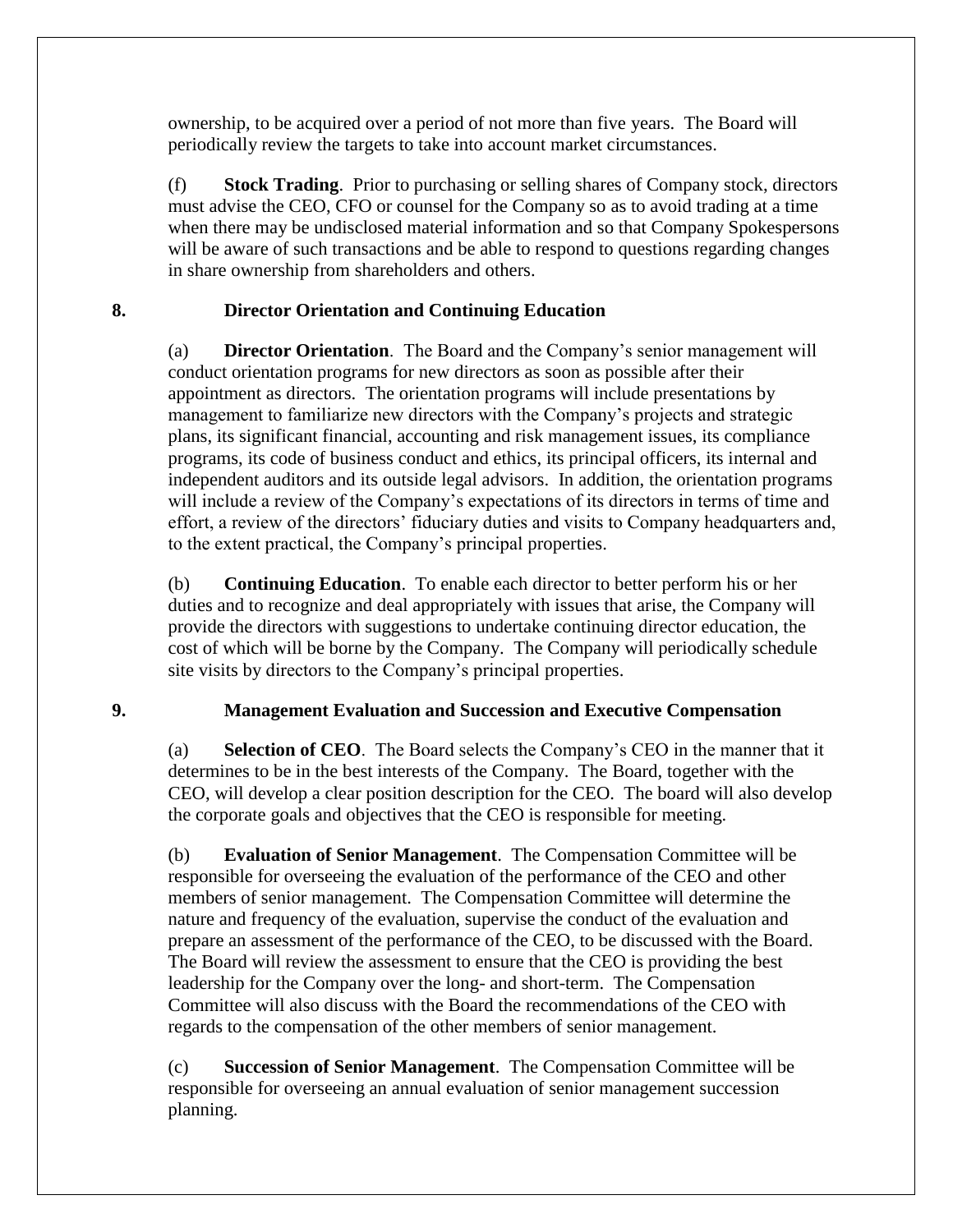(d) **Expectations of Senior Management**. The Board will establish, and review on an annual basis, its expectations for senior management generally.

(e) **Executive Compensation**. Compensation of the CEO must be determined, or recommended to the Board for determination, by the Compensation Committee. The CEO must not be present during voting or deliberations. Compensation for all other members of senior management must be determined, or recommended to the Board for determination, by the Compensation Committee.

# <span id="page-10-0"></span>**10. Code of Ethics**

The Board of Directors, on the recommendation of the Nominating and Governance Committee, will adopt and maintain a Code of Ethics that will apply to the employees, officers and directors of the Company.

# <span id="page-10-1"></span>**11. Annual Performance Evaluation of the Board**

The Nominating and Governance Committee will oversee an annual self-evaluation of the Board to determine whether it and its committees are functioning effectively. The Nominating and Governance Committee will determine the nature of the evaluation, supervise the conduct of the evaluation and prepare an assessment of the Board's performance. This evaluation will be discussed by the Board.

# <span id="page-10-2"></span>**12. Board Interaction with Shareholders, Institutional Investors, the Press, Customers, etc.**

The Board believes that the CEO and his or her designees should normally speak for the Company. Individual Board members may, from time to time, meet or otherwise communicate with various constituencies that are involved with the Company. However, it is expected that Board members would do so with the knowledge of and, absent unusual circumstances, only at the request of the CEO.

The Board will give appropriate attention to written communications that are submitted by shareholders and other interested parties, and will respond if and as appropriate. Absent unusual circumstances, the Chair of the Board monitors communications from shareholders and other interested parties, and will provide copies or summaries of such communications to the other directors as he or she considers appropriate.

# <span id="page-10-3"></span>**13. Periodic Review of the Corporate Governance Guidelines**

The Board will, from time to time, with or without recommendations of the Nominating and Governance Committee, review and reassess the adequacy of these Guidelines and consider any proposed changes.

# <span id="page-10-4"></span>**14. Enhanced Shareholder Engagement**

The Board of directors believes that regular and constructive engagement between the Board and the Company's shareholders on governance matters is of primary importance. Accordingly, the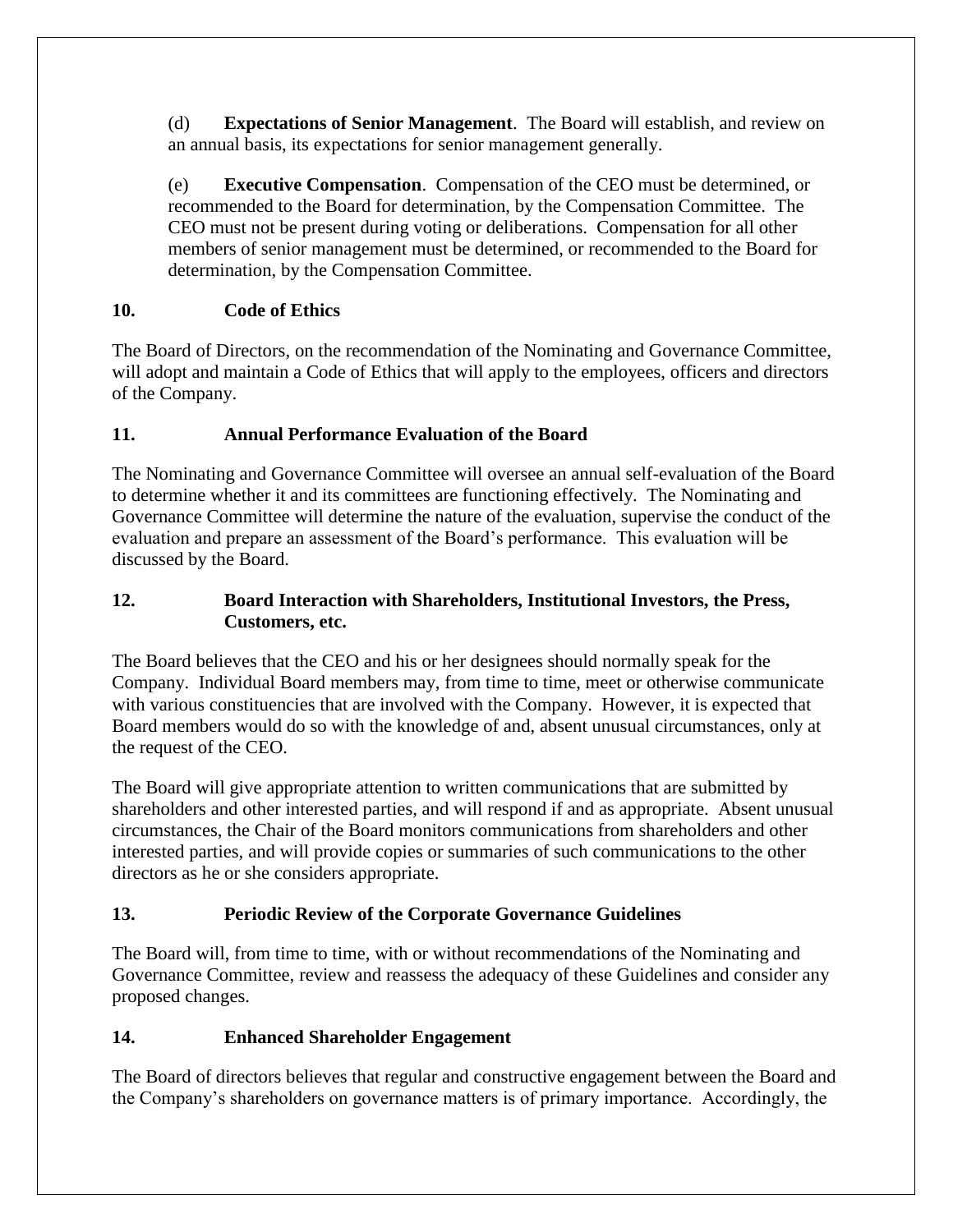Board has adopted a Policy On Engagement With Shareholders On Governance Matters reflecting the foregoing, a copy of which is attached as Appendix 9.

General: The Company will ensure that a current version of the Governance Manual, inclusive of the Index, is posted on the Company's website.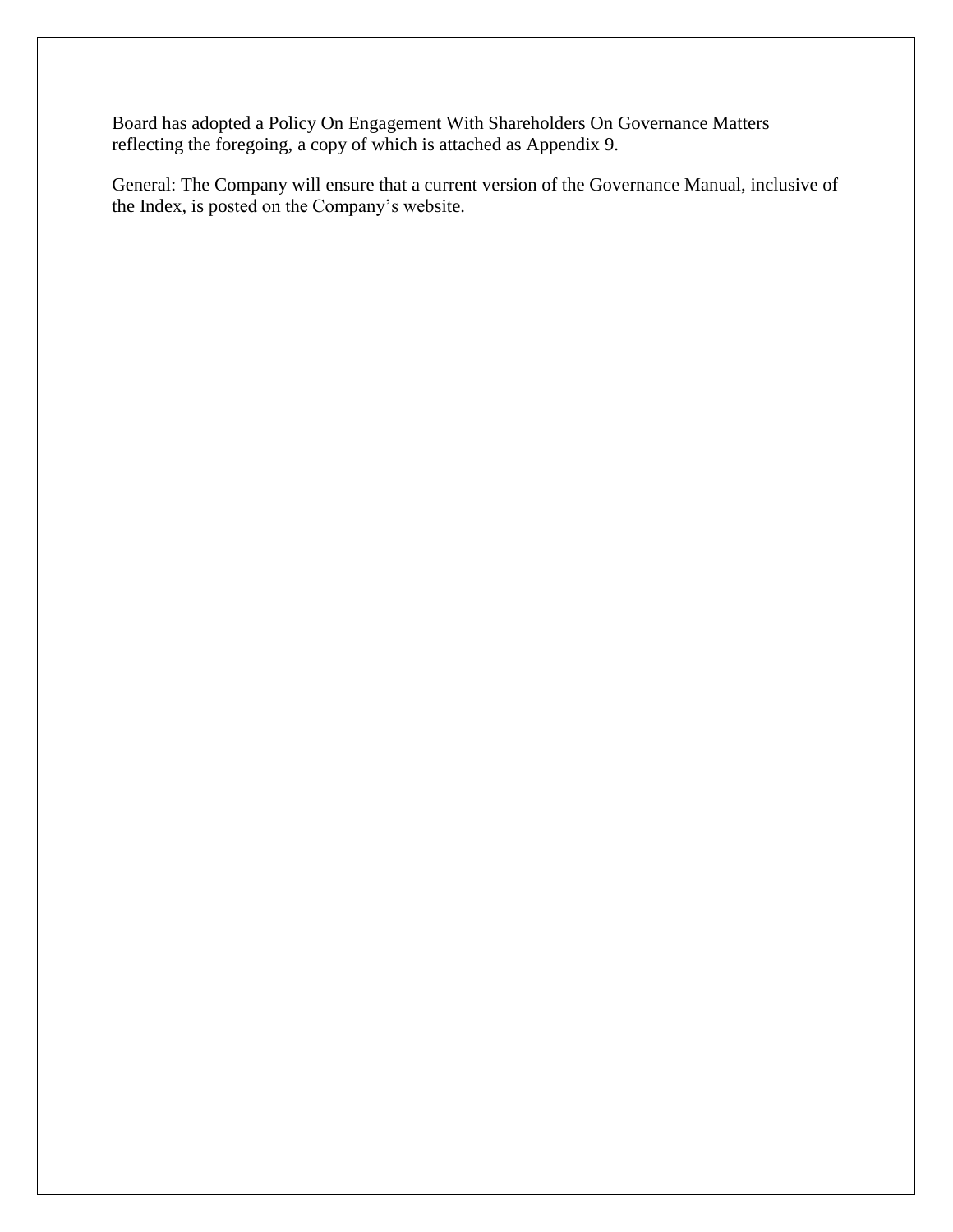#### **APPENDIX 1**

#### <span id="page-12-0"></span>**MATTERS REQUIRING BOARD APPROVAL (NON-DELEGATION POLICY)**

This Policy identifies items that must be approved by the Board or a committee of the Board and are not delegated to management without Board approval. A general overriding consideration is that the directors are required under law to manage, or supervise the management of, the business and affairs of the Company. Accordingly, even if an action might fall outside these guidelines, management should consider whether the matter, nevertheless, should be referred to the Board for consideration.

The following is a list of items that officers must refer to the Board, or an appropriate committee thereof, for consideration. Under these guidelines, the "Threshold Amount" is equal to \$1,500,000 and an "Out of Budget Transaction" is a transaction that exceeds the Threshold Amount and that is not otherwise already part of the Company's approved operating budget.

1. The approval of annual corporate budgets.

2. The approval of all financial information and other disclosure documents that are required by law to be approved by the Board before they are released to the public.

3. Allotment of any securities. This includes shares, options, warrants or other convertible or debt securities, and the payment of a commission to any person as consideration for purchasing securities of the Company or providing purchasers for any such securities. Securities may be issued by executive officers where previously allotted by the Board (e.g. exercise of previously allotted options and warrants).

4. Entering into transactions of a fundamental nature such as amalgamations, mergers and material acquisitions or dispositions.

5. Agreeing to redeem, purchase or otherwise acquire any of the Company's shares.

6. Entering into any agreement or commitment to acquire or dispose of assets that are material to the Company including, but not limited to, those that are an Out of Budget Transaction.

7. Entering into, or making a material modification of, any agreement or commitment to become liable for any indebtedness, including the granting of a guarantee or similar standby obligation, if (a) the amount of such indebtedness is an Out of Budget Transaction or (b) any assets of the Company are made subject to a security interest in an Out of Budget Transaction.

8. Committing to making any capital expenditure which is an Out of Budget Transaction.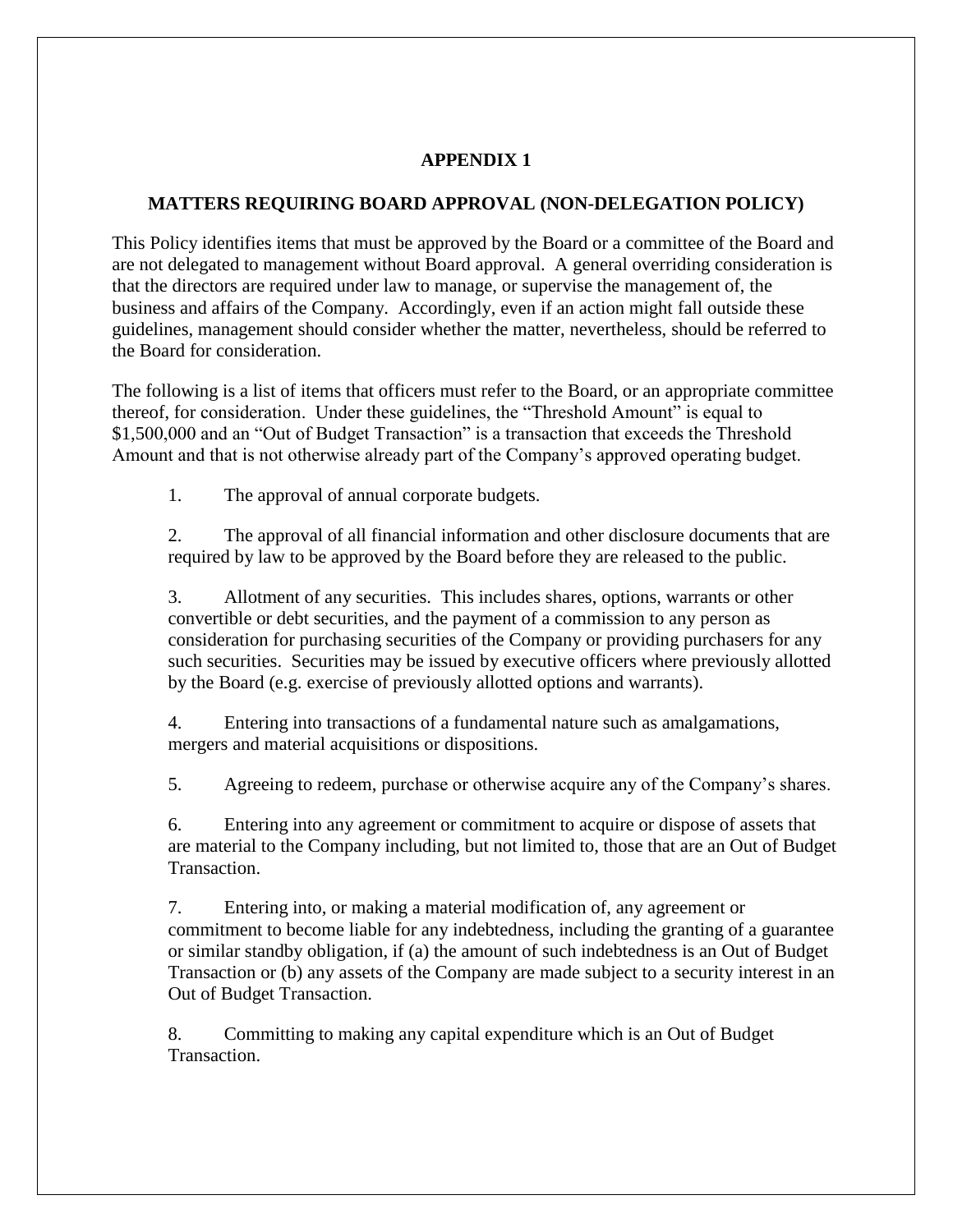9. Entering into any contract, agreement or commitment out of the ordinary course of business if such agreement involves a commitment of financial resources which exceeds the Threshold Amount.

10. Adoption of hedging policies.

11. Entering into any agreement with an officer, director or 10% shareholder of the Company or any parent or subsidiary of the Company outside of the ordinary course of business.

12. Entering into or amending any agreement with Hunter Dickinson Services Inc. ("HDSI"), and entering into a transaction with any "related party" or any entity in which HDSI and/or its principals is a "related party", as such term is defined in MI 61-101 Protection of Minority Security Holders in Special Transactions, in addition to any requirements imposed by applicable securities laws.

13. Terminating, suspending or significantly modifying any material business activity or business strategy of the Company.

14. Undertaking a new business activity that requires an allocation of resources that exceed the Threshold Amount.

15. Making any material change to a business or strategic plan that has been approved by the Board.

16. Initiating or settling any legal proceeding involving a payment that may exceed the Threshold Amount.

17. Employing or terminating the Company's independent auditor.

18. Hiring or terminating the employment, or determining the compensation, of any person who is an executive officer of the Company.

19. Offering any material employment or consulting terms to any individual or entity which are not customary for the Company. This determination is to be made by reference to terms of employment or consultancy that have generally been offered to other employees or consultants in similar positions or with similar status.

20. The approval of a request by the CEO or the CFO of the Company to serve on the board of another entity, other than not-for-profit entities or family businesses that in no material way compete with the Company or do any material business with the Company.

21. Any other matter specified by the Board as requiring its prior approval.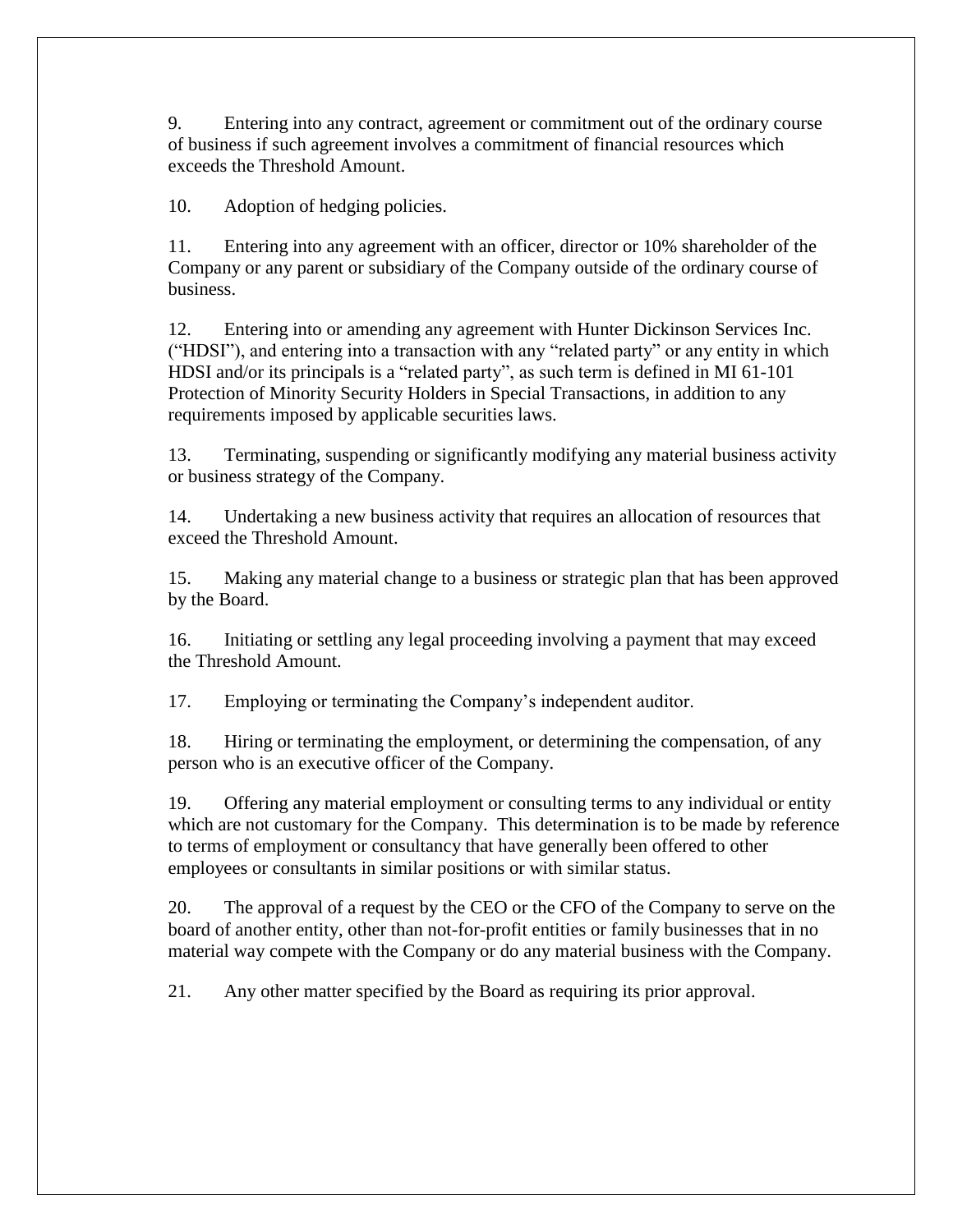#### **APPENDIX 2**

#### **DIRECTOR INDEPENDENCE STANDARDS**

<span id="page-14-0"></span>The following standards are to be used in determining whether a director is "independent" for purposes of determining independence from Management, including for determination of independence in selecting members of Board committees. These standards have been prepared by Canadian Securities Regulators and the Toronto Stock Exchange. To be independent, a director must meet the requirements of all of the standards. Notwithstanding the foregoing, no director qualifies as an independent director unless the Board of Directors affirmatively determines that the director does not have a relationship with the Company that would interfere with the exercise of independent judgment.

This governance manual also uses the term "outside" director. An outside director is a director who is not independent under the applicable standards but who does not have full-time (or substantially full-time) employment with the Company or a remunerated consulting services relationship of a similar nature. For greater certainty, an outside director may be classified as outside but may not be independent where, for instance, that person owns (or represents a shareholder who owns) more than 10% of the Company's shares.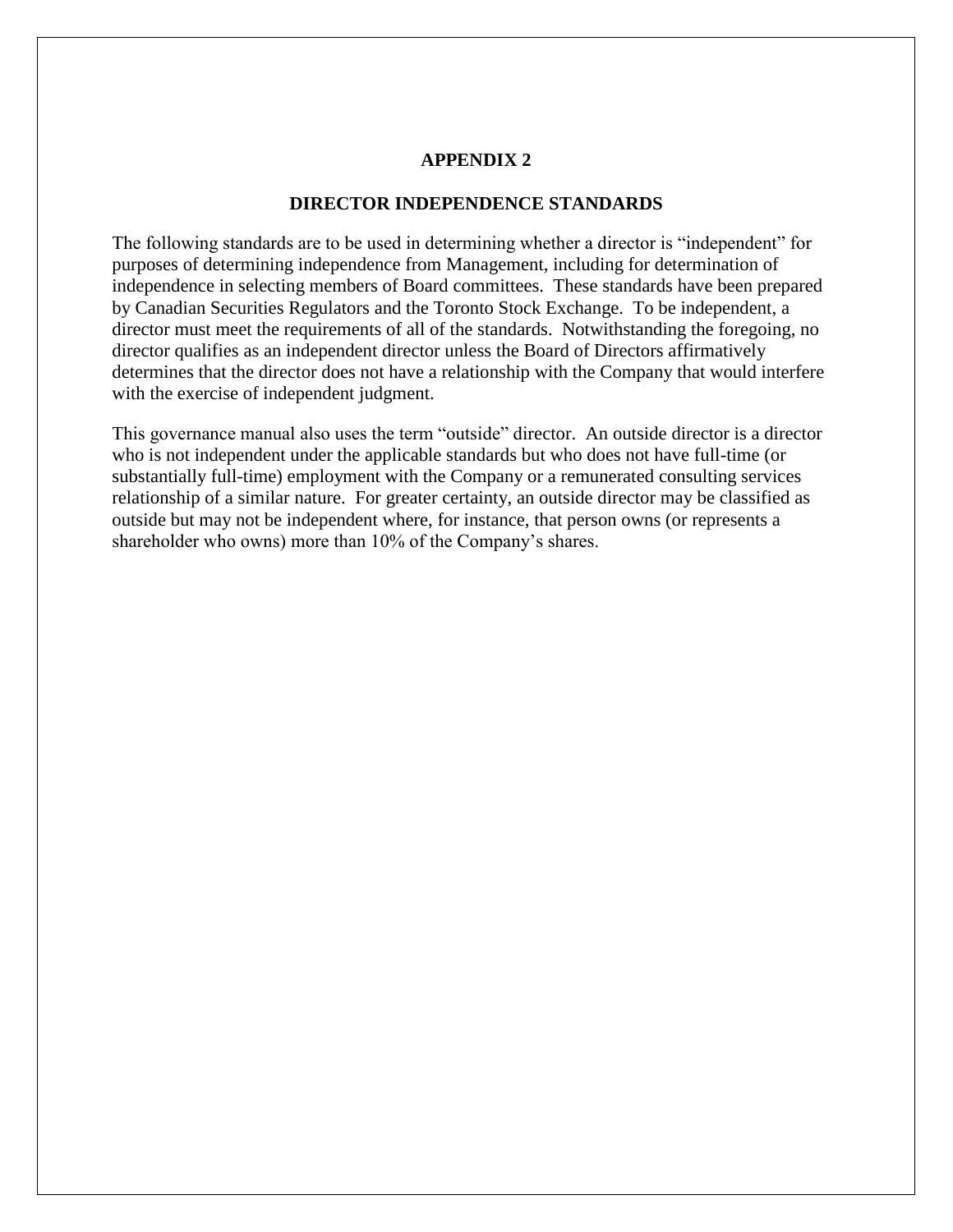#### **Sections 1.4 and 1.5 of National Instrument 52-110**

- 1.4 Meaning of Independence
- (1) An audit committee member is independent if he or she has no direct or indirect material relationship with the issuer.
- (2) For the purposes of subsection (1), a "material relationship" is a relationship which could, in the view of the issuer's board of directors, be reasonably expected to interfere with the exercise of a member's independent judgment.
- (3) Despite subsection (2), the following individuals are considered to have a material relationship with an issuer:
	- (a) an individual who is, or has been within the last three years, an employee or executive officer of the issuer;
	- (b) an individual whose immediate family member is, or has been within the last three years, an executive officer of the issuer;
	- (c) an individual who:
		- (i) is a partner of a firm that is the issuer's internal or external auditor,
		- (ii) is an employee of that firm, or

(iii) was within the last three years a partner or employee of that firm and personally worked on the issuer's audit within that time;

- (d) an individual whose spouse, minor child or stepchild, or child or stepchild who shares a home with the individual:
	- (i) is a partner of a firm that is the issuer's internal or external auditor,

(ii) is an employee of that firm and participates in its audit, assurance or tax compliance (but not tax planning) practice, or

(iii) was within the last three years a partner or employee of that firm and personally worked on the issuer's audit within that time;

- (e) an individual who, or whose immediate family member, is or has been within the last three years, an executive officer of an entity if any of the issuer's current executive officers serves or served at that same time on the entity's compensation committee; and
- (f) an individual who received, or whose immediate family member who is employed as an executive officer of the issuer received, more than \$75,000 in direct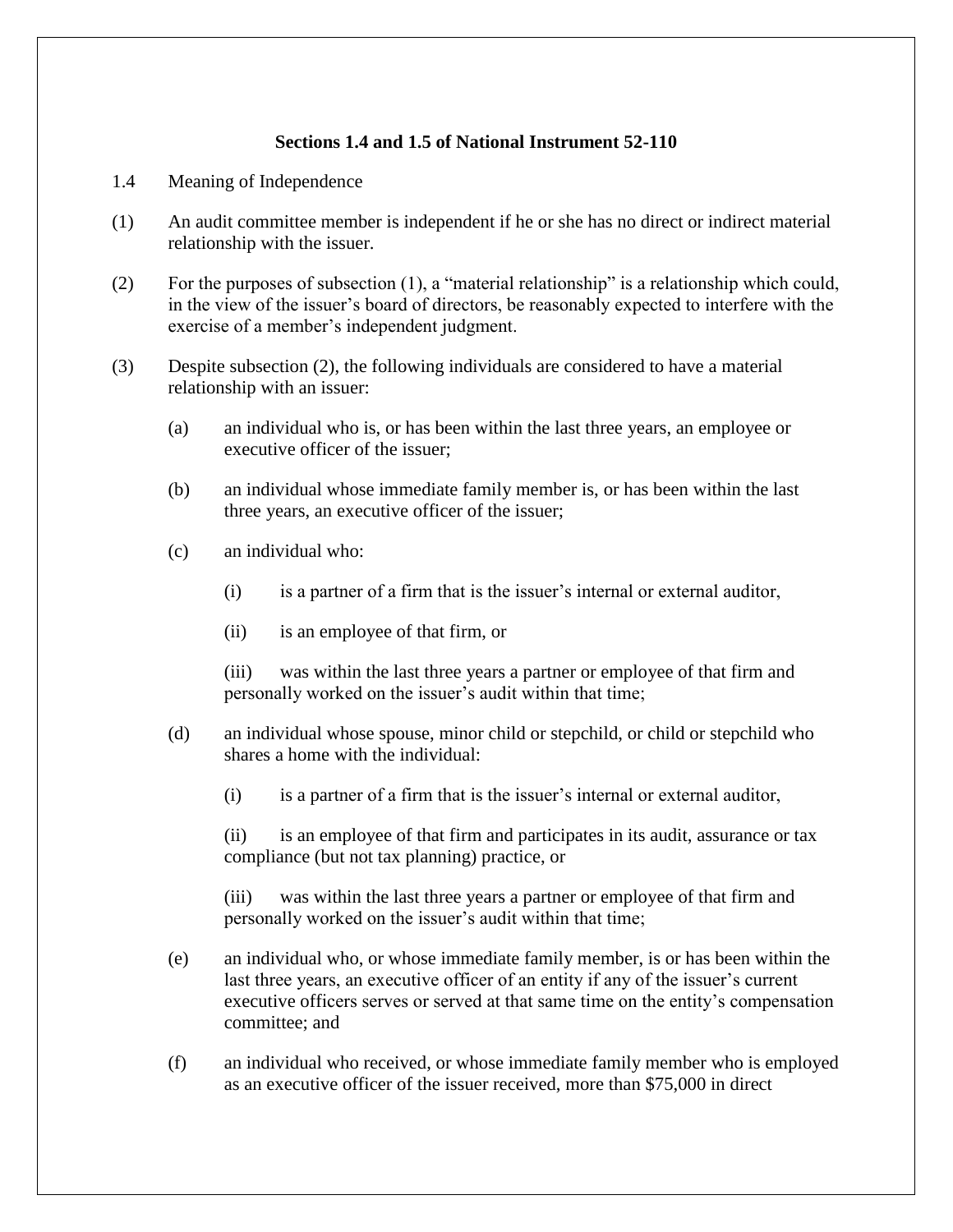compensation from the issuer during any 12 month period within the last three years.

- (4) Despite subsection (3), an individual will not be considered to have a material relationship with the issuer solely because:
	- (a) he or she had a relationship identified in subsection (3) if that relationship ended before March 30, 2004; or
	- (b) he or she had a relationship identified in subsection (3) by virtue of subsection (8) if that relationship ended before June 30, 2005.
- (5) For the purposes of clauses  $(3)(c)$  and  $(3)(d)$ , a partner does not include a fixed income partner whose interest in the firm that is the internal or external auditor is limited to the receipt of fixed amounts of compensation (including deferred compensation) for prior service with that firm if the compensation is not contingent in any way on continued service.
- (6) For the purposes of clause  $(3)(f)$ , direct compensation does not include:
	- (a) remuneration for acting as a member of the board of directors or of any board committee of the issuer, and
	- (b) the receipt of fixed amounts of compensation under a retirement plan (including deferred compensation) for prior service with the issuer if the compensation is not contingent in any way on continued service.
- (7) Despite subsection (3), an individual will not be considered to have a material relationship with the issuer solely because the individual or his or her immediate family member
	- (a) has previously acted as an interim chief executive officer of the issuer, or
	- (b) acts, or has previously acted, as a chair or vice-chair of the board of directors or of any board committee of the issuer on a part-time basis.
- (8) For the purpose of section 1.4, an issuer includes a subsidiary entity of the issuer and a parent of the issuer.
- 1.5 Additional Independence Requirements
- (1) Despite any determination made under section 1.4, an individual who
	- (a) accepts, directly or indirectly, any consulting, advisory or other compensatory fee from the issuer or any subsidiary entity of the issuer, other than as remuneration for acting in his or her capacity as a member of the board of directors or any board committee, or as a part- time chairperson or vice-chairperson of the board or any board committee; or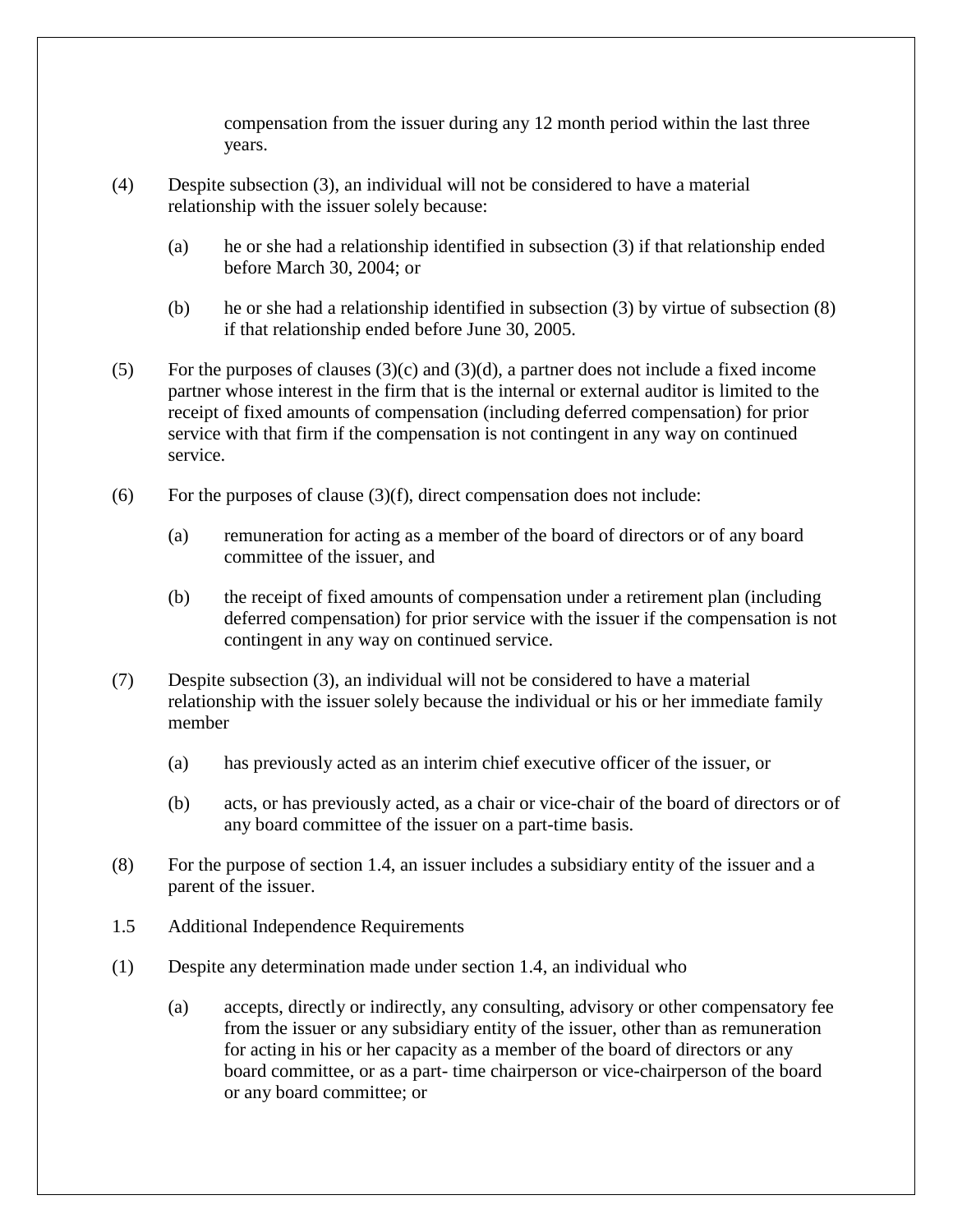- (b) is an affiliated entity of the issuer or any of its subsidiary entities;
- (c) is considered to have a material relationship with the issuer.

(2) For the purposes of subsection (1), the indirect acceptance by an individual of any consulting, advisory or other compensatory fee includes acceptance of a fee by:

- (a) an individual's spouse, minor child or stepchild, or a child or stepchild who shares the individual's home; or
- (b) an entity in which such individual is a partner, member, an officer such as a managing director occupying a comparable position or executive officer, or occupies a similar position (except limited partners, non-managing members and those occupying similar positions who, in each case, have no active role in providing services to the entity) and which provides accounting, consulting, legal, investment banking or financial advisory services to the issuer or any subsidiary entity of the issuer.

(3) For the purposes of subsection (1), compensatory fees do not include the receipt of fixed amounts of compensation under a retirement plan (including deferred compensation) for prior service with the issuer if the compensation is not contingent in any way on continued service.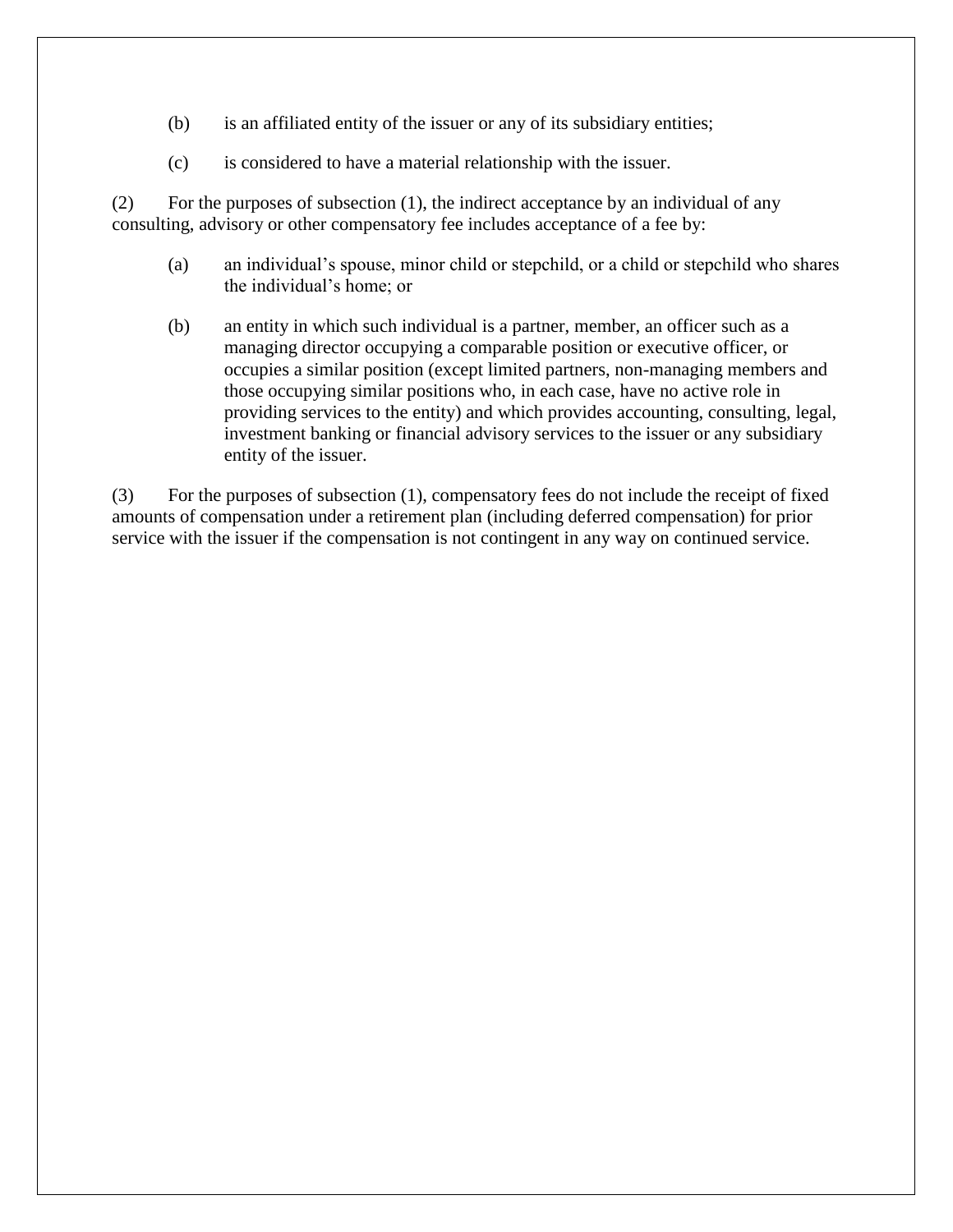#### **Toronto Stock Exchange Company Manual Section 311**

An independent director is defined as a person who:

- a) is not a member of management and is free from any interest and any business or other relationship which in the opinion of the Exchange could reasonably be perceived to materially interfere with the director's ability to act in the best interest of the company; and
- b) is a beneficial holder, directly or indirectly, or is a nominee or associate of a beneficial holder, collectively of 10% or less of the votes attaching to all issued and outstanding securities of the company.

The Exchange will consider all relevant factors in assessing the independence of the director. As a general rule, the following persons would not be considered an independent director:

- i) a person who is currently, or has been within the past three years, an officer, employee of or service provider to the company or any of its subsidiaries or affiliates; or
- ii) a person who is an officer, employee or controlling shareholder of a company that has a material business relationship with the company.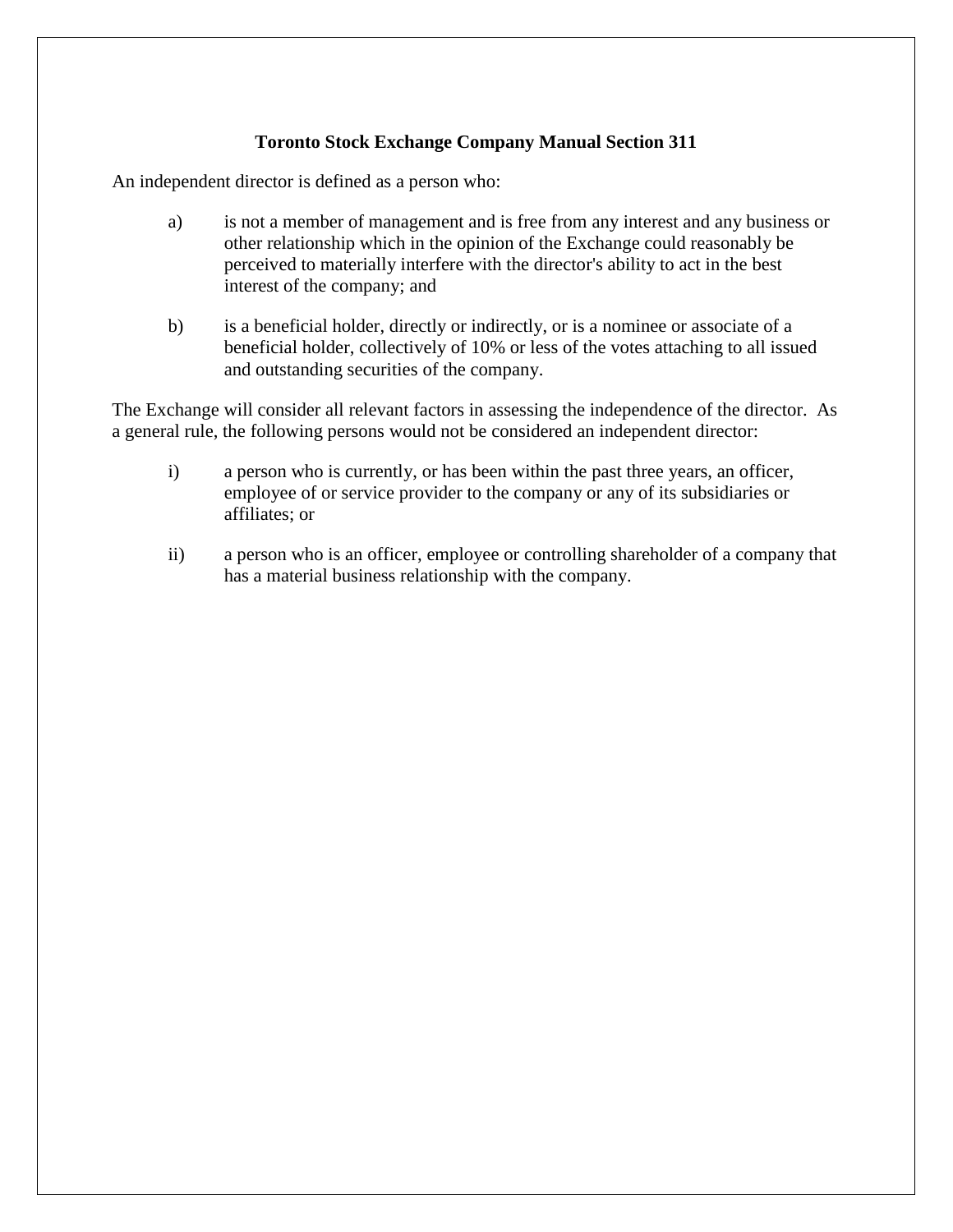#### **APPENDIX 3**

#### **OUR COMMITMENTS**

#### <span id="page-19-1"></span><span id="page-19-0"></span>**1. Human Resources**

We are committed to having an employment environment that is supportive and that demonstrates the value that we place on teamwork and individual contributions. We expect all of our employees to treat their fellow employees with the courtesy, dignity and respect that they would like to receive. An integral part of that policy is that the Company does not practice or permit discrimination against any person because of race, colour, religion, national origin, sex, sexual orientation, age or disability. We are also committed to having a friendly workplace that is free of harassment, intimidation and hostility. Not only is it the law; it is good practice.

We are committed to treating all of our employees fairly. To that end, we encourage our employees to confer with the appropriate person if they have employment related issues that they believe should be addressed.

<span id="page-19-2"></span>We want to be known as the employer of choice in every community in which we operate.

## **2. Health and Safety**

We are committed to having work sites that are healthy and safe. We expect all of our employees to comply with all applicable health and safety requirements and policies. The health and safety of all of our employees, and all who come in contact with our company locations, is paramount. In addition to following all applicable laws and company safety policies, we expect all of our employees to use common sense in matters involving health and safety. We are committed to the policy that it is always better to be safe than sorry!

#### <span id="page-19-3"></span>**3. Environment**

(i) We are committed to standards of excellence in our environmental practices. We will meet all legal requirements applicable to our activity. Where feasible, we will exceed the legal requirements. Where there are no applicable legal standards, we will apply responsible practices. To this end, we expect our employees to (1) comply with applicable environmental requirements, (2) seek guidance when they are unsure of the standards, (3) consider what extra steps we may follow to enhance our environmental performance, and (4) report violations or suspected violations to the appropriate persons.

# <span id="page-19-4"></span>**4. Community and Other Stakeholders**

We are committed to maintaining the best possible relationships with the communities in which we operate. We cannot function as a company unless we are accepted in the communities in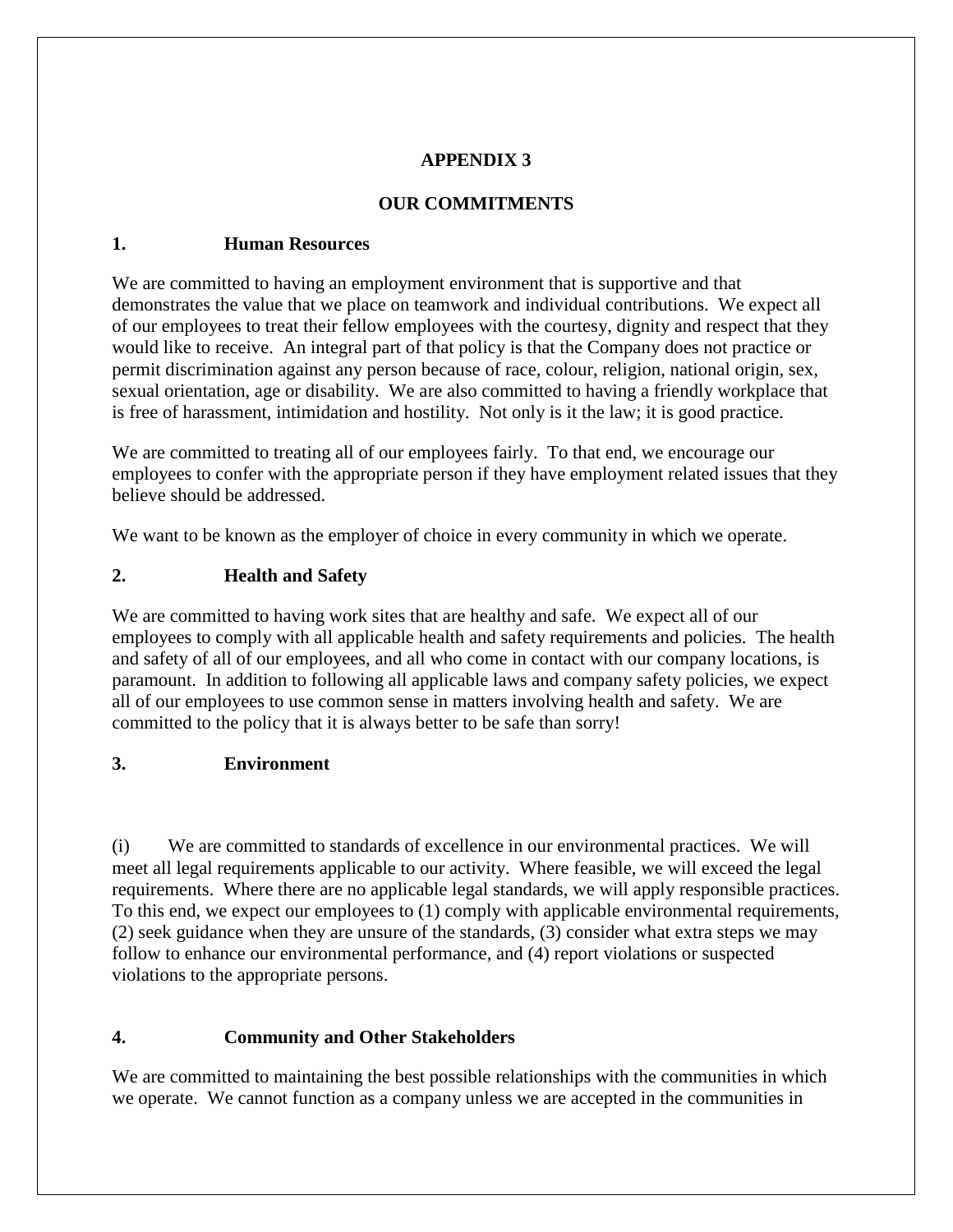which we operate, and we cannot be accepted in our communities unless we act responsibly toward our neighbours and those who are impacted by our activity. We must remember that in many instances we are guests in the community and that, if we eventually leave, the community and its members will remain in place. If we are to be welcomed in other communities in the future, it is imperative that we leave a legacy of good will in those places where we have conducted business in the past. The Company's policy is to make positive contributions to the communities in which we operate, including encouragement of local employment in our operations and financial contributions to an appropriate extent, so that the community is enriched by our presence. We also encourage all of our employees to participate in community activity.

Our suppliers and customers are critical to our success in many ways. We are committed to maintaining honest and mutually beneficial relationships with our suppliers and customers. We expect to be treated fairly by our suppliers and customers, and our suppliers and customers are entitled to the same treatment from us. Our reputation for fair dealing will serve to benefit us whenever and wherever we engage in business.

Our relationships with governmental entities can be especially important in our success as a company. We are committed to dealing in an honest and forthright manner with all governmental entities with which we have relationships. While we will exercise and protect our legal rights, we will also cooperate with all governmental entities in recognition of our civic duties.

Our employees make our Company successful in many ways. We recognize their participation and importance through our commitments to human resources and health and safety.

Our shareholders are our most important stakeholders. As the owners of the Company, they have entrusted us with the care of their assets, and they rely on us to manage those assets responsibly, with a view to providing them with a suitable return on their investment. We are committed to managing their assets responsibly and to providing them with timely and complete disclosure.

#### <span id="page-20-0"></span>**5. Ethical Conduct and Compliance with Law**

We are committed to conduct our business in an ethical way and in compliance with applicable laws and regulations. As a part of our commitment, we have established our Code of Ethics and Trading Restrictions. The Code of Ethics and Trading Restrictions contains some specific provisions dealing with such matters as corporate opportunity, conflicts of interest, and securities trading. It also deals with more general matters, such as compliance with law and honesty and fair dealing. The Company strives to operate in an ethical and legal way in all of its activities, and we expect our employees to do the same. A code of ethics cannot cover everything that may come up. For that reason, when one of our employees is confronted with a matter that is not covered by the Code of Ethics and Trading Restrictions, we expect that employee to ask himself or herself two questions before proceeding: (1) does it feel right, and (2) how would I feel if my actions were the subject of a front-page news report?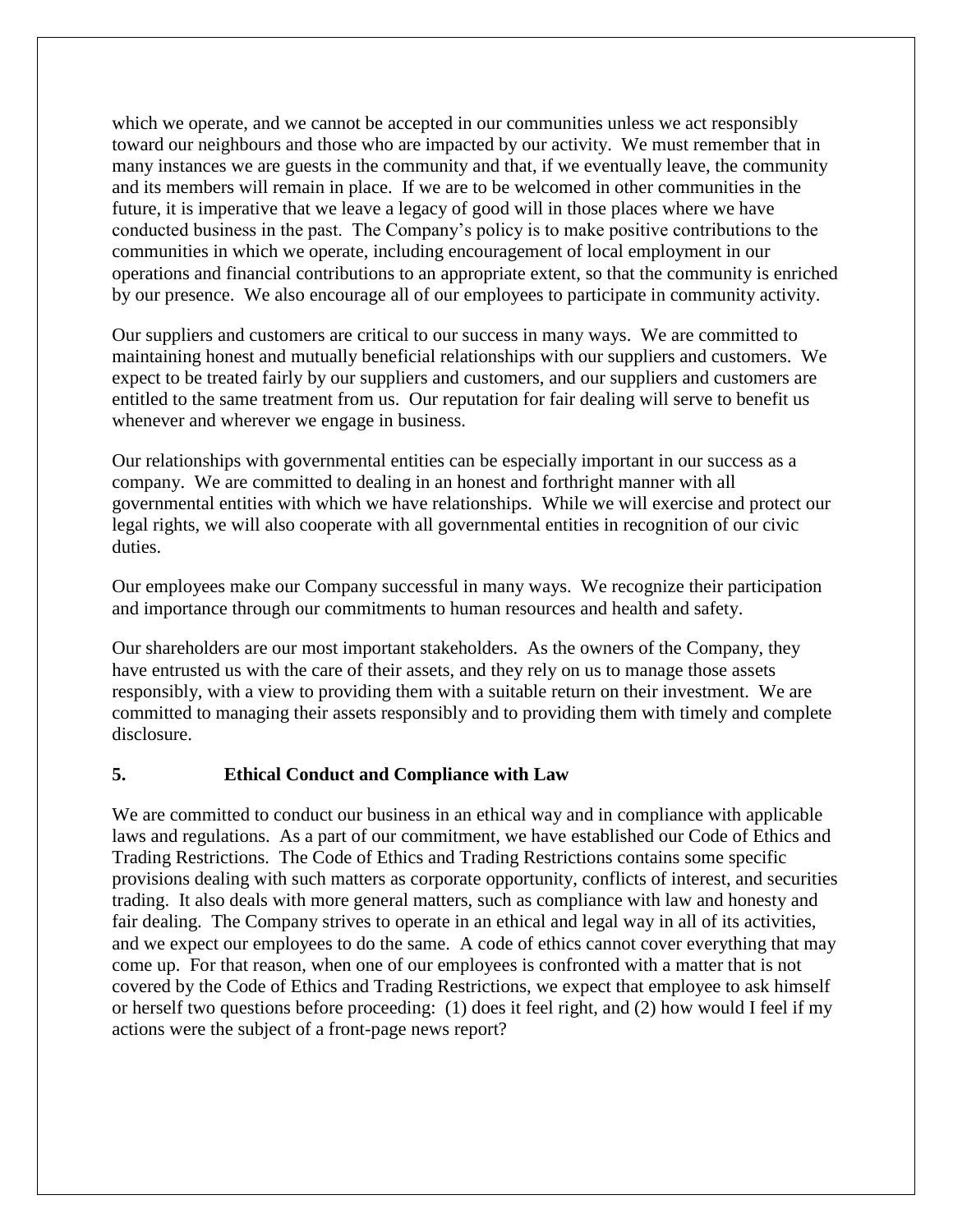#### <span id="page-21-0"></span>**6. What to Do**

Our Code of Ethics and Trading Restrictions contains a set of suggested procedures that our employees can use to raise issues that they believe may violate the Company's Code of Ethics and Trading Restrictions. But those procedures are equally available for any employee to report any instances where he or she believes that we or any of our employees are falling down on our commitments. We want to know if we can do better, and we encourage all of our employees to tell us anytime they believe we are not fulfilling our commitments.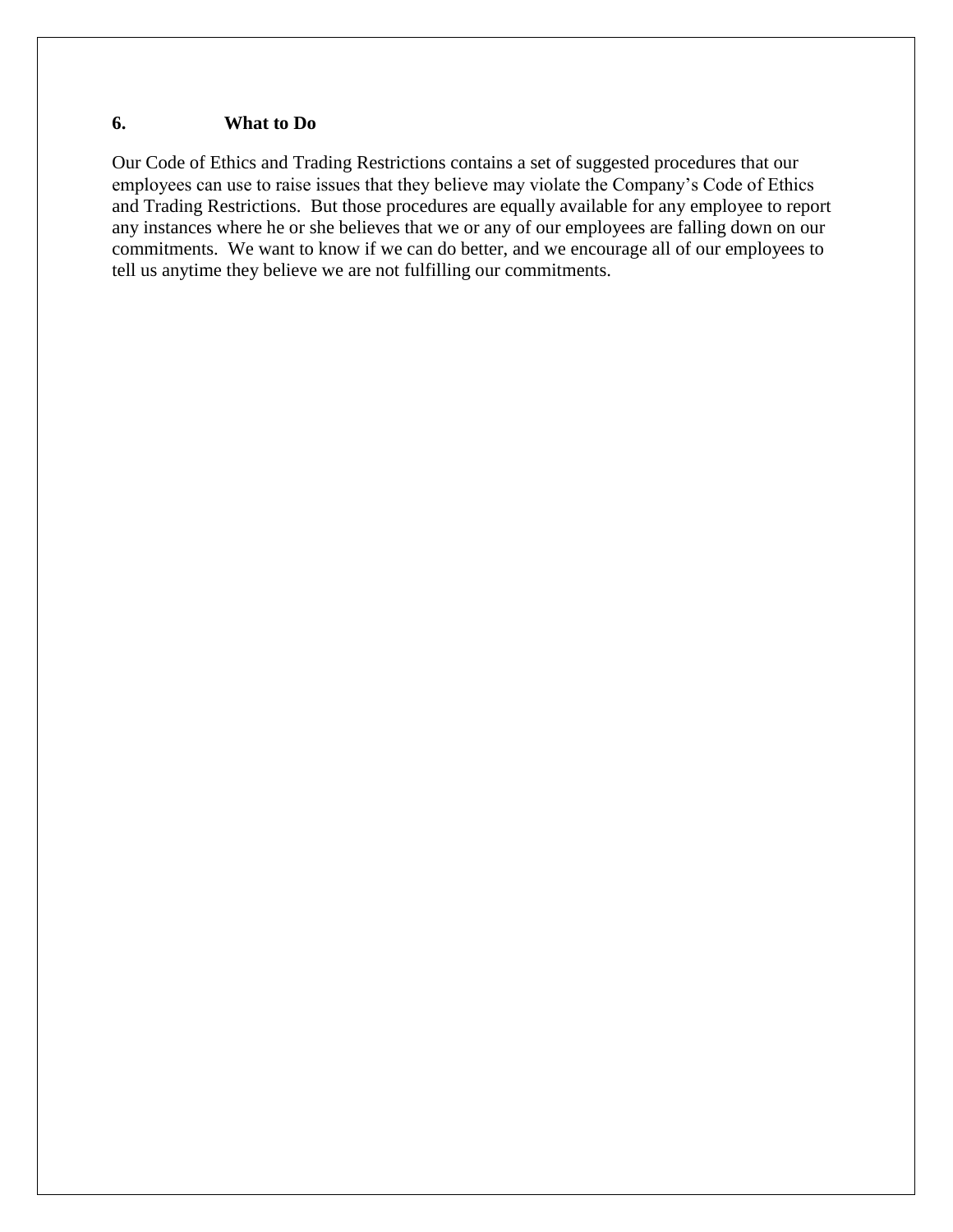#### **APPENDIX 4**

#### **CODE OF ETHICS AND TRADING RESTRICTIONS**

#### **Introduction**

<span id="page-22-0"></span>The Company's policy is to conduct its business in accordance with the highest ethical and legal standards. To assist the Company in achieving this policy, the Board of Directors has adopted this Code of Ethics and Trading Restrictions. The Code is designed to deter wrongdoing and to promote:

(a) Honest and ethical conduct, including the ethical handling of actual or apparent conflicts of interest;

(b) Full, fair, accurate, timely and understandable disclosure in reports and documents that the Company submits to regulatory authorities and communicates to the public;

(c) Compliance with applicable governmental laws and regulations;

(d) Prompt internal reporting of violations of the Code to appropriate persons identified in the Code; and

(e) Accountability for adherence to the Code.

The Code applies to all employees, officers, and directors of the Company and its subsidiaries. Because Hunter Dickinson Services Inc. ("HDSI") employees and officers provide substantial services to the Company, the Code also applies to all employees, officers and directors of HDSI with respect to their activities relating to the Company. Depending on the circumstances, it may also apply to agents and other representatives of the Company. ("You" as used in this Code refers to all such persons, as appropriate.) In addition to your complying with the Code, it is your responsibility to prevent others from violating these standards if you are in a position to do so. If you are not in a position to do so, it is your responsibility to bring the matter to the attention of a member of senior management who is in a position to take appropriate action, or to the attention of an independent member of the Board of Directors.

#### <span id="page-22-1"></span>**1. Avoiding Questionable or Illegal Practices**

The Company's policy is to comply with all laws and regulations that apply to its business, and to avoid any activity that may be regarded as questionable or unethical. Fraudulent, illegal or unethical acts will not be tolerated. No action that would otherwise be questionable is permissible simply because it is customary in a particular location or business.

If you are confronted with a situation that raises an issue under this policy, ask yourself these questions: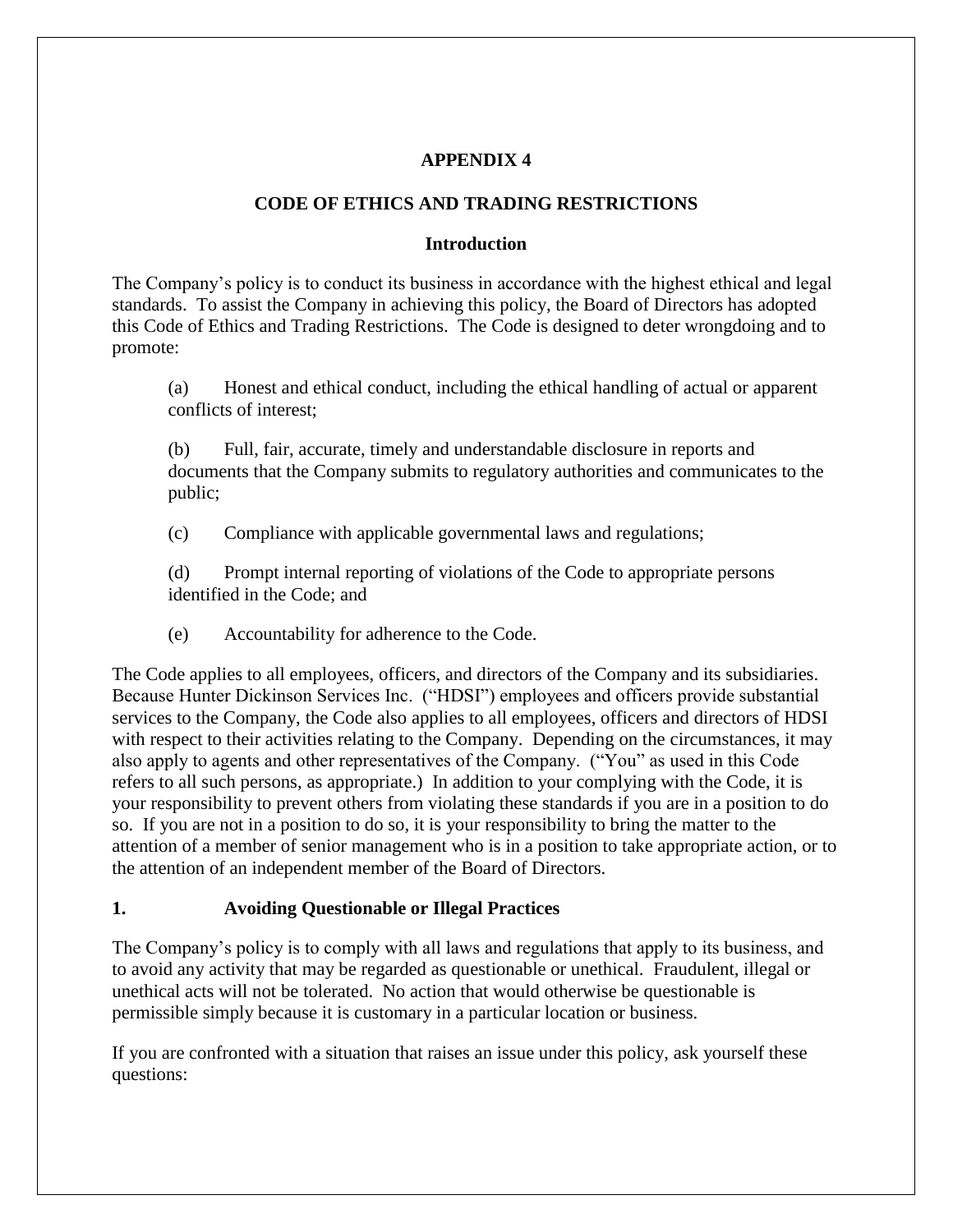- Is the life, health or safety of anyone, or the environment, endangered by the action?
- $\bullet$  Is it legal?
- Does it feel honest, fair and ethical?
- Does it compromise anyone's trust or integrity?
- Would the public disclosure of the activity in any way be embarrassing to you, the Company or any other affected employees?

You should be sufficiently familiar with any laws and regulations and Company policies and procedures that apply to your area of work and responsibility. That will permit you to recognize possible breaches and to know when to seek advice. If in doubt, you should discuss the matter with a member of senior management.

#### <span id="page-23-0"></span>**2. Honesty and Fair Dealing**

When representing the Company, it is important that you deal honestly and fairly with the Company's joint venture partners, suppliers, customers, professional advisors, competitors, other employees, and anyone else with whom you have contact in the course of performing your job. You should not take any advantage of anyone through actions such as manipulation, concealment, misappropriation or abuse of confidential information, falsification, and misrepresentation of material facts, undue influence or any other unfair dealing practice. You also should not give any advantage to anyone for reason of personal relationship, personal benefit or other reasons not involving the best interest of the Company.

#### <span id="page-23-1"></span>**3. Policy to Prevent the Corruption of Public Officials**

Both Canada and the United States have laws making it illegal to corrupt officials of foreign governments or to engage in certain related acts. In Canada, the law is entitled Corruption of Foreign Public Officials Act and in the United States the law is entitled Foreign Corrupt Practices Act. In the discussion that follows, we have always adopted the more stringent requirement of the two laws. Because the Canadian law applies to dealings with United States officials and the United States law applies to dealings with Canadian officials, the following policy applies equally to dealings with officials in Canada, the United States, and other countries.

(a) Persons to Whom the Laws Apply. Both laws apply to the Company and its subsidiaries; their employees, officers and directors; and their agents and representatives. For these purposes, action by an agent or representative is the equivalent of action by the Company.

The laws may apply in whole or in part to other companies and joint ventures if a U.S. or Canadian company controls the other company or joint venture or otherwise authorizes, directs or participates in activity by the other company or joint venture. Deciding whether activities of a company or joint venture are authorized, directed or participated in by the Company in any particular instance will be an uncertain exercise with uncertain results. In addition, allegations of illegal conduct by any company or joint venture in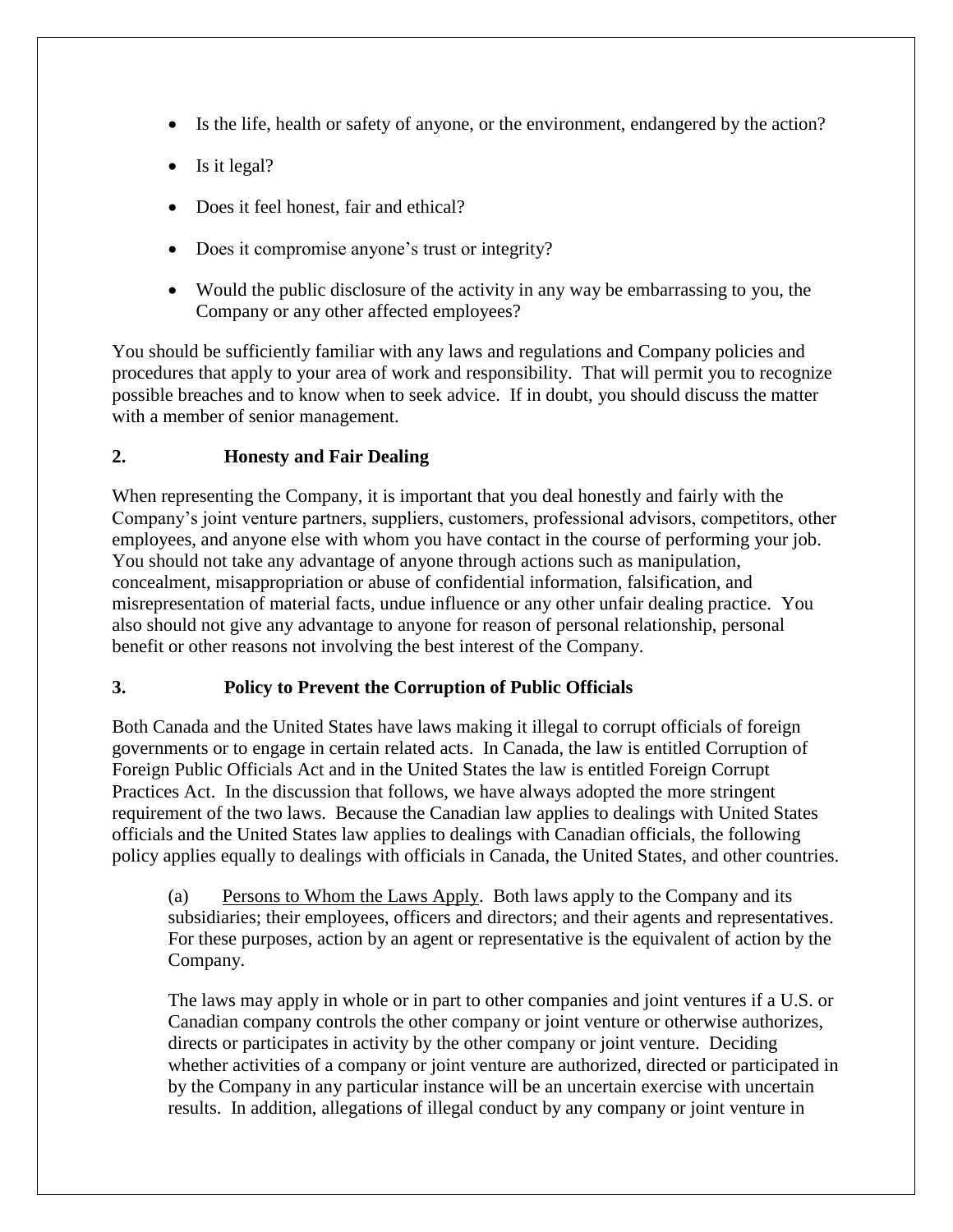which the Company has a significant interest can only cause damage to the reputation of the Company. For this reason, you should assume that any action of any company and joint venture in which the Company has a significant interest, including the actions of the employees and agents of such other company and joint venture, will be attributable to the Company.

(b) Prohibition. The laws and this policy prohibit offering or providing money or anything of value for the personal benefit of any "Public Official." For purposes of this policy, Public Official means (i) any government official or any official of a public international organization (such as the International Monetary Fund, regional development banks or other multilateral organizations) or (ii) any political party or its officials or any political candidate for the purpose of: influencing that official in the exercise of his or her duties (or non-exercise of those duties); having any such person influence government activity; or otherwise securing an improper advantage for the purpose of aiding the Company in obtaining, retaining or directing business. The laws and this policy may be violated if the Company knows, or if it should have been obvious to the Company, that the payments were made for an illegal purpose.

The laws and this policy also apply to indirect payments, i.e., where the Company offers or provides money or anything of value to any person with the knowledge that the person will make a payment to a Public Official for such a prohibited purpose.

The laws and this policy also prohibit the possession of property or proceeds from property known to have been obtained as a result of the bribery of a Public Official or to "launder" (i.e., deal with intent to conceal) property or proceeds from property obtained as a result of the bribery of a Public Official.

Government-owned corporations and other instrumentalities are generally treated as if they are governments, and their employees, officers and directors are treated as government officials.

(c) Facilitating Payments. "Facilitating payments" are payments made to expedite routine governmental action that does not involve obtaining, retaining or directing business. Example include payments to (i) secure processing of papers such as visas, work orders and permits, (ii) induce customs officials to process legally transmitted goods, (iii) obtain police protection, (iv) obtain installation and maintenance of utility connections, and (v) induce minor government functionaries (government employees without discretionary authority over a project or transaction) to complete their jobs in the manner required and where the situation does not involve the securing of business. Effective in 2013, the law of Canada prohibits facilitating payments to foreign Public Officials. For this reason, the policy of the Company is that no facilitating payments may be made to any Public Official, foreign or domestic.

(d) Exceptions to Prohibitions. There are three exceptions to the laws and this policy: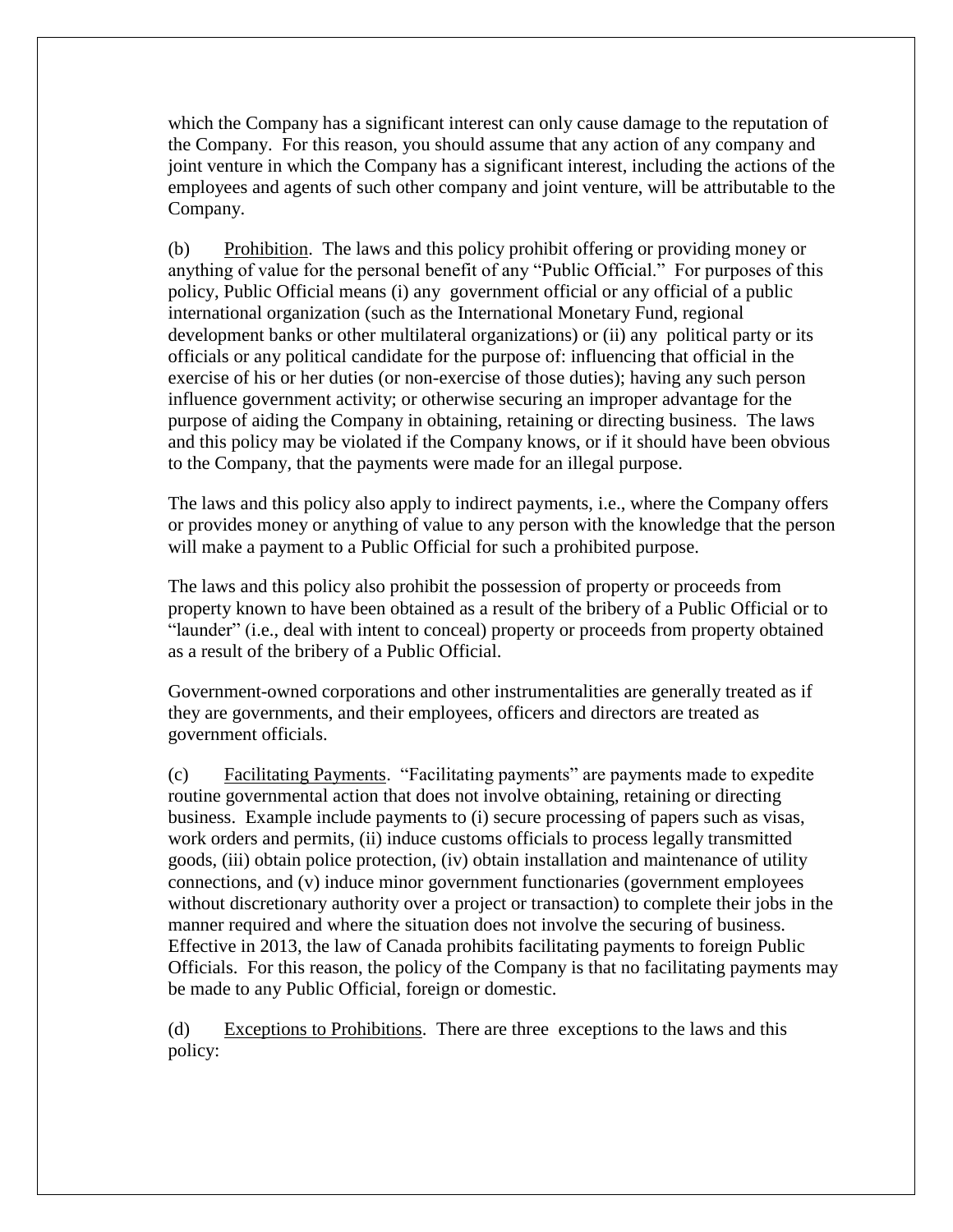- It is an affirmative defence if it can be shown that the payment was legal under the written laws and regulations of the country. As an example, in some foreign countries, the Company may be required by law to hire as an agent a national of that country who also is connected to the government of that country in some way or other.
- It also is an affirmative defence if it can be shown that the payment was a reimbursement of travel, lodging and other reasonable and bona fide expenses directly related to the business promotion, demonstration or explanation of the Company's business, or the execution or performance of a contract with the government. As an example, payment of the travel expenses of a government official to visit one of our properties, as a part of an effort to promote the Company in that country, would fit into this category.
- Unconditional gifts having nominal value, when made openly and as a social amenity, or as a token of esteem, regard or gratitude in accordance with local custom, generally will not be regarded as a bribe.

(e) Company Policy. The Company's policy is firm and unconditional. Under no circumstances will the Company ever pay a bribe to a Public Official. If you are ever solicited for such a bribe, or if you become aware of any instance where any Company employee, officer, director, agent or representative of the Company or its subsidiaries or its joint ventures proposes to offer such a bribe or is otherwise involved in such illegal activity, you are to report the matter to your immediate superior, or directly to the CEO or CFO of the Company. Any employee, officer, director, agent or representative who participates in any scheme to pay such an illegal bribe will be terminated immediately.

With respect to payments that fall within the exceptions noted above:

- No payment that would otherwise be an illegal bribe may be made on the basis that it is legal under the written laws and regulations of the foreign country without the prior written approval of the CEO.
- No payment that would otherwise be an illegal bribe may be made on the basis that it is a reimbursement of travel, lodging or other reasonable and bona fide expenses directly related to the business promotion, demonstration or explanation of the Company's business or the execution or performance of a contract with the government without the prior written approval of the CEO.
- With respect to unconditional gifts of nominal value made openly and as a social amenity, or as a token of esteem, regard or gratitude in accordance with local custom, the CEO will establish a monetary limit on the value of any such gift. Any gifts with a value in excess of that limit must be approved in advance by the CEO.

(f) Accounting Requirements. The Company and its affiliated companies and joint ventures must: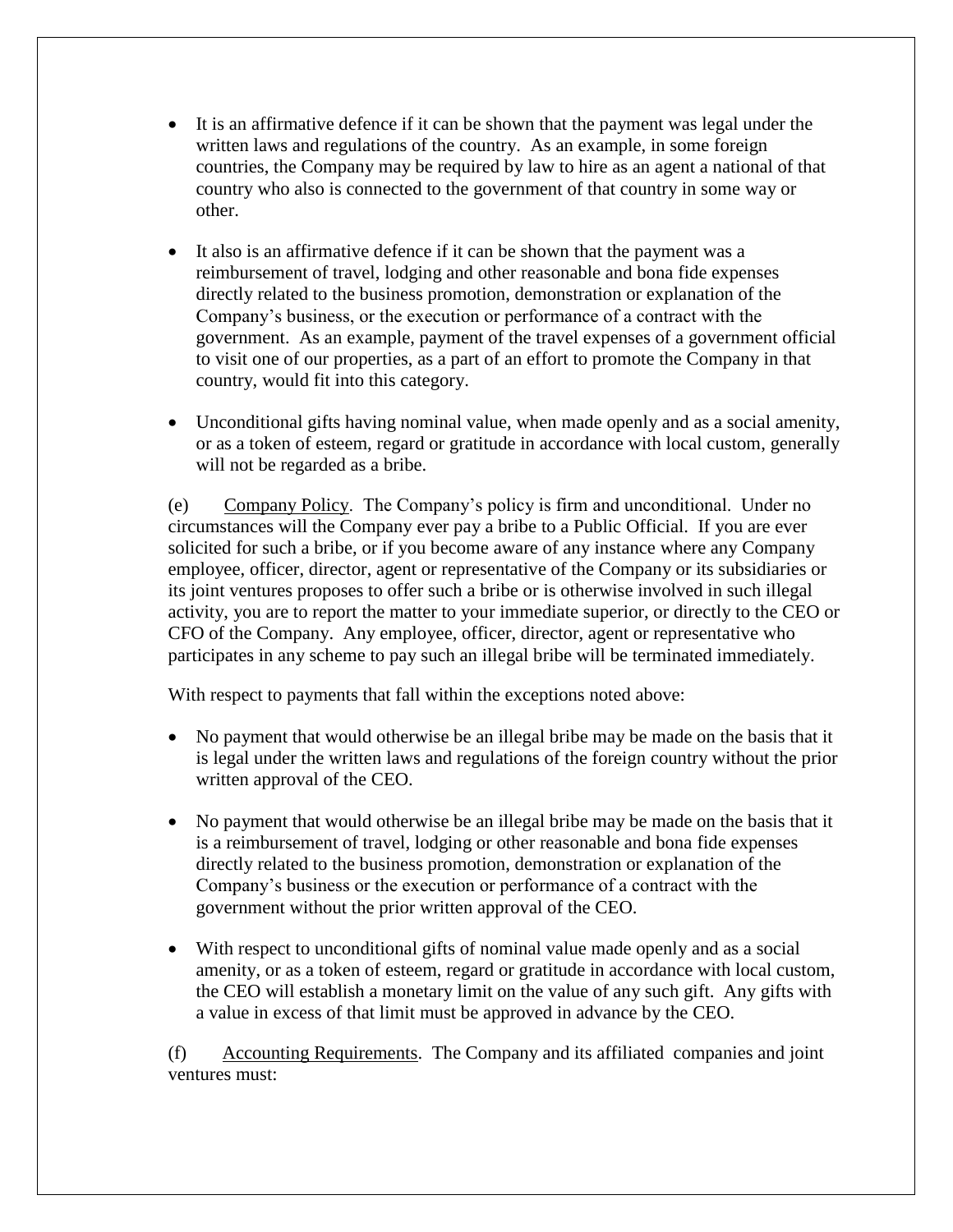- Keep financial records which, in reasonable detail, accurately and fairly reflect transactions; and
- Maintain a system of internal accounting controls sufficient to provide reasonable assurances that (i) transactions are executed in accordance with management authorization, (ii) transactions are properly recorded as needed to permit preparation of financial statements and to maintain accountability for assets, (iii) all assets are recorded on the books of the Company and access to assets is only permitted in accordance with management authorization, and (iv) periodic auditing is done at reasonable intervals and action is taken to resolve discrepancies.

As an example, the accounting provisions require that the Company properly record all payments and prohibit their characterization in some other form. The accounting provisions also prohibit the Company from maintaining off-record cash "slush" funds or cash that may be accessed without senior management authorization.

(g) Things to Look For. The following is a list of "red flags" that may indicate the possible existence of corrupt practices:

- An agent with a poor reputation or with links to the government.
- Unusually large commission payments or commission payments where the agent does not appear to have provided significant services.
- Cash payments, or payments without paper trail or compliance with normal internal controls.
- Unusual bonuses to personnel for which there is little support.
- Payments to third country accounts.

(h) Reporting Requirements. In Canada, the Extractive Sector Transparency Measures Act (the "ESTMA") requires the Company to publicly disclose, on an annual basis, specific payments made to:

- (1) any government in Canada or in a foreign state at a national, regional, state/provincial, or local/municipal level;
- (2) a body that is established by two or more governments; or
- (3) any trust, board, commission, corporation, body or authority that is established to exercise or perform, or that exercises or performs, a power, duty or function of the government for a government referred to in (1) above, or a body referenced to in (2) above.

Payments that must be disclosed include payments to Crown Corporations and other state-owned enterprises that are exercising or performing a power, duty or function of government. Aboriginal and indigenous groups and organizations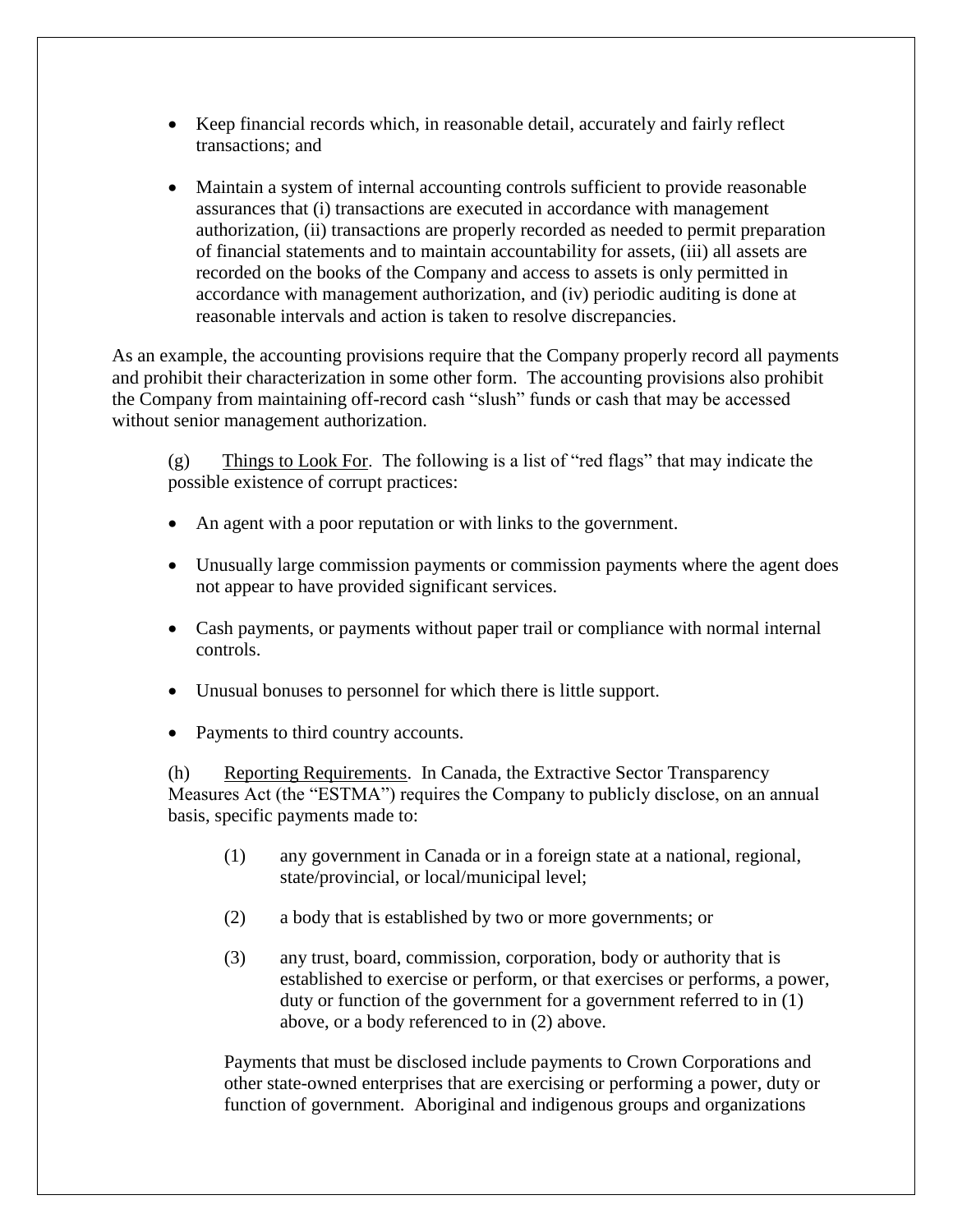within Canada and in other jurisdictions may be regarded as governments for purposes of qualifying as a payee under the ESTMA; however, the ESTMA defers the requirement for reporting on payments made to Aboriginal governments in Canada to June 1, 2017. There are seven categories of reportable payments consisting of taxes, royalties, fees, production entitlements, bonuses, dividends and infrastructure improvement payments. All payments made by the Company and any entity controlled by the Company must be reported. The Company's policy is firm and unconditional. All payments made to any governmental entity must be reported, and if you have any knowledge relating to unreported payments, you are to report the matter to your immediate superior, or directly to the CEO or CFO of the Company.

#### <span id="page-27-0"></span>**4. Corporate Opportunities and Duty of Loyalty**

You have a duty of loyalty to the Company, which includes a duty to advance the Company's legitimate interests when the opportunity to do so arises. Accordingly, you may not use your position or the Company's name, property, information or good will for personal gain or for the gain of others. You are further prohibited from taking advantage of an opportunity that is discovered through the use of any corporate property, information, contacts or your position with the Company. All such opportunities, actual or perceived, should be reported to your immediate supervisor.

Business opportunities that come to the employees, officers and directors of HDSI are dealt with in accordance with the Services Agreement between the Company and HDSI. The Audit and Risk Committee of the Board of Directors is charged with the responsibility of reviewing relationships with HDSI, and it will consider such matters as a part of its periodic review of the relationship. Directors of the Company who are also directors of HDSI nevertheless have an overriding fiduciary duty to the Company that is governed by Canadian law.

Outside directors of the Company may have a variety of other business relationships involving duties of loyalty. In addition, outside directors do not, as a general matter, have the same obligation as officers and employees to bring corporate opportunities to the Company. For these reasons, the Code does not apply to outside directors of the Company with respect to issues involving duties of loyalty or corporate opportunities and such issues, to the extent they arise, are to be resolved directly with the Board of Directors.

#### <span id="page-27-1"></span>**5. Avoiding Conflicts of Interest**

A conflict of interest occurs when your private interests, or the private interests of your family, interfere, or appear to interfere, in any way with the best interests of the Company. For these purposes, "family" would generally include your parents and grandparents, spouse, children and grandchildren, siblings, in-laws and other persons who share a residence with you or another member of your family. You must take care to avoid any direct or indirect involvement or understanding that might result in such a conflict or create the appearance of such a conflict. Whether a situation involves a conflict of interest depends on all of the circumstances. Generally, the Company would not consider it a conflict of interest if an employee's brother or sister were an officer of a competitor. However, the Company would consider it a conflict of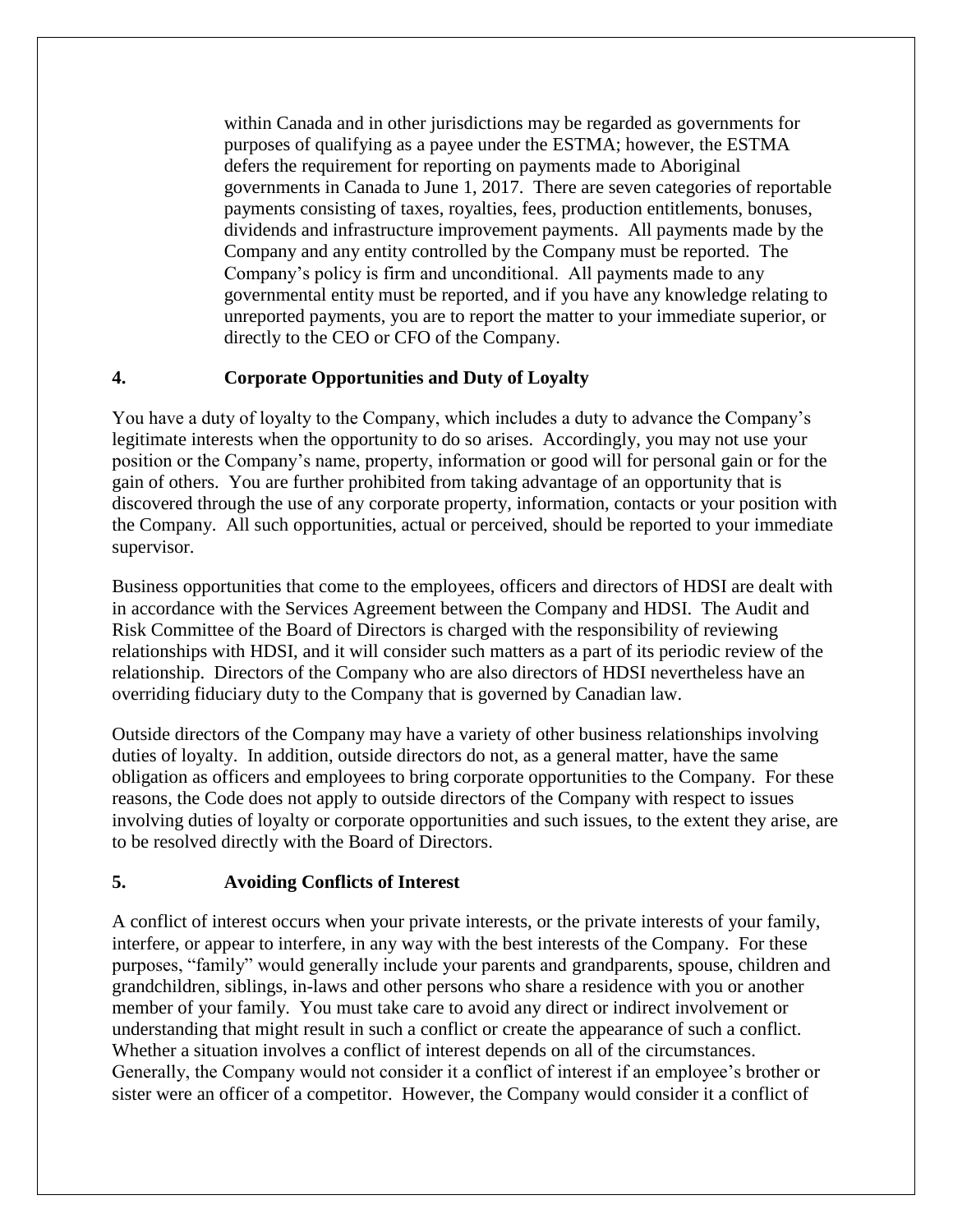interest if a Company employee in charge of procurement were to purchase products or services from a company owned by the employee's brother or sister or from a company owned by a close personal friend of the employee. The following are examples of conflict of interest situations which generally must be avoided or which may raise a question:

- Acting as an employee, officer or director of, or a consultant to, a competitor or potential competitor of the Company;
- Having a financial interest in or loan from a business which is a joint venture partner, optionor or optionee, competitor, customer or supplier of the Company or which otherwise does business with the Company (an investment in the securities of a publicly traded company normally would not be considered to present a conflict of interest unless it represented a material part of your savings);
- Placing of Company business with any other company that is directly or beneficially owned or controlled by you or by members of your family.

Some conflicts are clear-cut; others are less obvious. In addition, there may be circumstances where it is necessary or in the best interests of the Company to have a business relationship with a business or company in which an employee or officer, or his or her family, may have an interest. For example, where Company operations are in a remote location, it may be necessary from time to time to enter into a business relationship with a business controlled by an employee's family members. For these reasons, you must fully disclose to your supervisor, the CEO or the CFO all circumstances that could be perceived as involving a conflict of interest between the Company and you or members of your family. Full disclosure enables the Company to resolve unclear situations and to ethically handle conflicts of interest before any difficulty can arise. To the extent a conflict of interest cannot be avoided in a reasonable fashion, then appropriate procedures will be put in place to ensure that there is full disclosure and to minimize the involvement of the conflicted individuals in the relationship giving rise to the conflict.

The Company recognizes that there is a potential for a conflict of interest inherent in the Company's relationship with HDSI. The Board of Directors believe that the Company derives substantial benefits on a cost-effective basis from its continuing relationship with HDSI.

Outside directors of the Company are not expected to devote their time and effort solely on behalf of the Company, and they may have a variety of other business relationships that could give rise to a conflict of interest. Any such potential conflicts of interest are not subject to the Code and are to be resolved directly with the Board of Directors.

#### <span id="page-28-0"></span>**6. Giving or Accepting Gifts**

The giving or accepting of gifts can adversely affect the Company's reputation for fair dealing and also create conflicts of interest. You should avoid:

 Giving or offering to give any gift, favour, entertainment, reward, or any other thing of value that might influence or appear to influence the judgment or conduct of the recipient in the performance of his or her job. This includes transactions with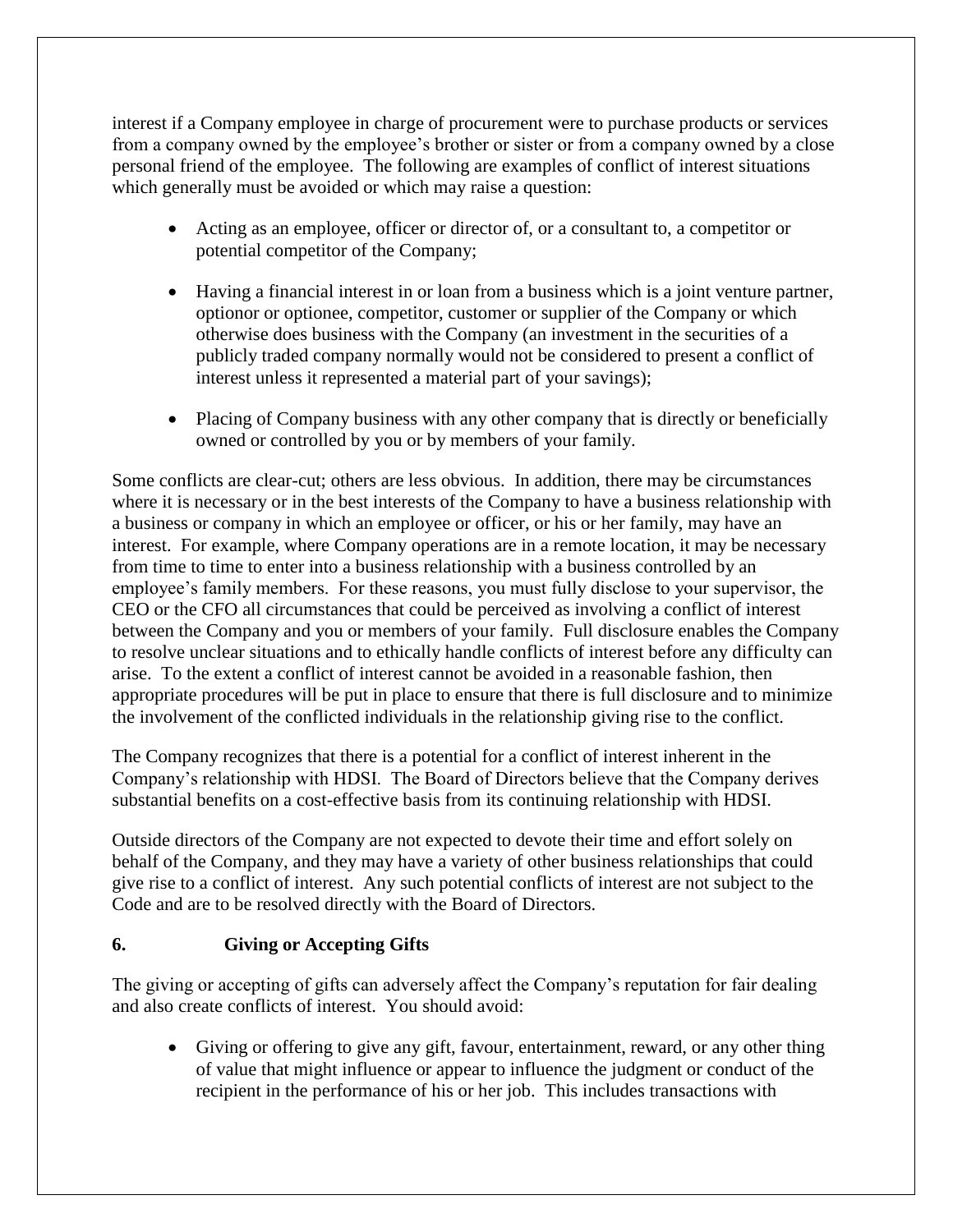government personnel, customers and suppliers. Such action may damage the Company's reputation for fair dealing and may be illegal.

 Accepting or soliciting a gift, favour, or other thing of value that is intended to, or might appear to, influence your decision-making or professional conduct. In addition to damaging the Company's reputation for fair dealing, receipt of such gifts could interfere with your ability to make judgments solely in the best interest of the Company, and thus create the appearance of a conflict of interest.

You may give or receive unsolicited gifts or entertainment only in cases where the gifts or entertainment are of nominal value, are customary to the industry, will not violate any laws, and will not influence nor appear to influence the recipient's judgment or conduct.

#### <span id="page-29-0"></span>**7. Outside Activities**

Outside activities must not conflict with the proper performance of your duties.

(a) Other Business Activity. Full-time employees and officers are expected to devote substantial effort and attention to the furtherance of the Company's business. In the usual case, this would make it difficult for you to properly perform your duties while also being engaged in other business ventures. For this reason, you may not serve as the proprietor, general partner, officer or director of any other business without first obtaining the written consent of the CEO or CFO. In the case of family owned businesses, the CEO or CFO will normally grant such consent if he or she is satisfied that the involvement in the family business will not conflict with your duties and will not involve any conflict with the interests of the Company. In addition, the CEO may grant consent to an officer or employee serving as a member of the board of directors of another company in special circumstances. (The Board of Directors will consider any proposal for the CEO or the CFO of the Company to serve on the board of another entity, other than not-for-profit entities or family businesses that in no material way compete with the Company or do any material business with the Company.)

This policy does not apply to employees or officers who are also employees or officers of HDSI with respect to services performed by them for other companies.

(b) Professional Associations and Charitable Organizations. The Company encourages employees and officers to participate in geological, engineering and other professional associations and activities that do not conflict with their duties for the Company and do not involve conflicts of interest. The Company also encourages officers and employees to participate in charitable organizations and activities. However, you should consult with the CEO or CFO before you undertake any such outside activities requiring a substantial amount of time. In addition, you should not accept a position as an officer or director of a professional or charitable organization without prior consultation with the CEO or CFO, so that they can be satisfied that your activity on behalf of such organizations cannot be attributed to the Company.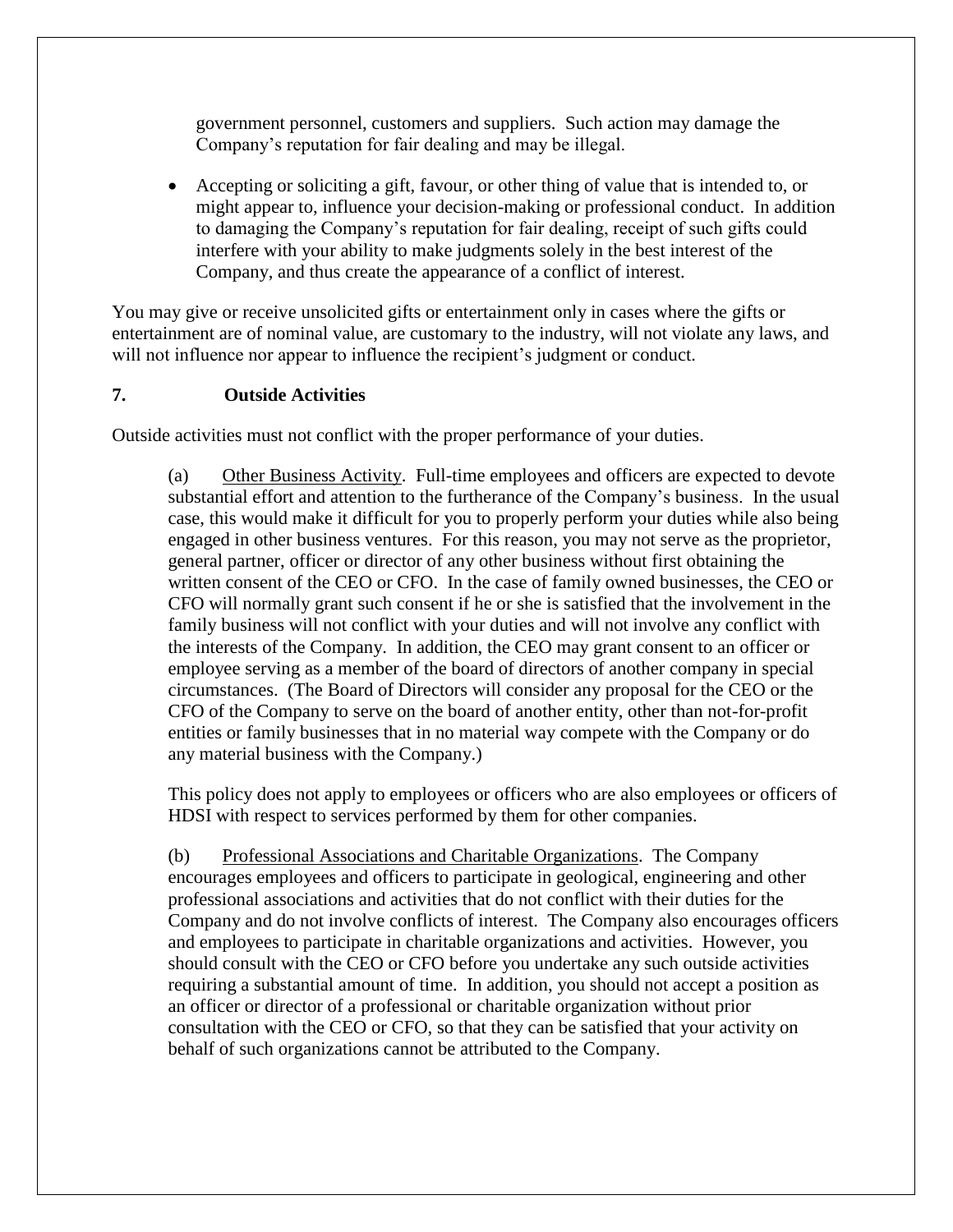(c) Political and Government Affairs. No Company contributions may be made, directly or indirectly, to any election or issue campaign in any jurisdiction or circumstance that would be unlawful. Corporate contributions may be made in appropriate cases where and when permitted by applicable law, but only with the approval of the CEO. Use of Company equipment, supplies or facilities to support any political party, candidate or campaign, as well as employee activity during normal business hours, may constitute a political contribution. You may not engage in any such activity where it involves Company equipment, supplies or facilities or activity during normal business hours without the prior approval of the CEO. In addition, no action which presents, or may appear to present, the position of the Company with respect to any political or governmental matter may be taken without the prior approval of the CEO.

The Company encourages employees and officers, as individuals, to take part in political and governmental affairs to the extent that such activity does not interfere with the proper performance of their duties or involve the use of Company assets or a conflict of interest. However, if you wish to run for public office or hold an appointed public position, you must confer with the CEO and counsel for the Company to ensure that the proposed activity is consistent with your duties to the Company and does not involve a conflict of interest.

The outside directors of the Company are not expected to devote their full time and effort solely on behalf of the Company and accordingly this policy does not apply to them.

#### <span id="page-30-0"></span>**8. Accounting and Recordkeeping, Internal Accounting Controls and Auditing Matters.**

Many employees of the Company, not just accountants and controllers, participate in the financial control and reporting processes of the Company. If you have ANY responsibility for any aspect of the Company's financial activities (for example: processing or approval of payments; creation, processing or approval of invoices and credit memos; payroll and benefits decisions; approval of expense reports and other transactions; the estimation of financial reserves or other claims or the amount of any accrual of deferral; or the recording of any of the foregoing in the Company's records) and/or the preparation of the Company's financial statements or other financial reports, you must ensure your involvement complies with complete and accurate procedures as per established Company practice.

(a) Accounting and Recordkeeping. You may not maintain funds or assets for any improper purposes or make false or misleading statements in any Company documents, reports or records. No undisclosed or unrecorded accounts may be established using the Company's funds or other assets. All accounting records and the financial reports produced from those records must be kept and presented in accordance with applicable law, must accurately and fairly reflect in reasonable detail the Company's assets, liabilities, revenue and expenses and, where applicable, must be in accordance with generally accepted accounting principles.

Transactions must be supported by accurate and reasonably detailed documentation and recorded in the proper accounts. Best efforts are to be made to record transactions in the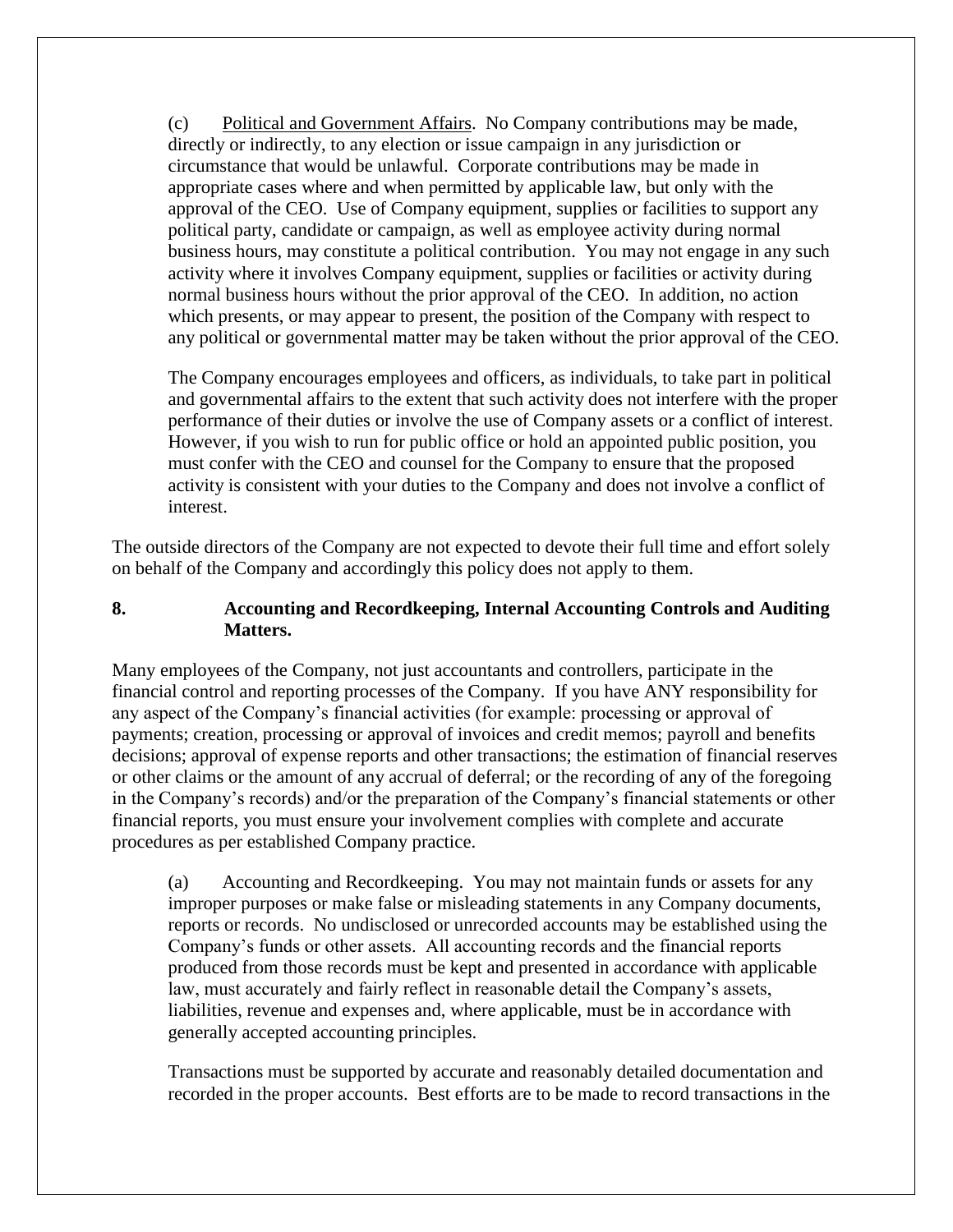proper accounting time period. To the extent that estimates are necessary, they must be based on your good faith judgment and be supported by appropriate documentation. No payment or the related accounting entry may be approved or made with the intention or understanding that any part of the payment will be used for any purpose other than that described by the document supporting the entry or payment.

(b) Internal Accounting Controls. Internal accounting controls have been established to provide reasonable assurances that (i) transactions are executed in accordance with management authorization, (ii) transactions are properly recorded as needed to permit preparation of financial statements and to maintain accountability for assets, (iii) all assets are recorded on the books of the Company and access to assets is only permitted in accordance with management authorization, and (iv) periodic auditing is done at reasonable intervals and action is taken to resolve discrepancies. You must comply with all internal control requirements and ensure that no action is taken to avoid the internal controls requirements.

(c) Auditing. The Company employs a firm of independent chartered accountants to audit the Company's annual financial statements. The annual audit has a number of purposes, including (i) compliance with regulatory requirements, (ii) providing an independent assessment of whether the Company's financial statements fairly present the financial condition, results of operations and cash flow of the Company, (iii) assessment of the accounting principles used and significant estimates made by the Company in preparing its financial statements, and (iv) assessment of the Company's system of internal controls over financial reporting as required by applicable law and regulatory policies. Each employee is responsible for providing whatever assistance may be required by the auditors. If you receive inquiries from the Company's independent accountants, you must respond promptly, fully and accurately.

If you have any concerns as to weaknesses in the Company's accounting system or in the Company's internal controls; or if you believe that any instances of fraud,\* or incorrect or questionable accounting practices may have occurred; or if you believe that any instances of fraudulent, incorrect or questionable practices may have occurred in connection with the annual audit of the Company's financial statements, you should consult with your immediate supervisor or with the Company's CEO or CFO. Alternatively, you may contact the Audit and Risk Committee of the Board of Directors using the procedures outlined below under the heading "Reporting of Possible Violations or Other Questionable Practices - Procedures to Submit a Report." Those procedures include a procedure for confidential, anonymous submission of concerns.

#### <span id="page-31-0"></span>**9. Use of Company Property**

You are entrusted with the care, management and cost-effective use of the Company's property and you are not to make use of these resources for your own personal benefit or for the personal benefit of anyone else. Passwords are to be kept confidential and use of the computer systems is limited to authorized business purposes, although occasional personal use of the internet, e-mail and voice mail will normally be permitted unless your supervisor believes that this privilege is being abused.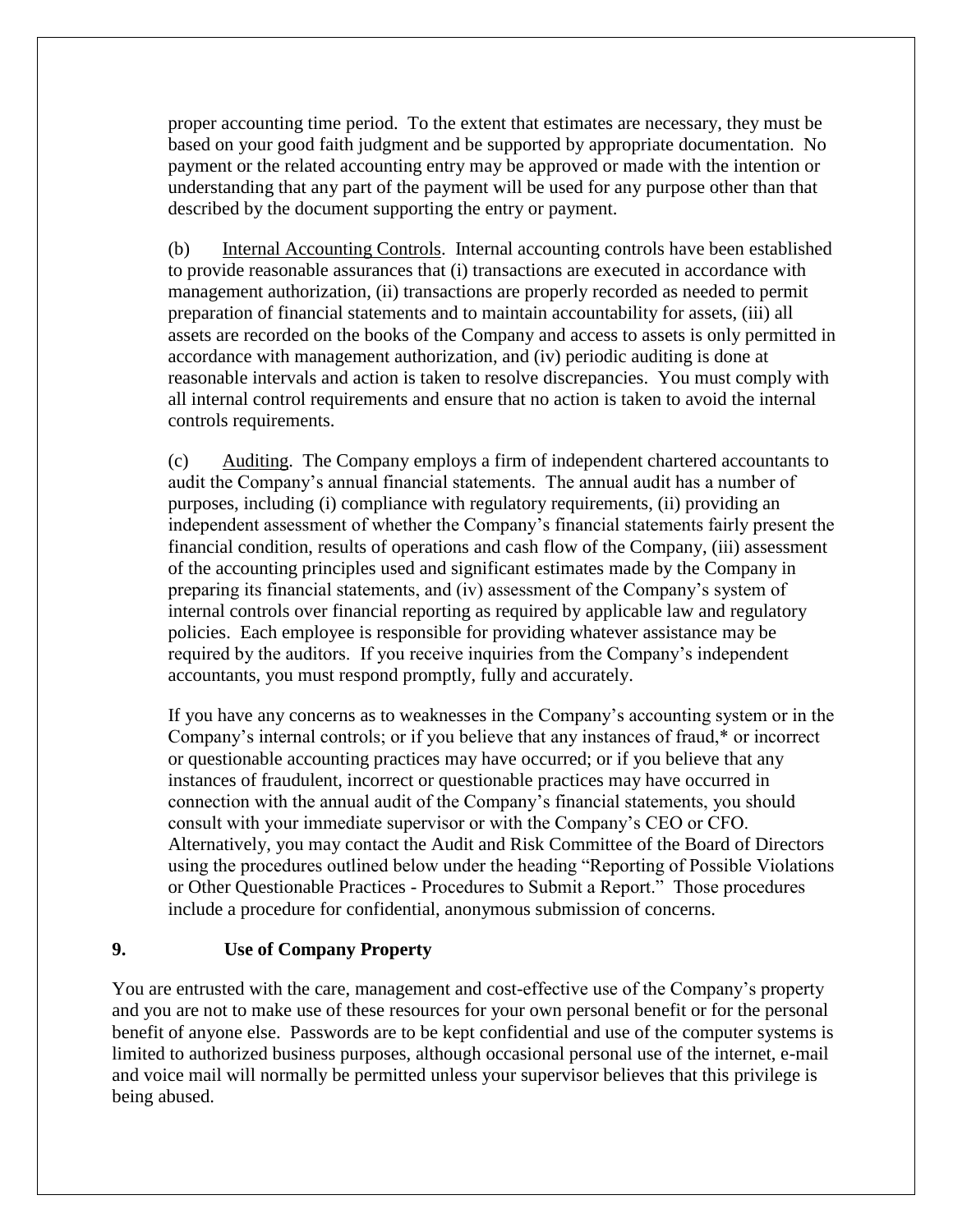However, in order to protect the Company's interests - including for example, to ensure that the Company's computers and voice mail are not being used for improper purposes, such as sexual harassment - the Company reserves the right to review the contents of the Company's computers, its e-mail system, and its voice mail system. No employee has a right of personal privacy with respect to information that is placed in the Company's computers, the e-mail system, or the voice mail system.

You are responsible to ensure that all Company property assigned to you is maintained in good condition, and you should be able to account for such equipment. Any disposition of Company property should be for the benefit of the Company and not for personal benefit.

Company letterhead stationery is to be used only for correspondence related to the Company's business. Do not use it for personal correspondence or charitable solicitation.

You are to return all documents and property in your possession upon termination of your employment for any reason.

\*For purposes of the Code, "fraud" includes any deliberate misstatements or omissions in connection with preparation or reporting (internal or external) of financial and/or operating information about the Company, whether or not material and without regard to whether the employee receives any personal benefit.

#### <span id="page-32-0"></span>**10. Proprietary Information**

 $\overline{\phantom{a}}$ 

We want our employees to be well informed about our business, our plans for the future, and the successes and challenges we have along the way. In return for this openness, the Company places trust in its employees to maintain the confidentiality of our proprietary information without need for court orders or other legal requirement.

You are to take all reasonable measures to protect the confidentiality of proprietary information obtained or created by you, or otherwise made known to you, in connection with your activities on behalf of the Company. In addition, you must use proprietary information only for the Company's legitimate business purposes, and not for your personal benefit or the benefit of anyone else.

To provide the Company with reasonable protection against unauthorized disclosure or unauthorized use of its proprietary information, all employees are required to sign an employment agreement prior to their start with the Company that includes provisions addressing confidentiality. These agreements state in part that the Company retains exclusive ownership of all project information and opportunities arising out of employment or consulting relationships and any information pertaining to the exploration plans of the Company.

For these purposes, "proprietary information" means information developed or secured for use of the Company in its business, where that information is not generally known to or otherwise readily available to the public and members of our industry. Proprietary information includes, without limitation: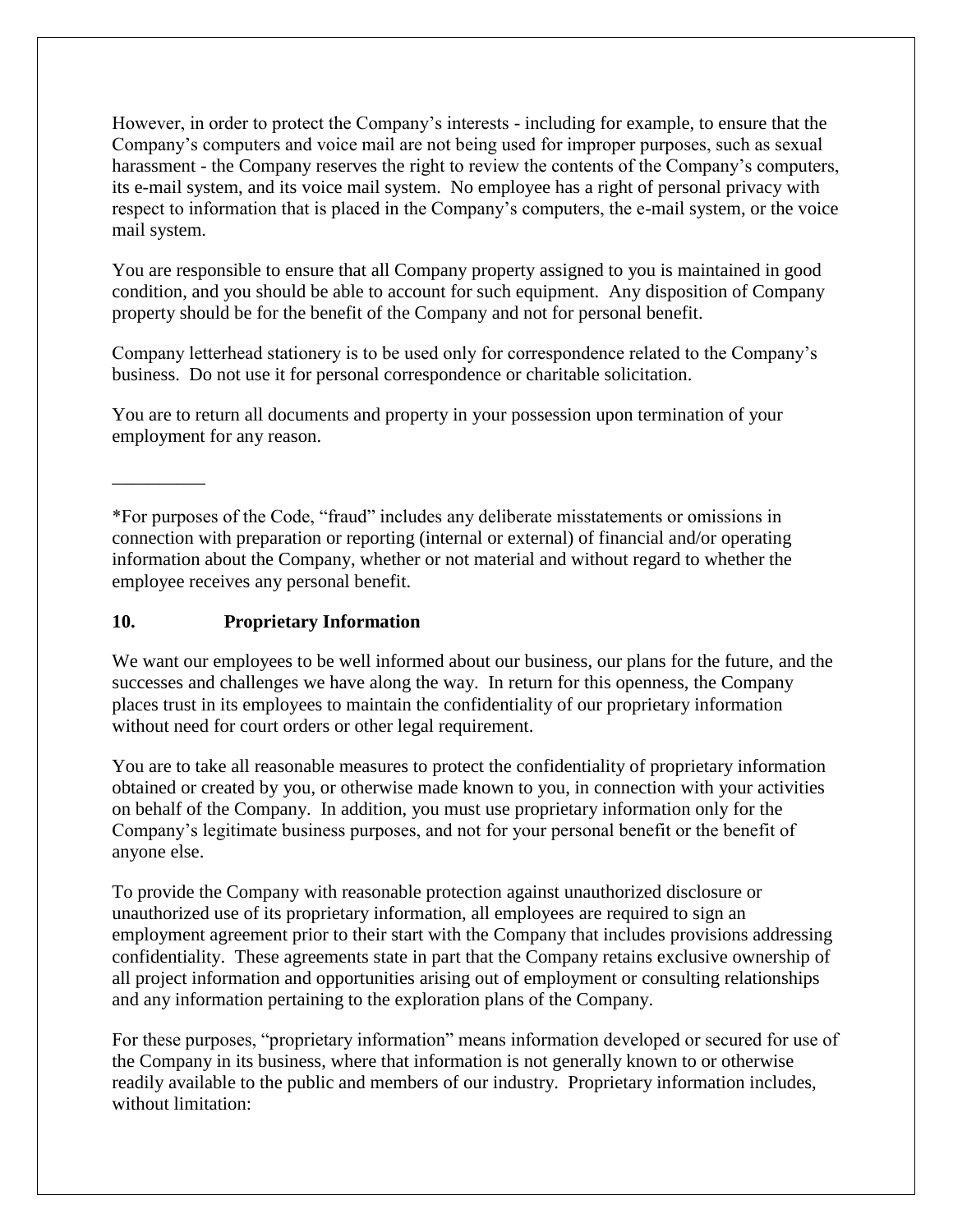- The Company's ideas, discoveries, projects, data, contact information and production processes.
- Information concerning actual or projected expenditures, corporate transactions, earnings or operating results or business transactions that has not been disclosed by the Company.
- Investor lists, relationships with consultants, contracts, business plans and strategies.
- Personnel information.

It is your responsibility to know what information is proprietary and ensure that you use and disclose it only in the performance of your duties with the Company. If you are unsure, consider the information to be confidential until you obtain clarification.

If your employment terminates, you will continue to be bound to your obligations of confidentiality to the maximum extent permitted by law.

## <span id="page-33-0"></span>**11. Outside Ideas**

The purpose of this policy is to avoid the risk of allegation of unauthorized use or disclosure of another person's proprietary rights, ideas or information.

When an idea, prospect, opportunity, or other confidential or proprietary information is submitted to the Company by an outsider, care must be taken to ensure that the outsider signs an agreement defining the Company's rights and obligations before the idea or prospect or information is disclosed to employees qualified to evaluate it or use it. Outsiders who propose to submit information should be told to submit the information in writing. Outsiders should also be told that any submission constitutes their agreement that the Company's brief review to determine possible interest will not create any non-use, confidentiality or area of interest agreement or obligation of the Company. If they do not so agree, they should be told not to submit their information.

On its receipt, any such information should be sent to the CEO or CFO or persons authorized by them to evaluate outside submissions. No one other than the CEO or CFO and persons authorized by them are to evaluate any outside submission.

Each written submission will first be reviewed to see if it purports to impose non-use, confidentiality or area of interest obligations. If it does, no further review should be made and, unless the CEO upon being notified otherwise directs, the material should be returned without further review. If the material does not purport to impose such an obligation, it should be reviewed briefly to see if it might be of interest. If it is not of interest, it is to be returned with a letter stating that the information was briefly reviewed to determine possible interest, that the information is not of interest, and that the Company has no non-use, confidentiality or area of interest agreement or obligation to the sender. If the sender was previously so informed, the letter should also refer to that prior advice. If the material appears to be of interest, then the Company will need to enter into an appropriate confidentiality agreement setting out the parties' rights and obligations before any further review or use of the information.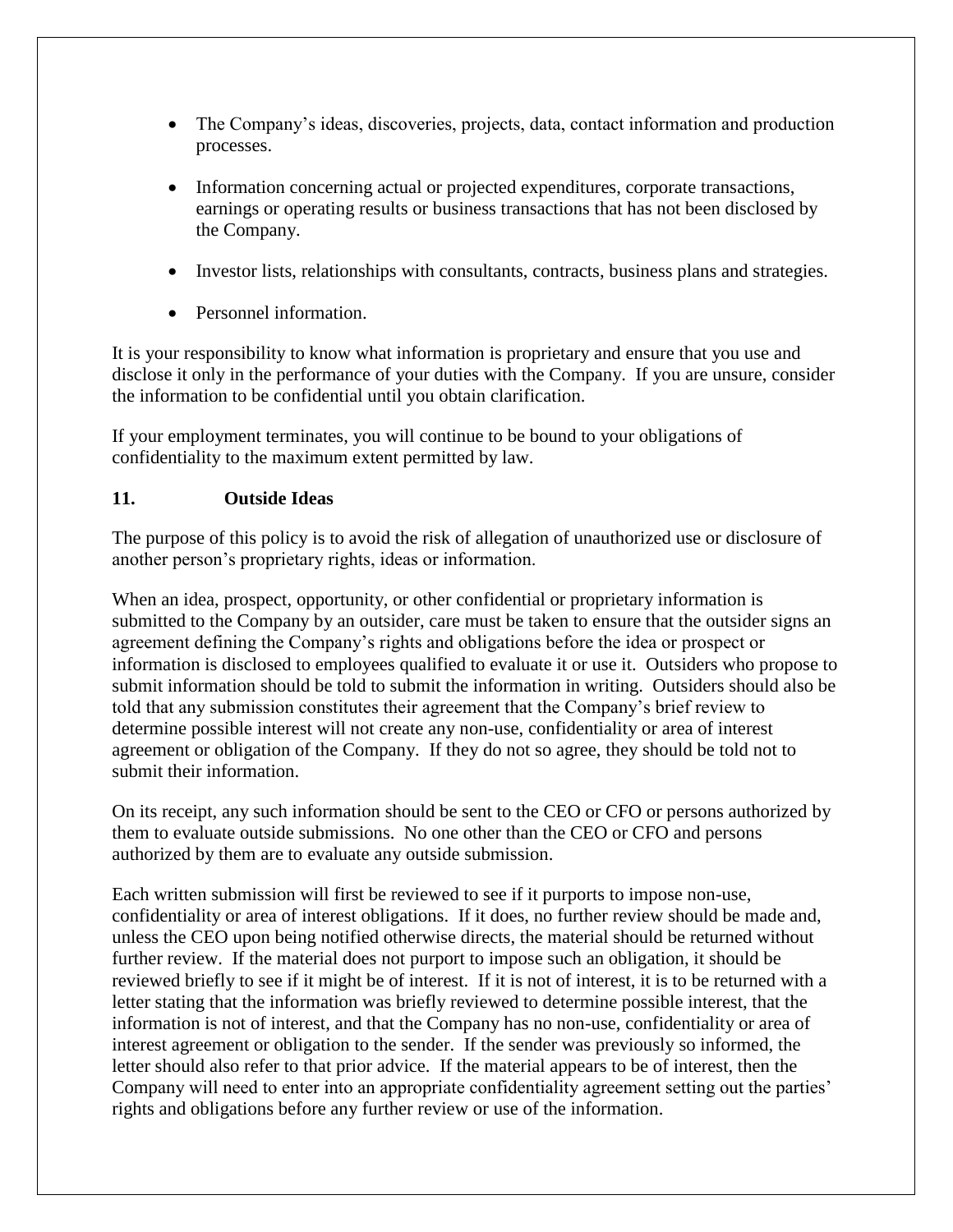Third party data subject to confidentiality obligations should be so marked, all confidentiality obligations should be noted on the relevant document or file, and all such obligations must be strictly adhered to.

## <span id="page-34-0"></span>**12. Disclosure Policy**

The Company has both legal and ethical obligations to provide appropriate disclosure of material information, and to ensure that employees and others do not benefit from having and using undisclosed material information. "Material information" is any information that reasonably could be expected to affect the market for the Company's stock or to influence an investor's decision to buy, sell or hold the stock. The wrongful use of undisclosed material information may make both the Company and the individual involved liable for criminal and/or civil penalties and damage awards.

(a) Control of Confidential Information. All employees have the responsibility to inform senior management on a timely basis of events or developments that might have a material effect on the Company. Such information should be communicated to your superior or to members of senior management.

Strict confidentiality must be maintained with regard to disclosure of confidential information to persons within the Company who have no need to know, and to anyone outside of the Company. Care must be taken when handling confidential correspondence, assay results, reports, documents, memos and facsimiles. Documents containing confidential information should be shredded or otherwise destroyed, and not placed in rubbish bins. Visitors to the offices or work sites of the Company are not to be left unattended at any time, except in designated "safe" locations, e.g. reception area and conference rooms. Discussions by Company personnel concerning Company business should be confined to Company personnel only and on a "need to know" basis, and should never occur in public places such as elevators or airplanes.

(b) Public Disclosure Responsibilities. The Company has a variety of disclosure obligations under laws and stock exchange rules. The Company fulfills those obligations through regulatory filings, periodic reports to shareholders, press releases, and web site disclosure. The Company also provides information to shareholders and others through communications with the media, analysts and others in the financial community, by way of industry presentations, and in response to inquiries. In carrying out the Company's disclosure responsibilities:

- The CEO, the CFO, and other members of senior management, as appropriate, have the sole responsibility to determine (i) whether a particular matter is sufficiently material to the Company to require disclosure, and (ii) the content, time and manner of disclosure.
- Company Spokespersons have the exclusive authority to speak for the Company with respect to matters of public disclosure. The Company Spokespersons consist of the CEO and any other persons who are authorized by the CEO, generally or in a specific instance, to speak for the Company. NO OTHER PERSONS ARE AUTHORIZED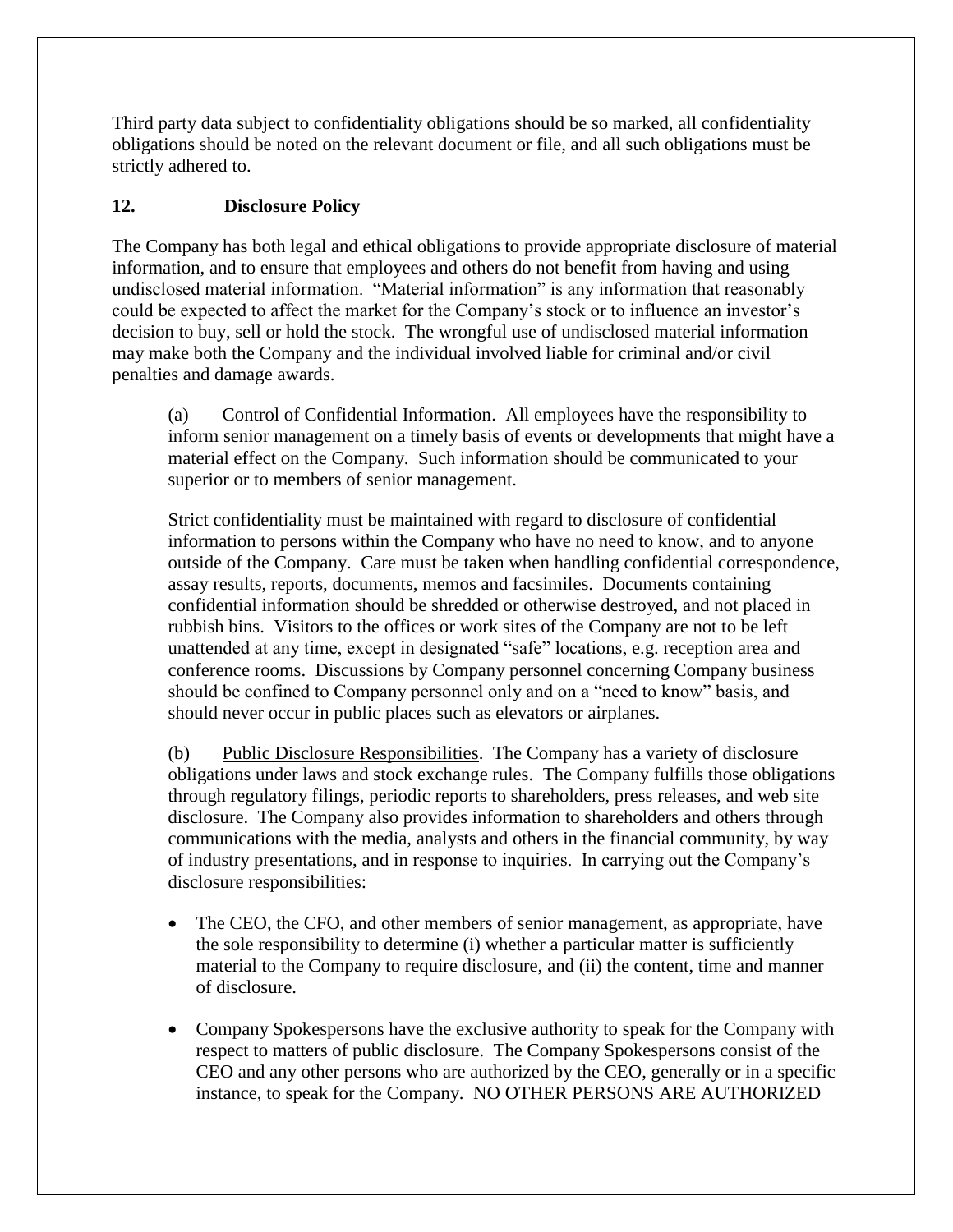#### TO COMMUNICATE AS TO MATTERS OF PUBLIC DISCLOSURE ON BEHALF OF THE COMPANY.

 It is the responsibility of the Company to ensure that undisclosed material information is disseminated in such a way that all members of the public have equal access to the information. Substantial security holders and analysts in particular MUST NOT receive preferential treatment in the matter of information disclosure. For example, previously undisclosed material information is not to be disseminated by way of communications with analysts, in earnings telephone conferences, or in industry conference presentations. If material undisclosed information is to be communicated through such means, it must first be communicated to the public generally by way of a press release or regulatory filing such as a material change report Persons given early access to undisclosed material information may not use that information to trade in the Company's securities, and they, the Company and the individual who causes the early disclosure may be liable for civil and criminal penalties and damage awards if there is trading on undisclosed material information.

(c) External Communications and Inquiries from Analysts, Media and Other Outsiders. Communications intended for dissemination outside of the Company and concerning the Company's business must be referred to the CEO or to one of the designated Company Spokespersons prior to dissemination. This includes presentations to analysts and papers or presentations to professional groups and others.

All inquiries from the press, securities analysts, investors and other outsiders concerning the Company's business and affairs must be referred to one of the designated Company Spokespersons. This will ensure that information is disclosed consistently and equitably. Unless specifically authorized, no one is authorized to respond to such inquiries.

(d) Comments on and Dissemination of Analysts' Reports and Other Media Stories. From time to time, the Company may be asked to review or comment on analysts' reports or other media stories about the Company. No employee, officer or director is to review or comment on analysts' reports or media stories except an authorized Company Spokesperson, and any such inquiry should be forwarded to such an authorized person without any comments. If a Company Spokesperson does review such a report or story, the Company Spokesperson should review the report or story ONLY for factual information and limit his/her comments to discussion or correction of facts. Furthermore, no undisclosed material information is to be communicated in the course of such a review and comment. If factual correction would result in the disclosure of undisclosed material information, the Company Spokesperson must take the necessary steps to ensure that such information is communicated to the public generally before it is communicated to the particular analyst or other person making the inquiry.

Employees, officers or directors of the Company may be asked to forward or recommend analysts' reports or may consider forwarding analysts' reports or media stories about the Company. The forwarding or recommending of such reports or stories may be regarded as verifying or validating the information contained in the reports or stories. If any of the information in the report or story is not accurate, the act of forwarding or recommending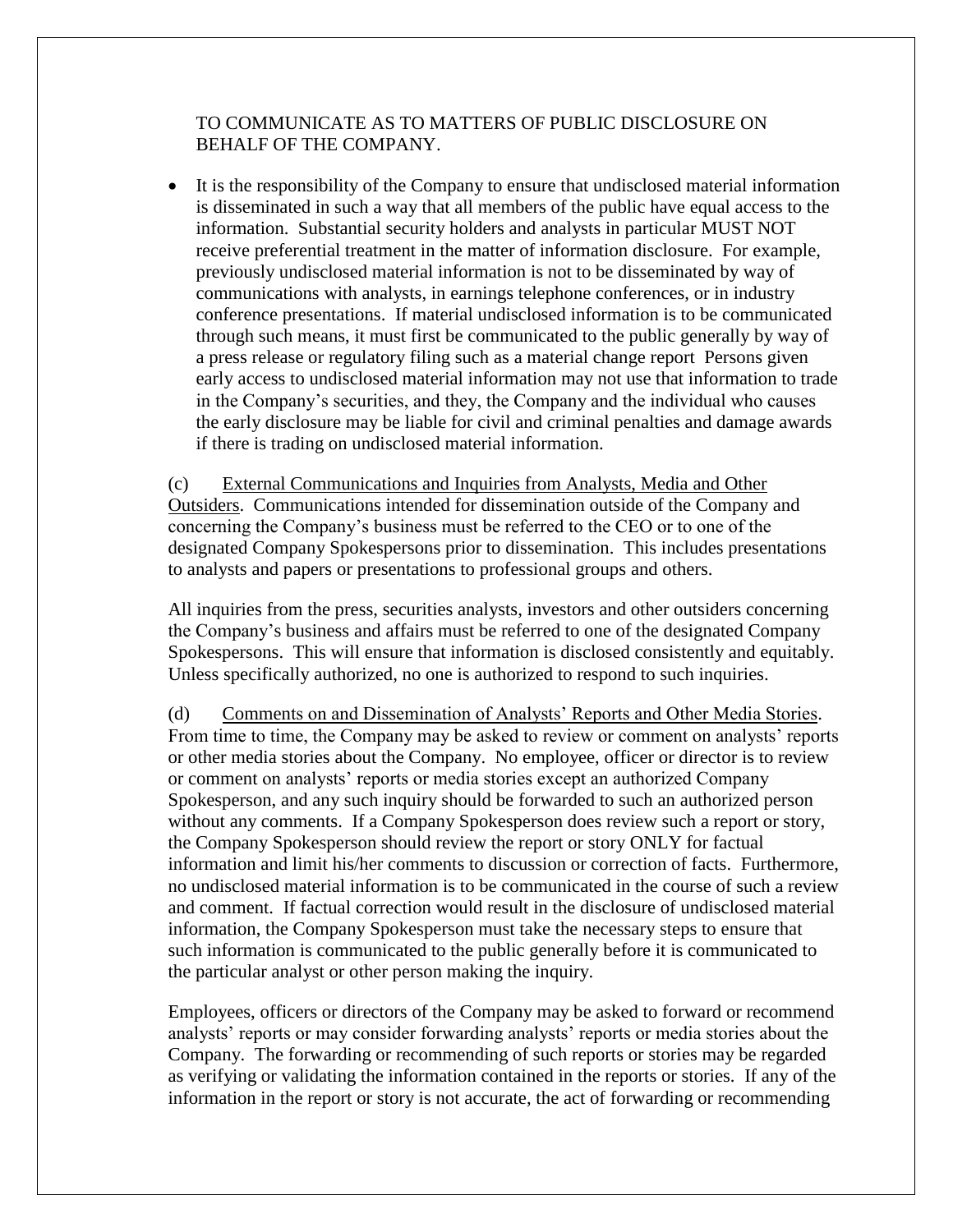the report or story may constitute the dissemination of false or misleading information in violation of securities laws. In addition, if any of the information in the report or story is accurate but has not been generally disseminated by the Company, the forwarding or recommending of the report or story may constitute selective disclosure in violation of securities laws. Finally, copying and dissemination of analysts' reports and media stories may violate copyright laws or the proprietary rights of the authors of the reports or stories. For these reasons, no employee, officer or director should reproduce and distribute or otherwise disseminate such reports and stories unless specifically approved by the CEO. Persons requesting such materials should be referred to the author or organization that published the material. In addition, employees, officers and directors should not recommend particular analysts' reports on the Company to any person.

(e) Comments on Rumours and Correction of Selective Disclosure. Employees, officers and directors must not comment, whether positively or negatively, on rumours about the Company's business. Information about such rumours should be reported to the Company Spokespersons. In general, the Company's policy is not to comment on rumours. If a stock exchange or securities regulatory authority requests the Company to make a definitive statement in response to rumours, a Company Spokesperson will consider the matter in consultation with legal counsel.

If any employee, officer or director makes an unauthorized or premature disclosure of undisclosed material information (inadvertently or otherwise), the person responsible for the disclosure, and any other employee, officer or director learning of it, must contact the CEO or other Company Spokesperson as soon as possible, and the CEO and other Company Spokespersons will consider the Company's responsibilities under applicable law.

#### <span id="page-36-0"></span>**13. Securities Transactions**

(a) Restrictions on Trading. In general, employees, officers and directors, and their family members, may trade in Company securities unless:

- A Blackout Period (see below) is in place, or
- The person has knowledge of undisclosed material information.

If a Blackout Period exists, or if you have knowledge of undisclosed material information, neither you nor your family members may trade in Company securities. This prohibition includes the exercise of any stock options, warrants or other convertible securities during the existence of the Blackout Period. For purposes of this policy, "family member" means your spouse, your minor children, any person substantially dependent on you for support, and other persons who share a residence with you. There is one exception to this policy: you may sell securities pursuant to a previously existing Trading Plan entered into with a qualifying broker under Section 57.4 to the Securities Act of British Columbia, provided that you were not in possession of undisclosed material information (unless it has since been disclosed) at the time you established the Trading Plan.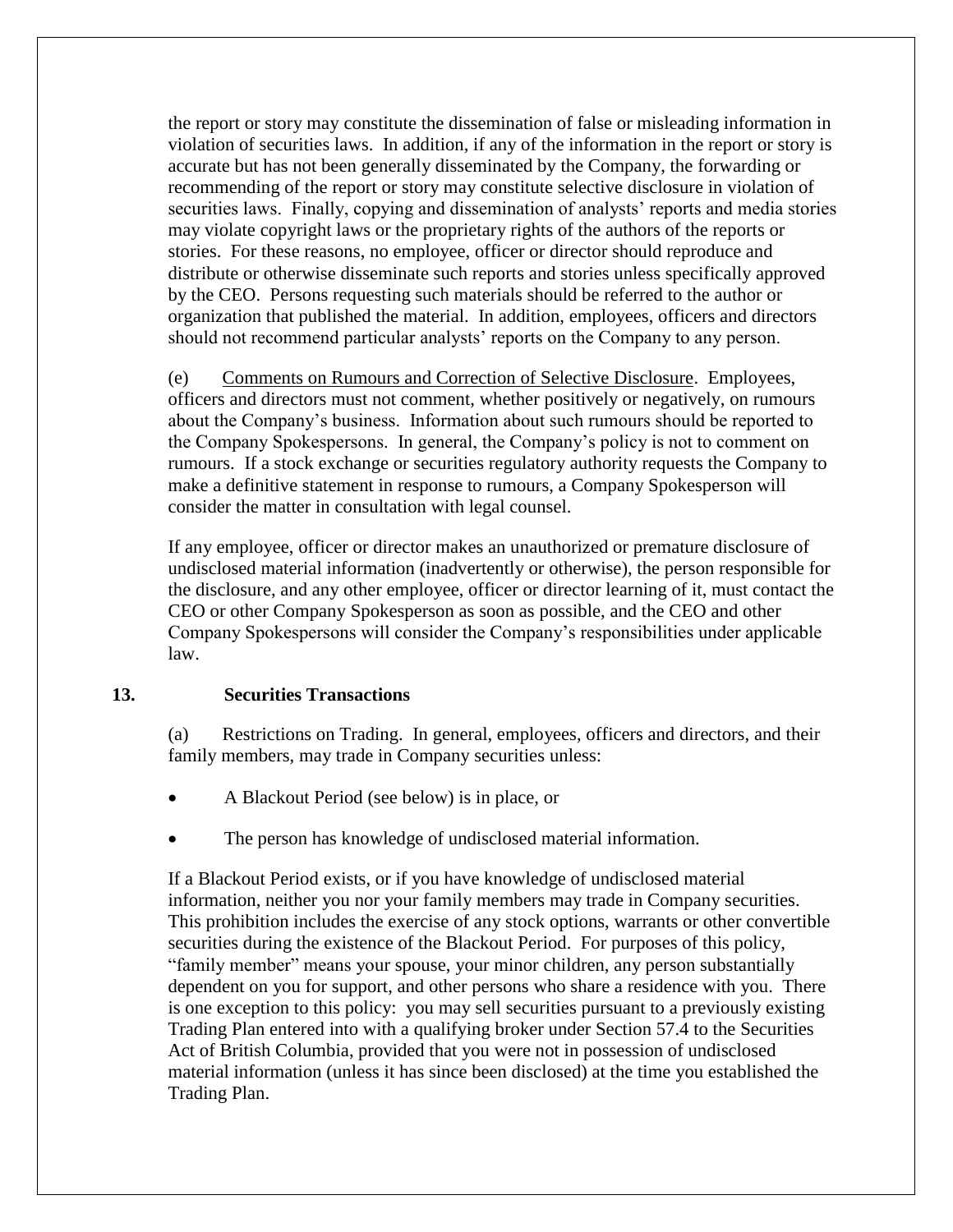In addition, while you are in possession of undisclosed material information, you and your family members must not trade in the securities of companies that have a significant legal or financial business relationship, direct or indirect, with the Company (generally joint venture partners) if the undisclosed material information relates to the subject matter of that business relationship.

(b) Blackout Period. From time to time, the CEO or other Company Spokesperson may institute a Blackout Period because of the existence of undisclosed material information. If a Blackout Period is instituted, you will be notified, generally by e-mail. Once notified of the existence of a Blackout Period, except as noted above, you and your family members may not trade in the Company's securities until you have been notified that the Blackout Period has been terminated. The existence of a Blackout Period is itself an item of confidential information that is not to be disclosed to persons outside of the Company.

(c) Special Considerations in Investing in Company Securities. You and your family members are urged not to purchase securities of the Company using borrowed funds in an amount or on terms and conditions which are not prudent in light of your financial condition. In addition, careful consideration should be given before pledging Company securities for a loan because of the potential insider trading liability that could arise if the lender should seek to sell the securities at a time when there is undisclosed material information about the Company.

(d) Certain Additional Policies. These additional policies apply to officers and directors and in regards to short sales, employees, of the Company.

- No employee, officer or director shall engage in short sales of securities of the Company or sales of borrowed securities of the Company. For purposes hereof, the short sale of Company shares as a method of facilitating the exercise of a valid option granted by the Company shall be deemed not to be a short sale for purposes of the aforementioned restriction notwithstanding any such sale-against-an-option may be treated as a short sale under Canadian securities legislation. Before selling short against an option, the holder of the option should bring the proposed transaction to the attention of the Company's CEO or CFO so as to ensure the transaction is treated properly, unless the transaction is through the use of an option exercise and sale facility established by the Company.
- No officer or director shall acquire financial instruments, including for greater certainty, prepaid variable forward contracts, equity swaps, collars or units of exchange funds, that are designed to hedge or offset a decrease in market value of options or equity securities granted as compensation or held directly or indirectly by the officer or director.
- No officer or director shall place automatic buy or sell orders with brokers except for a Trading Plan entered into with a qualifying broker under Section 57.4 of the Securities Act of British Columbia, provided that you were not in possession of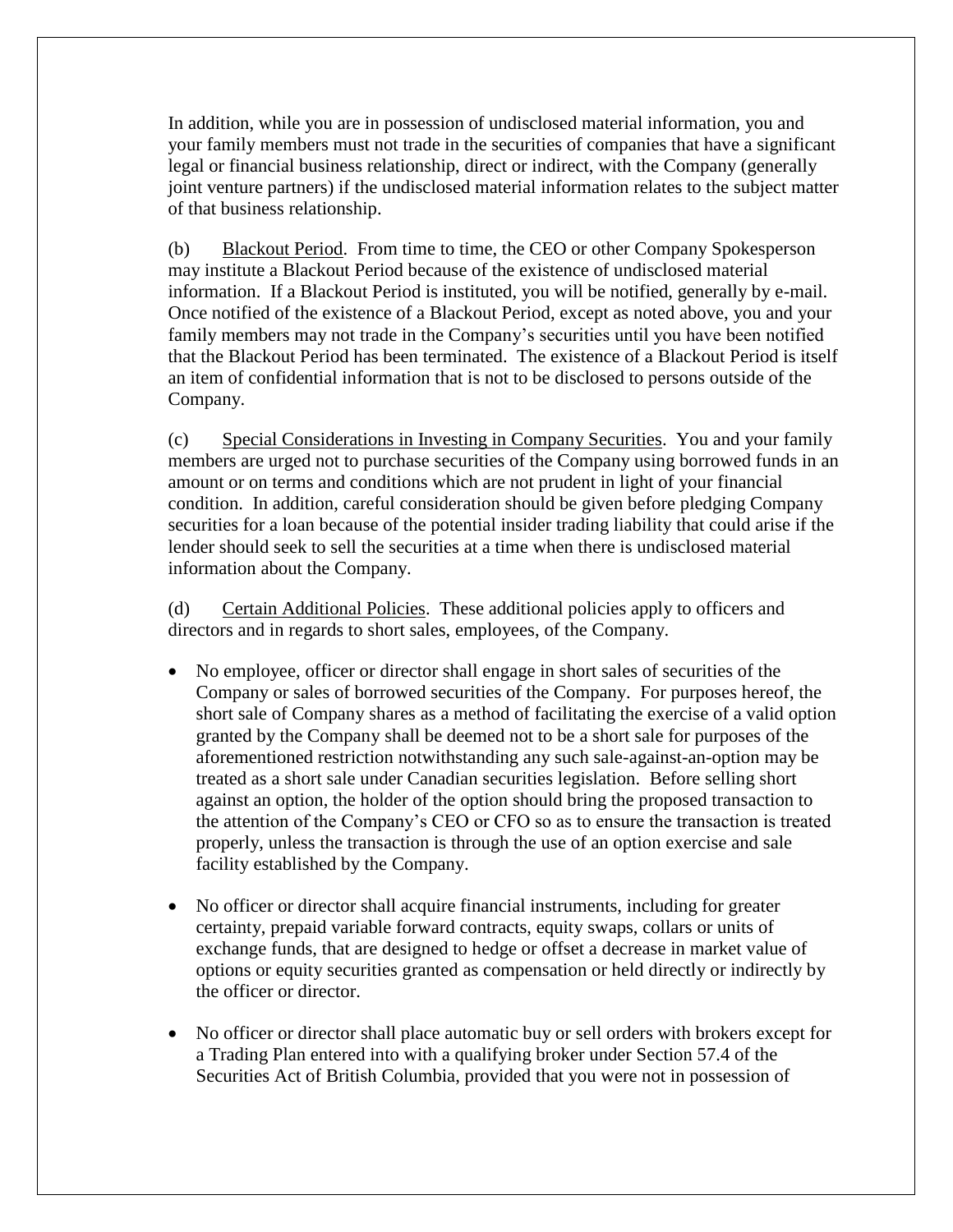undisclosed material information (unless it has since been disclosed) at the time you established the Trading Plan.

 No officer or director of the Company shall buy or sell equity securities of the Company during the period that begins five trading days before and ends one trading day after the public release of quarterly and annual results of operation of the Company.

#### <span id="page-38-0"></span>**14. Administration and Distribution**

The Company's Board of Directors, the Audit and Risk Committee, and the Nominating and Governance Committee have established the standards of business ethics and conduct contained in the Code, and it is their responsibility to oversee compliance with the Code. Any change in or waiver of any provision of the Code shall require approval of the Audit and Risk Committee or the Nominating and Governance Committee, as applicable, and shall be publicly disclosed in the time period and manner as required by law or regulation.

The Code is to be distributed to each employee, officer and director of the Company and to the employees, officers and directors of HDSI. It will also be made available via the Company's Internet site.

Strict adherence to the Code is vital. Directors will confirm on an annual basis in connection with the preparation of the Management Information Circular that they have read and understand the Code of Ethics. Management will adopt appropriate policies to ensure that officers and employees are provided with and have read the Code of Ethics. All managers are responsible for ensuring that employees under their supervision are aware of and understand the provisions of the Code. For clarification or guidance on any point in the Code, please consult the CEO or CFO.

#### <span id="page-38-1"></span>**15. Reporting of Possible Violations or Other Questionable Practices**

The following procedures govern the reporting and treatment of reports of possible violations of the Code. The Company's Audit and Risk Committee Charter provides that the Audit and Risk Committee is to establish procedures for the receipt, retention and treatment of complaints received by the Company regarding accounting, internal accounting controls or auditing matters, and the confidential, anonymous submission by employees of concerns regarding questionable accounting or auditing matters. The Audit and Risk Committee has adopted these procedures as to complaints and submissions regarding accounting, internal accounting controls or auditing matters, and the Nominating and Governance Committee has adopted these procedures as to all other complaints and submissions regarding the Code.

(a) When to Make a Report. You should make a report if you believe that any employee, officer or director of the Company or HDSI, or any agent or representative of the Company, may have or is about to engage in any conduct which you believe may be:

A violation of the Code or any internal policy or code of practice,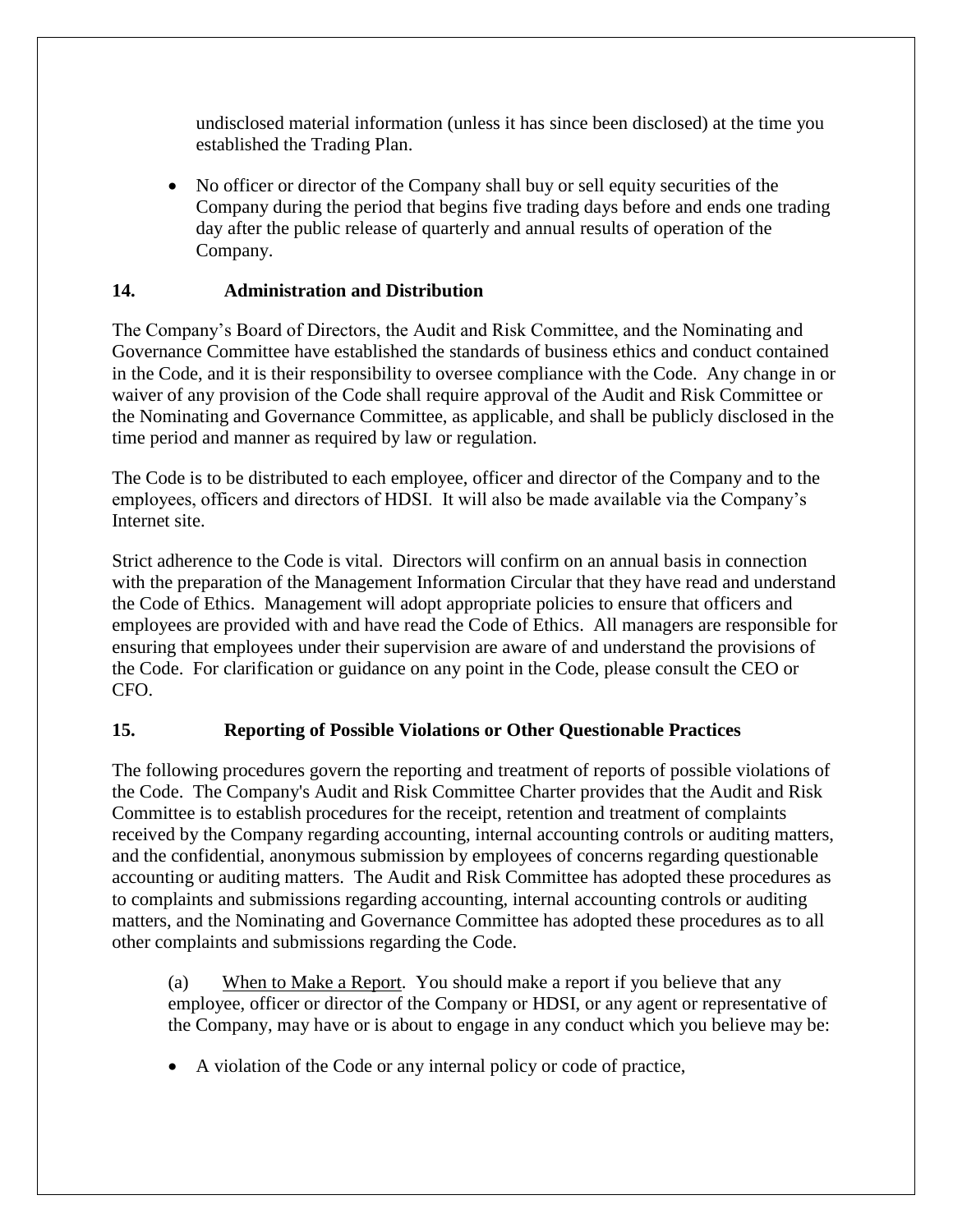- A violation or otherwise involve questionable practices in connection with accounting, internal accounting controls or auditing matters,
- A violation of any law or regulation,
- Corruption, mismanagement or fraud, or
- A danger to the public or danger to worker health and safety or the environment.

If you are unsure about the matter but concerned about the possibility of a violation or questionable practice, you should nonetheless report the matter. Delays in bringing the information to the attention of senior management, the Audit and Risk Committee, or the Nominating and Governance Committee may cause damage, complications, and irreversible consequences for the Company. Following the steps outlined below will allow the Company to address the issues and ensure that timely remedial action is taken.

(b) Procedures to Submit a Report. You may make a report under this procedure in one of the following ways:

- Bring the matter to the attention of your immediate supervisor. Any supervisor receiving such a report is to immediately bring the matter to the attention of the CEO, the CFO, or other member of senior management.
- Bring the matter to the attention of the CEO, the CFO, or other member of senior management.
- Bring the matter to the attention of an independent director of the Company. Matters relating to accounting, internal accounting controls or auditing matters should be reported to the Chair of the Audit and Risk Committee. All other matters should be reported to the Chair of the Nominating and Governance Committee. If you are uncertain as to whether the matter should go to the Audit and Risk Committee or the Nominating and Governance Committee, you may choose either one. You may make the report orally, in writing, or by e-mail. All reports will be treated as confidential to the extent possible, and only revealed on a need-to-know basis or as required by law or court order.
- If you prefer to report on an anonymous basis, call on the Company's hotline at: 833-627-1015 or file a report at [https://hdimining.ethicspoint.com.](https://hdimining.ethicspoint.com/) Any reports will be forwarded to the chairperson of the Audit and Risk Committee.

With respect to matters involving the possible violation of laws or regulations, you also may choose to bring such concerns to an outside regulatory authority. However, the Company is committed to taking internal action in response to employee concerns, and would appreciate the opportunity to do so, if appropriate.

(c) Follow-up and Outcome.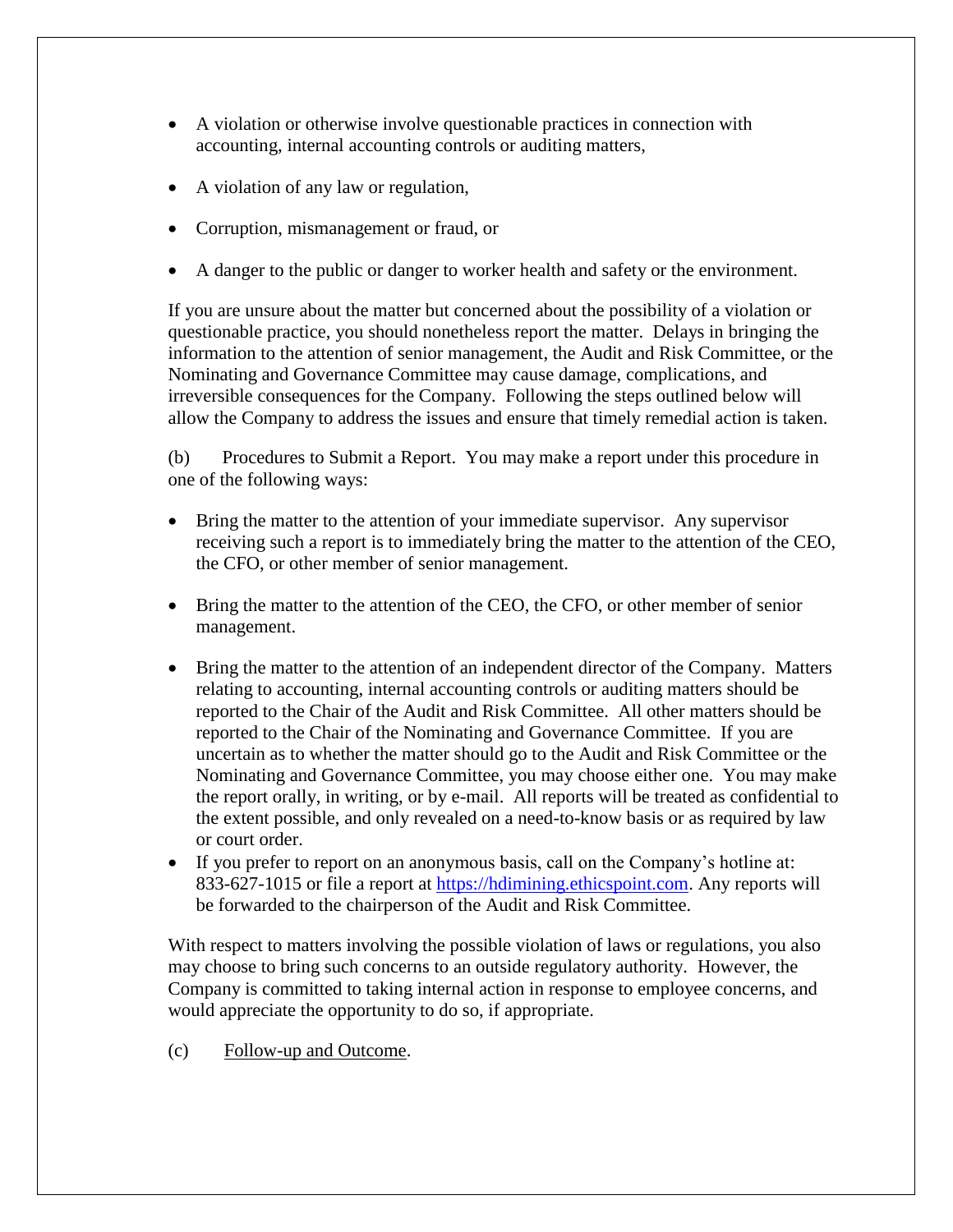(i) On receipt of a complaint, the complaint will be reported promptly to the Chair of the Audit and Risk Committee if it relates to accounting, internal accounting controls or auditing matters, and to the Chair of the Nominating and Governance Committee if it relates to other matters under the Code. In the case of an oral complaint, the party receiving the complaint is to report it orally and also to prepare a written summary for the Chair of the Audit and Risk Committee or Nominating and Governance Committee, as applicable.

(ii) The appropriate Committee Chair will promptly commission the conduct of an investigation. At the election of the Committee Chair, the investigation may be conducted by Company personnel, or by outside counsel, accountants or other persons employed by the appropriate Committee.

(iii) The identity of a person filing a complaint will be treated as confidential to the extent possible, and only revealed on a need-to-know basis or as required by law or court order.

(iv) On completion of the investigation, an oral and/or written investigative report will be provided to management and the Audit and Risk Committee or Nominating and Governance Committee, as applicable. If any unlawful, violative or other questionable conduct is discovered, the appropriate Committee will cause to be taken such remedial action as the Committee deems appropriate under the circumstances to achieve compliance with the applicable law, regulation or policy and to otherwise remedy the unlawful, violative or other questionable conduct. The Chair of the appropriate Committee will prepare, or cause to be prepared, a written summary of the remedial action taken.

(v) In each case, the written investigative report (or summary of any oral report), and a written summary of the remedial action taken in response to the investigative report will be retained along with the original complaint by or under the authority of the appropriate Committee Chair for a period of four years after the resolution of the matter.

(d) Prohibition Against Retaliation. The Company welcomes the courage and honesty of an employee who voices concern over a particular course of action that he or she believes to be unlawful or harmful. Any attempts to intimidate, threaten, harass or retaliate against any employee based upon a good faith report made by an employee pursuant to the Code is strictly prohibited and will result in disciplinary action up to and including termination of the person responsible for any such intimidation, threat, harassment or retaliation.

However, groundless or unwarranted complaints - including those with vindictive intent – are not acceptable. Appropriate disciplinary measures will be taken if allegations are initiated for malicious reasons or in bad faith.

(e) Governmental or Company Inquiry. If you receive an inquiry from a governmental authority concerning suspected unlawful conduct, you should immediately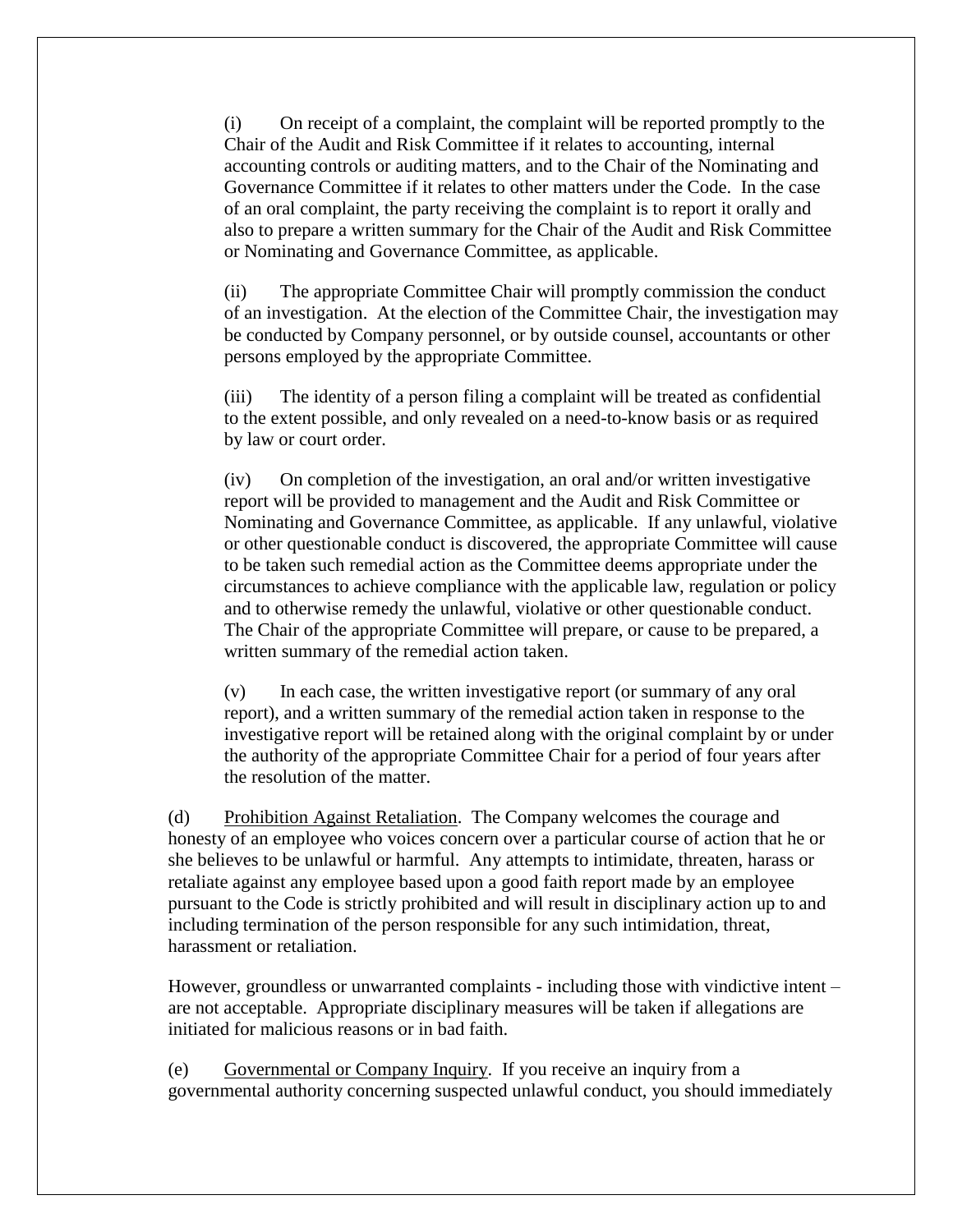direct the inquiry to your immediate superior, the CEO, the CFO or other member of senior management. In such circumstances, you should take measures to preserve documents and other items relevant to the investigation. To conceal an offence or to alter or destroy evidence is illegal and may result in criminal prosecution. It also violates the Company's commitment of conducting its business in a legal and ethical manner and is strictly prohibited.

If you receive an inquiry from the Company representative or a Board committee in connection with an investigation under the Code, you are equally obligated to take measures to preserve documents and other items relevant to the investigation.

(f) Failure to Comply or File a Report. The Company is committed to complying with all applicable laws, regulations and policies. Such compliance is only possible if all employees, officers and directors ensure that they follow all applicable laws, and Company policies and guidelines. When in doubt, ask the CEO, CFO or other members of senior management. Personnel who violate the law or the Company's compliance policies or knowingly fail to report a violation of law or compliance policy may be subject to disciplinary action, up to and including dismissal. The nature and extent of the action will be determined on a case-by-case basis. In reviewing the situation, the following is a partial list of considerations:

- The nature and severity of the offence.
- Whether the persons involved acted reasonably.
- The efforts by the persons involved to obtain guidance before the offence occurred.
- Whether the persons involved reported themselves.

Personnel are encouraged to report their own wrongdoing or possible wrongdoing. This action will be taken into account when assessing the appropriate discipline, if any. The Company will also recognize situations where a person has made an honest mistake and will take it into account in deciding the course of action to pursue.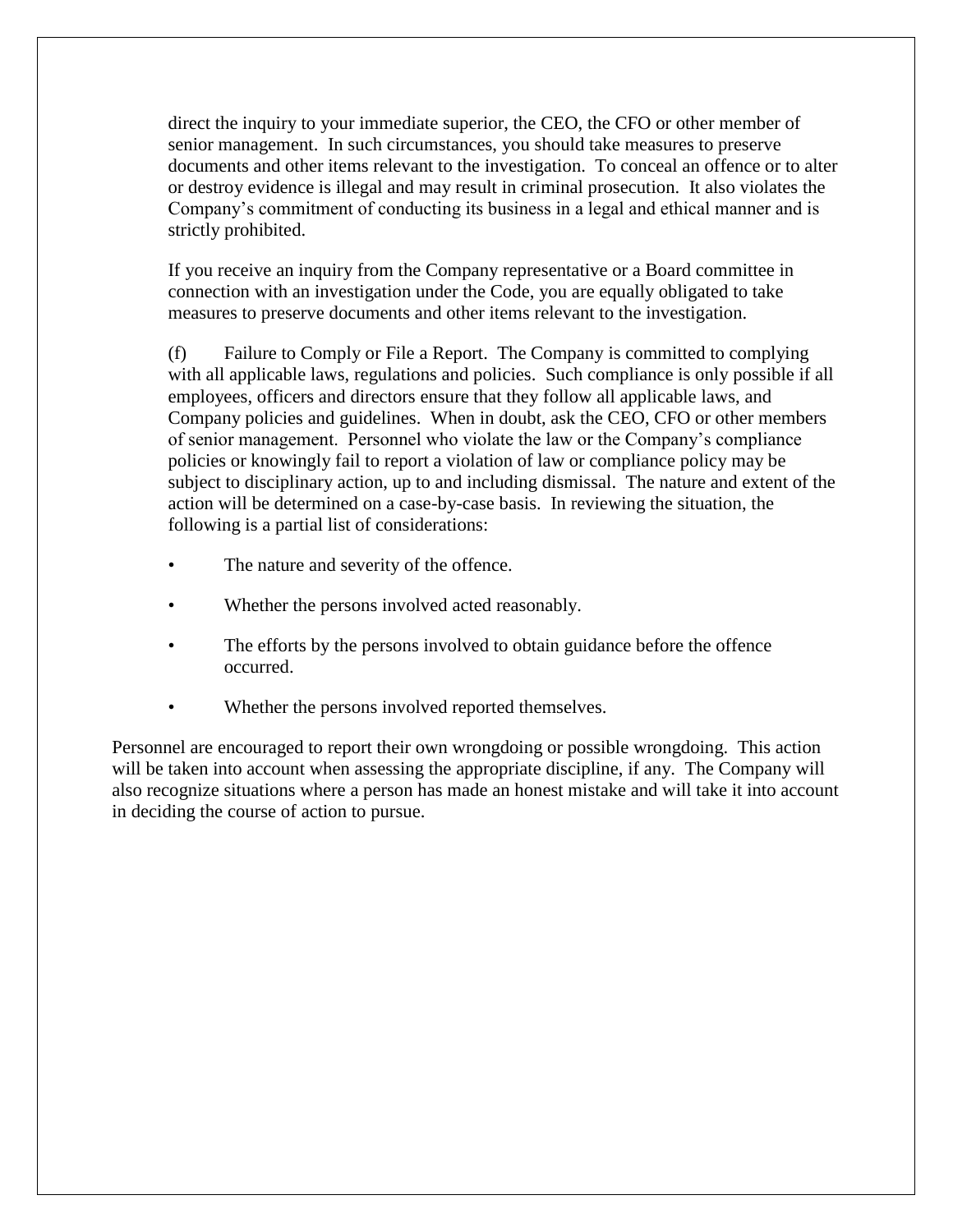#### **APPENDIX 5**

# **DISCLOSURE CONTROLS AND PROCEDURES POLICY**

#### <span id="page-42-1"></span><span id="page-42-0"></span>**1. Introduction**

Canadian laws require the Company to maintain "disclosure controls and procedures" that are designed to ensure that information required to be disclosed by the Company in reports it files or submits to regulatory authorities is recorded, processed, summarized and reported on a timely basis. Disclosure controls and procedures must be designed to ensure that information is accumulated and communicated to the Company's management to allow timely decisions regarding required disclosure. Disclosure controls and procedures should capture information that is relevant to assessment of developments and risks that pertain to the Company's business, as well as other material information about the Company.

The Company's CEO and CFO periodically are required to certify that they (1) are responsible for establishing and maintaining disclosure controls and procedures, (2) have designed such controls and procedures to ensure that material information is made known to them by others within the Company on a timely basis, and (3) have evaluated the effectiveness of the disclosure controls and procedures and presented the conclusions of that evaluation in certain filings.

Also, legislation in at least one Province (Ontario) requires such procedures and controls be in place in order for management to have a defence against litigation arising out of a misstatement in a public filing or arising out of a failure to promptly make a required disclosure.

#### <span id="page-42-2"></span>**2. Application**

This Disclosure Controls and Procedures Policy covers the following:

#### (a) *Periodic Disclosures*

- Annual Information Forms.
- Reports to Shareholders, quarterly and other periodic reports, financial statements and related MD&A reports, and related press releases.
- Management Information Circulars.
- Registration statements/prospectuses.

#### (b) *Event-Driven Disclosures*

 Anticipated events such as the results from material exploration programs, acquisitions, divestitures, and initiation of legal proceedings by the Company.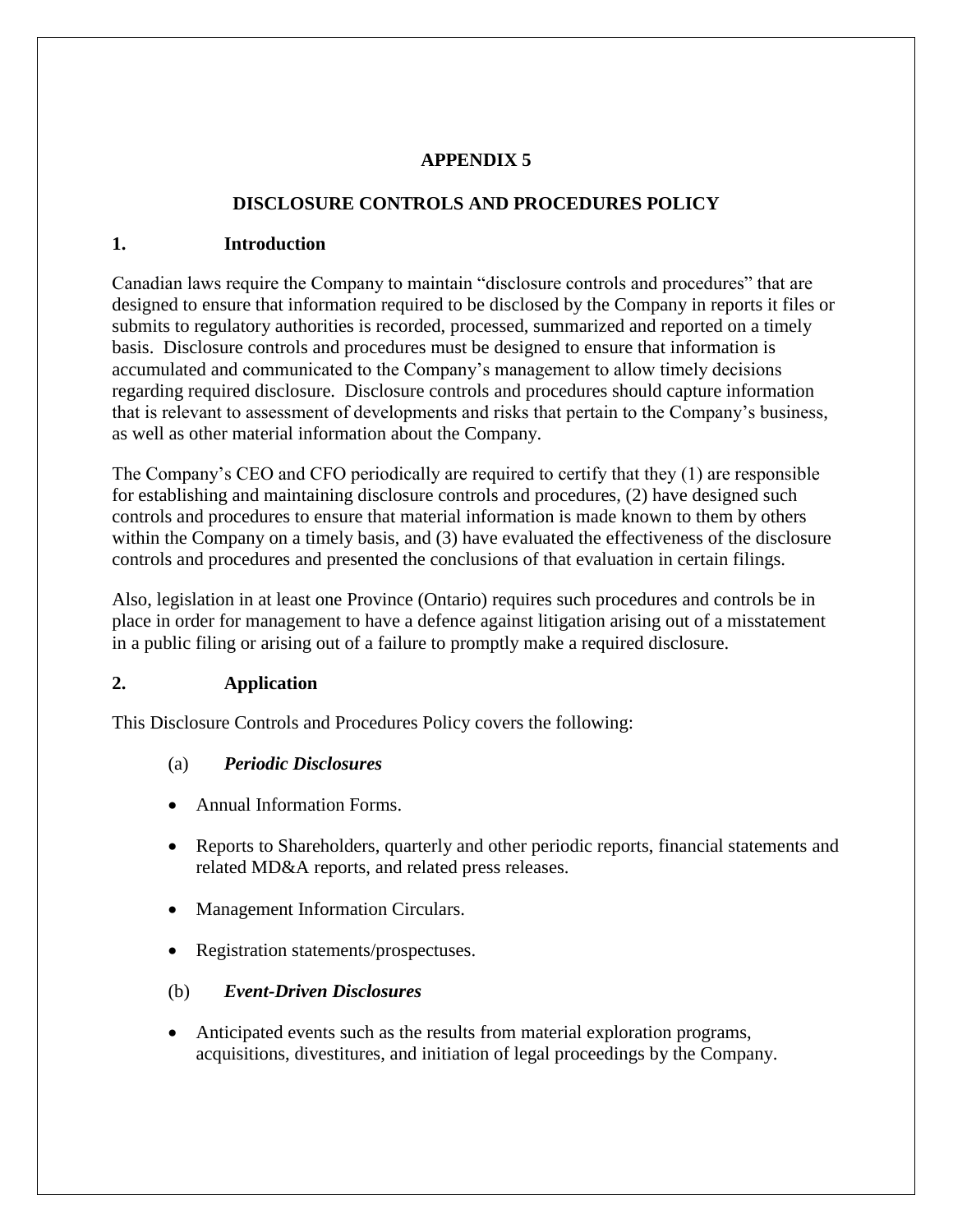Unanticipated events such as early or unexpected receipt of surprising exploration results, correction of misstatements in previously publicly-filed information, lawsuits against the Company, severe accidents causing harm to personnel or significant loss of property, material regulatory investigations, and discovery of fraud or illegal conduct.

## <span id="page-43-0"></span>**3. Supplement to Internal Controls and Procedures**

The Company's other internal controls and procedures are not affected by these disclosure controls and procedures, and they will continue to operate independent of the disclosure controls and procedures set out in this Policy.

# <span id="page-43-1"></span>**4. Statement of Responsibility**

Design, maintenance and implementation of this Policy is the responsibility of the CEO and CFO, with the assistance of the other members of the Disclosure Committee (as defined below).

# <span id="page-43-2"></span>**5. Disclosure Committee**

The Company has established a Disclosure Committee in order for the Company to carry out its responsibilities under this Policy. The Committee is not a committee of the Board. The Committee shall maintain a record of its work and deliberations. The Disclosure Committee shall appoint a Secretary for the Committee, who need not be a member of the Committee, who shall be responsible for maintaining such records and otherwise documenting compliance with the requirements of this Policy.

# (a) *Members*

The Disclosure Committee consists of the President and CEO, CFO and such other persons as the CEO may designate. The Disclosure Committee may delegate specific functions to subcommittees of the Disclosure Committee, subject to final report to, and approval of the actions of any such subcommittee by, the Disclosure Committee. A quorum of the Disclosure Committee is the CEO and any one member or the CFO and a majority of all members other than the CEO and CFO.

# (b) *Meetings*

The Disclosure Committee will meet as required, and will meet (or communicate by telephone or electronically) on the request of any member in the event of the occurrence of an event or situation involving or affecting the Company which may warrant public disclosure.

# (c) *Responsibilities*

The primary responsibility of the Disclosure Committee is to cause the Company to fulfill its disclosure obligations on a timely basis. To carry out its functions, the Disclosure Committee will: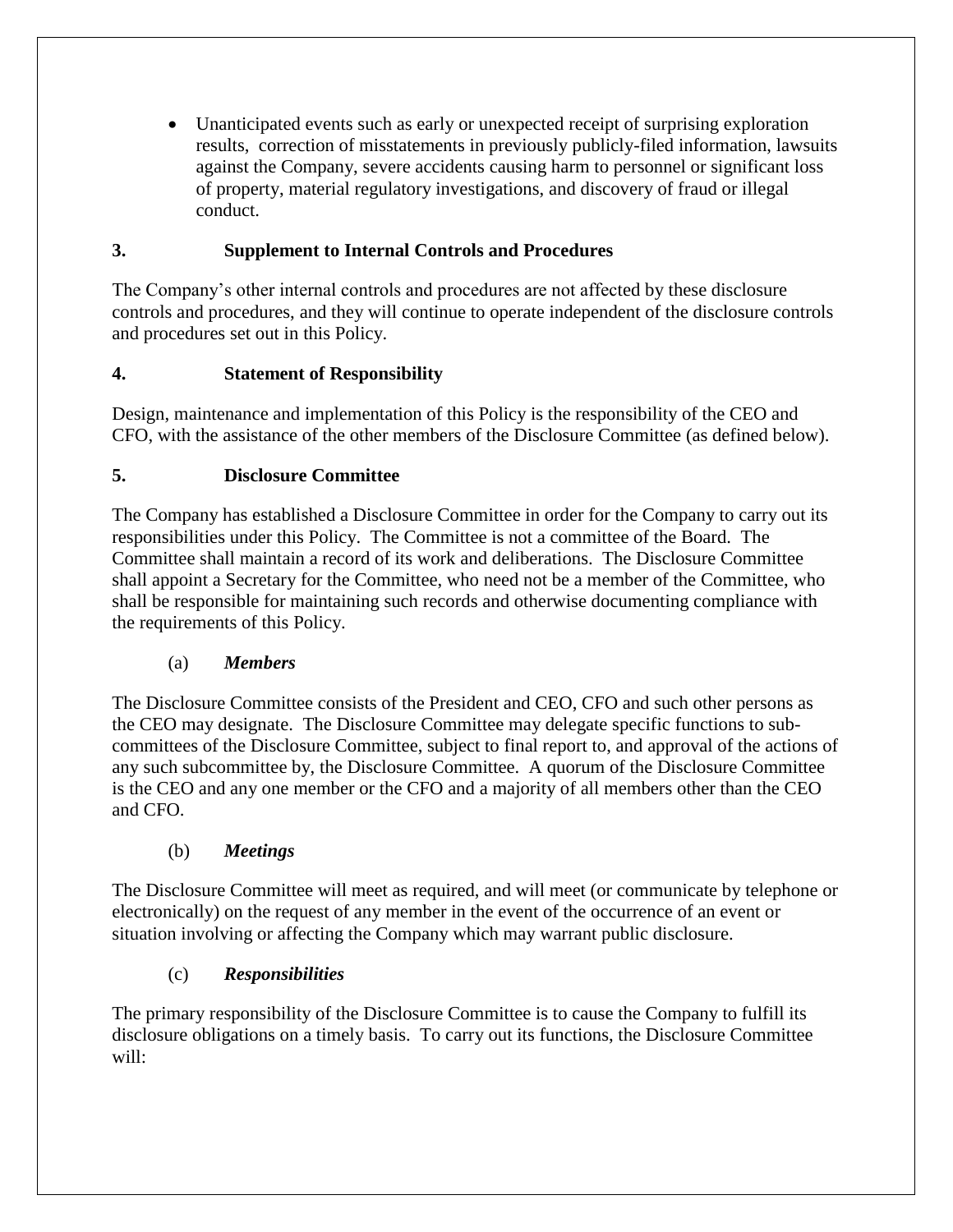- Establish and implement controls and procedures for the timely collection and reporting to the Disclosure Committee of potential material information, and the timely evaluation and dissemination of material information to securities regulators, stock exchanges and shareholders.
- Review, or arrange for the review by an authorized subcommittee, of all documents subject to the Policy.
- Evaluate the design of disclosure controls and procedures, including this Policy, not less frequently than quarterly, and evaluate their effectiveness annually and within 90 days of the end of the year and report on its evaluation of disclosure controls and procedures at least annually to the Audit Committee of the Board of Directors.

In fulfilling its oversight responsibilities, the Disclosure Committee will give consideration to the following:

- Involvement of key personnel as necessary to ensure adequate collection, evaluation and disclosure of all material information.
- Adequacy of resources, including quality of staffing within areas of responsibility for collection, evaluation and disclosure of all material information.
- Adequacy of training of personnel involved with collection, evaluation and disclosure of all material information.
- Approval responsibility for each part and the entirety of disclosure documents.

In carrying out its responsibilities, the Disclosure Committee will have full access to all books and records, facilities and personnel of the Company, as well as independent auditors, counsel and other experts.

#### <span id="page-44-0"></span>**6. Procedures**

The following key disclosure controls and procedures are established to ensure that material information is collected, evaluated and disclosed by the Company on a timely basis.

# (a) *Standing Disclosure Practice and Procedure*

The Company's Code of Ethics and Trading Restrictions sets out, in paragraph 12, the Company's Disclosure Policy. That Disclosure Policy explains the responsibility of each employee to inform senior management on a timely basis of events or developments that might have a material effect on the Company. It is the responsibility of all members of senior management to inform the members of the Disclosure Committee of such information.

If any officer or member of the Disclosure Committee receives a report of non-public, possibly or potentially material information and concludes that the Company may have an obligation to promptly disclose that information to securities regulators, stock exchanges, shareholders or the public, that person shall promptly advise the members of the Disclosure Committee. The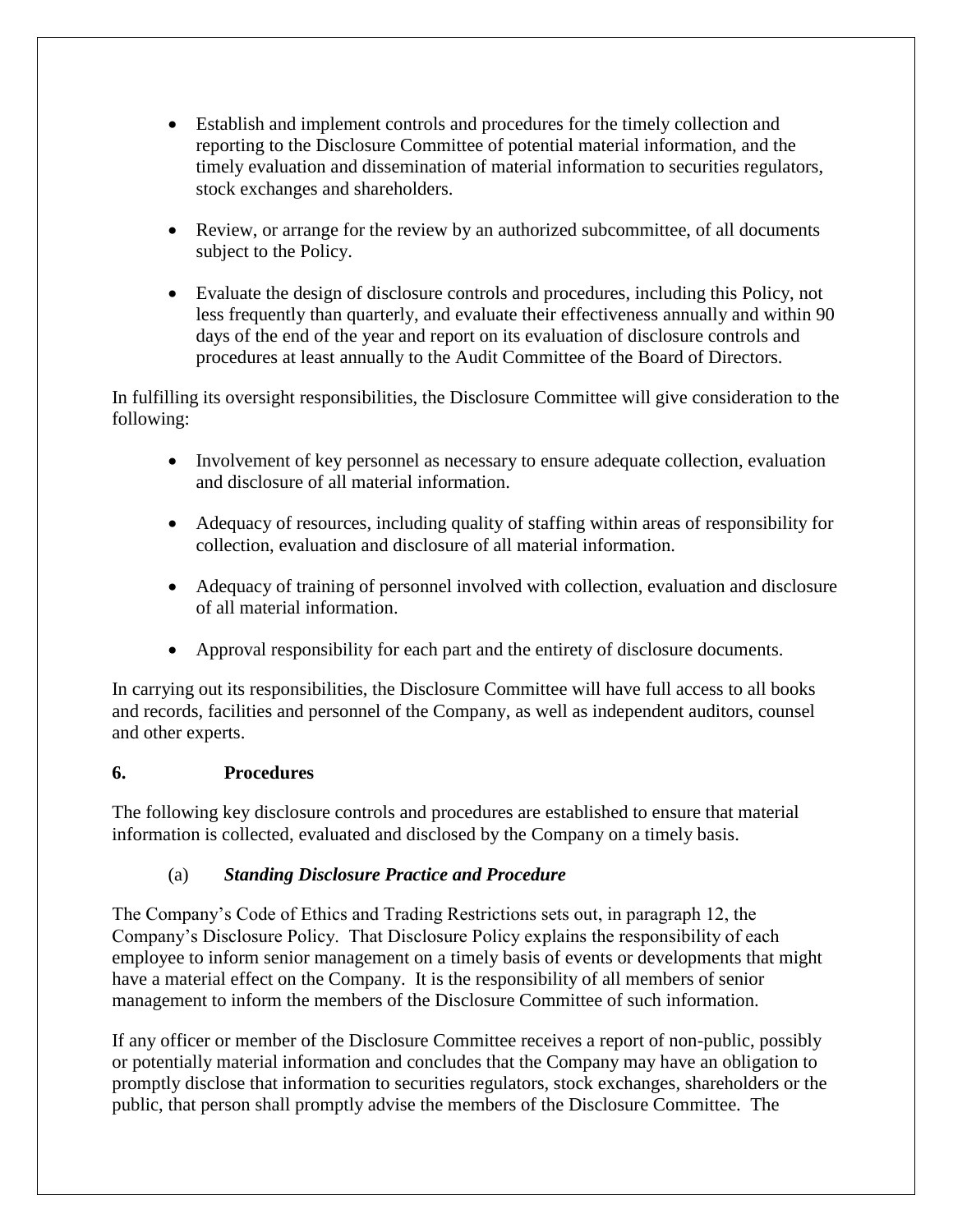Disclosure Committee shall promptly convene (or communicate electronically) to consider the significance and need for disclosure of that information and shall take such steps as its members deem appropriate under the circumstances.

#### (b) *Annual Information Form ("AIF Controls and Procedures*

In addition to the Company's normal annual financial reporting process, the Company will follow the following additional procedures in respect of preparation of the AIF:

- Prior to commencement of drafting the AIF the Disclosure Committee or a subcommittee thereof and others, as appropriate, will meet or otherwise communicate to determine the content of the document, including any new legal or regulatory requirements.
- The Disclosure Committee or subcommittee or, at the direction of the Disclosure Committee or subcommittee, other selected employees will prepare a summary of principal required disclosure items, assign drafting responsibility for each, assign responsibility for compilation and overall control of the drafting process, establish a schedule for drafting and review, and distribute packages for review. As part of the process, the Disclosure Committee or subcommittee will identify those persons within the Company that can be expected to have particular knowledge as to the items covered by the document and ensure that those persons review the appropriate portions of the document.
- The Disclosure Committee, other selected employees, and independent auditors and outside counsel, as appropriate, will review and comment on the first complete draft of the reports. Subsequent drafts of the reports will be circulated by e mail, facsimile or delivery for review and comment; this process need only be face-to-face upon the request of any member of the Disclosure Committee. Any officers not on the Disclosure Committee will be provided with copies of drafts, as appropriate.
- The Disclosure Committee, other selected employees, as appropriate, independent auditors, outside counsel, if requested by any of the foregoing persons or by these professionals themselves and the Audit and Risk Committee will review the near final text of the AIF.
- Before reviewing the final text of the AIF, the Disclosure Committee and other selected employees, as appropriate, will evaluate the disclosure controls and procedures.

#### (c) *Reports to Shareholders, quarterly and other periodic reports, financial statements and related MD&A reports, and related press releases.*

In addition to the Company's normal financial closing processes, the Company will follow the following additional procedures in respect of Reports to Shareholders and quarterly and other periodic reports, financial statements and related MD&A reports, and press releases.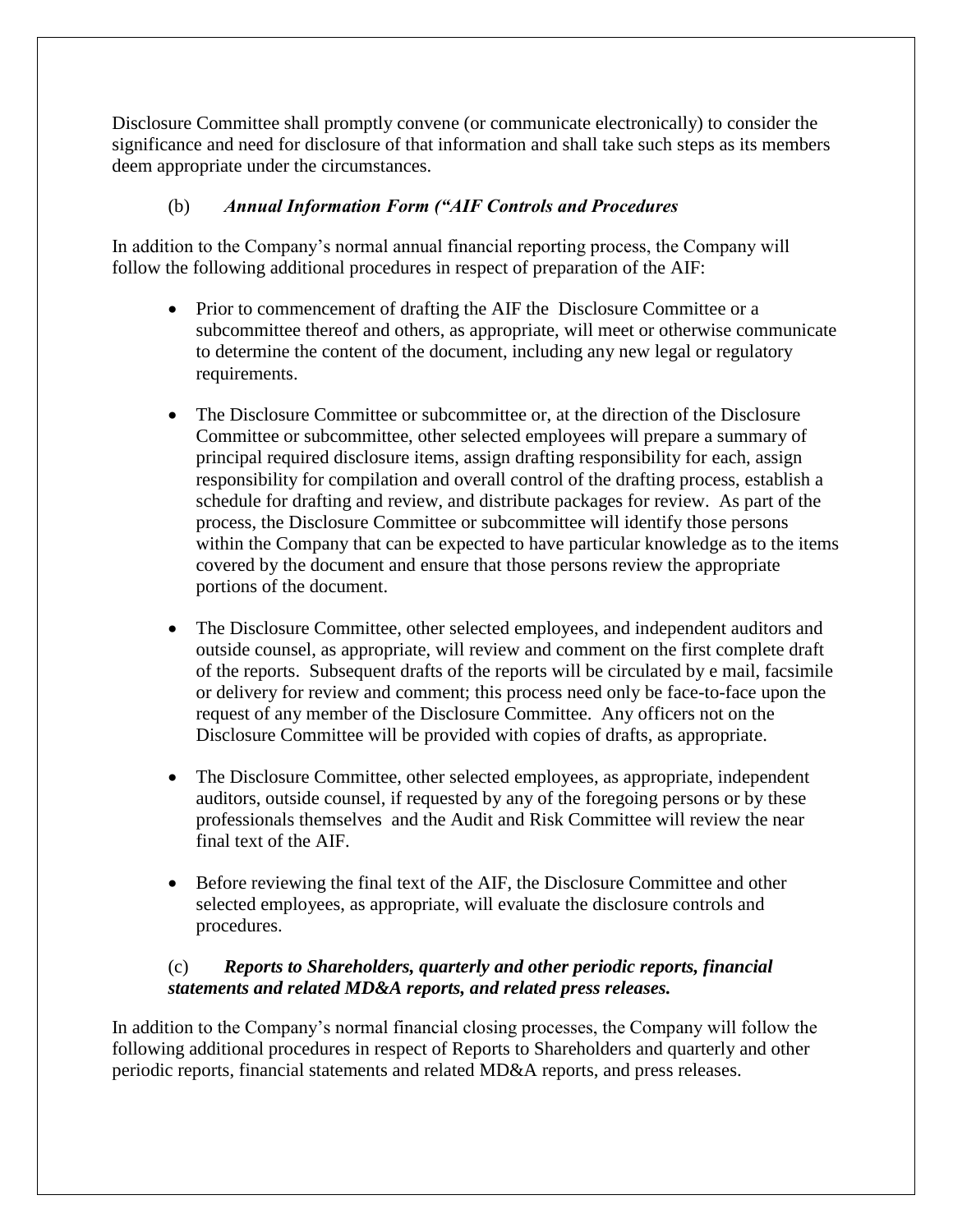- Prior to the commencement of drafting, the Disclosure Committee or a subcommittee thereof and others, as appropriate, will meet or otherwise communicate to determine the content to be included in the document, including any new legal or regulatory requirements.
- The Disclosure Committee or subcommittee or, at the direction of the Disclosure Committee or subcommittee, other selected employees will prepare a summary of principal required disclosure items, assign drafting responsibility for each, assign responsibility for overall control of the drafting process, establish a schedule for drafting and review, and distribute packages for review. As part of the process, the Disclosure Committee or subcommittee will identify persons within the Company that can be expected to have particular knowledge as to the items covered by the document and ensure that those persons review the appropriate portions of the document.
- The Disclosure Committee, other selected employees, independent auditors and outside counsel, as appropriate, will review and comment on the document.
- The Disclosure Committee, other selected employees, independent auditors and outside counsel, as appropriate, will resolve all disclosure issues and finalize text.

#### (d) *Management Information Circular Controls and Procedures*

- Prior to the commencement of drafting, the Disclosure Committee or a subcommittee thereof and others, as appropriate, will meet or otherwise communicate to determine the matters to be included in the Management Information Circular and additional parties, if any (such as outside compensation consultants), to be involved in the preparation of the Management Information Circular.
- Prior to the substantial completion of drafting, the Disclosure Committee or a subcommittee will enquire of outside counsel to determine any changes required since the prior year in the requirements of the Management Information Circular.
- The Disclosure Committee or subcommittee or, at the direction of the Disclosure Committee or subcommittee, other selected employees will prepare a summary of principal required disclosure items and establish a schedule for drafting and review. As part of the process, the Disclosure Committee or subcommittee will identify those persons within the Company that can be expected to have particular knowledge as to the items covered by the document and ensure that those persons review the appropriate portions of the document.
- The Disclosure Committee or subcommittee or, at the direction of the Disclosure Committee or subcommittee, other selected employees will draft the Management Information Circular and distribute the Management Information Circular to the Disclosure Committee, the Board, outside counsel, and other additional parties, as appropriate, for review and comment.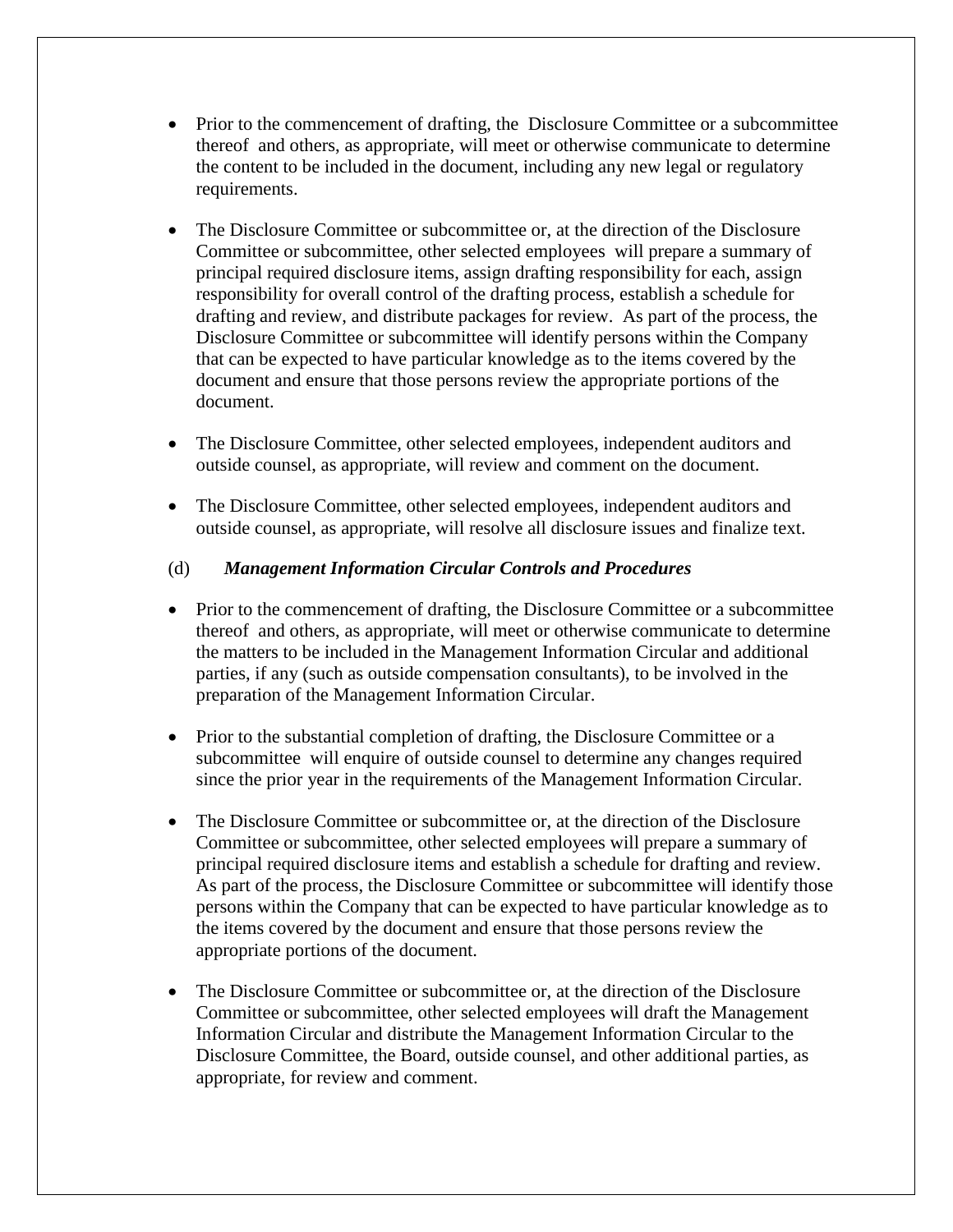• The Disclosure Committee and others, as appropriate, will resolve all disclosure issues and finalize text.

# (e) *Registration Statements/Prospectuses*

Registration statements and prospectuses will normally be prepared in the context of agreements and meetings with underwriters and others involved in the process. Although the process will involve drafting and review of information in processes that are similar to those involved in the preparation of an AIF, due to the timing and participation by others in the process, it is not possible to set out in advance the specific steps to be followed.

 It shall be the responsibility of the CFO, in conjunction with independent auditors and outside counsel, to implement disclosure and approval procedures comparable to those contained in this policy for other reports, to keep the Disclosure Committee involved and informed, as appropriate, to ensure the accuracy and completeness of such documents, and to keep the Board of Directors informed and involved in the process, as appropriate.

# (f) *Event-Driven Disclosures*

Event-driven disclosures are those disclosures which are not periodic in nature and will arise from time to time as a consequence of both anticipated and unanticipated events. Examples of anticipated events include the results of permitting processes and material exploration programs, initiation of legal proceedings by or against the Company, significant acquisitions and divestitures, and similar matters all of which are likely to be deemed material information.

To the extent that such events are wholly or partially within the Company's control, disclosure in respect of these events should be planned for by the Disclosure Committee. The Disclosure Committee, or a subcommittee thereof, should be involved in the preparation of event-driven disclosures including press releases, material change reports and amendments to the existing continuous disclosure record in Canada. The full Board of Directors should be notified in the event there is need to make any material unanticipated event-driven disclosure.

#### <span id="page-47-0"></span>**7. News Releases**

The Disclosure Committee shall generally be responsible for supervising preparation and dissemination of news releases and shall generally consult the checklist in Exhibit 1. The Disclosure Committee will assign drafting responsibility for drafting and distribution of each release. As a part of the process, the Disclosure Committee will identify those persons within the Company that can be expected to have particular knowledge as to the items covered by the document and ensure that those persons review the document.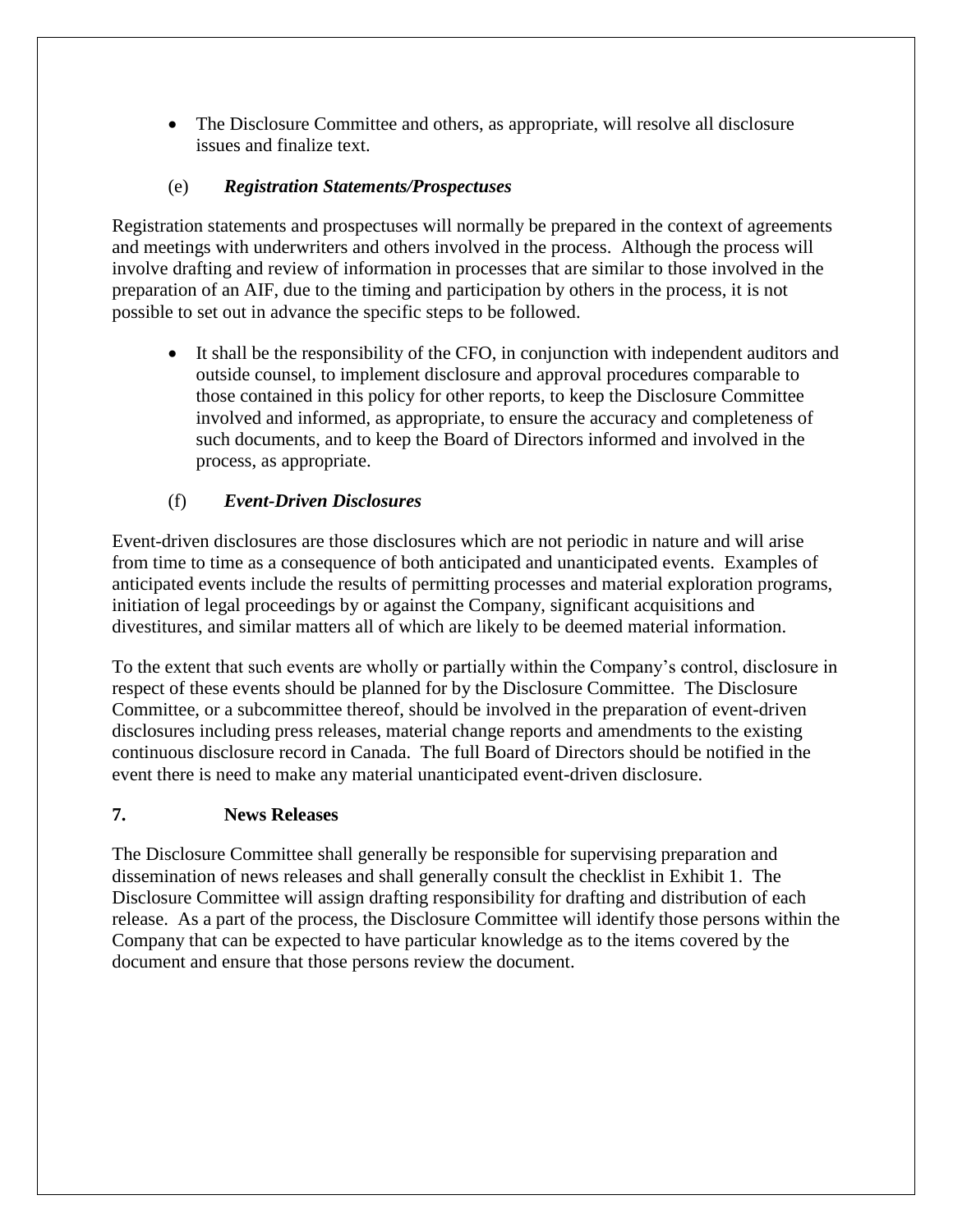# EXHIBIT 1

# Corporate Disclosure Committee

News Release Checklist

<span id="page-48-0"></span>Date:

News Release Title:

News Release Writer:

| <b>Pre-Release Checklist</b>                                                                                                                                                                                                                                                                                            |     |                        |     |                 |  |  |  |
|-------------------------------------------------------------------------------------------------------------------------------------------------------------------------------------------------------------------------------------------------------------------------------------------------------------------------|-----|------------------------|-----|-----------------|--|--|--|
|                                                                                                                                                                                                                                                                                                                         | Yes | $\mathbf{N}\mathbf{0}$ | N/A | <b>Comments</b> |  |  |  |
| Has the information to be distributed been determined to<br>be definitely or reasonable likely to be material to<br>investors?                                                                                                                                                                                          |     |                        |     |                 |  |  |  |
| Has the information been accurately summarized in a<br>draft press release with a view to ensuring that it<br>comprehensively discloses the event or information in a<br>factually accurate and plain language manner with<br>reasonable balance in respect to the positive and<br>negative aspects of the information? |     |                        |     |                 |  |  |  |
| If the event or information is conditional, contingent or<br>otherwise uncertain, does the news release properly<br>disclose the nature of such conditions and<br>contingencies, e.g. subject to regulatory approval, etc.?                                                                                             |     |                        |     |                 |  |  |  |
| If the news release contains information of a geological,<br>engineering or other technical nature, has it been<br>prepared or reviewed by a 'qualified person' as defined<br>by applicable regulatory policy (NI 43-101)?                                                                                              |     |                        |     |                 |  |  |  |
| If the answer to question 4 is yes, is the information of a<br>nature which requires an independent QP under<br>applicable policy?                                                                                                                                                                                      |     |                        |     |                 |  |  |  |
| Does the release contain information about financial<br>performance, legal proceedings, legal agreements or<br>other matters which requires the review of one of the<br>Company's professional advisors (legal, etc.)?                                                                                                  |     |                        |     |                 |  |  |  |
| Does the news release describe a proposed financing of<br>the Company which may require that the news release<br>not be disseminated in the United States or be otherwise<br>restricted?                                                                                                                                |     |                        |     |                 |  |  |  |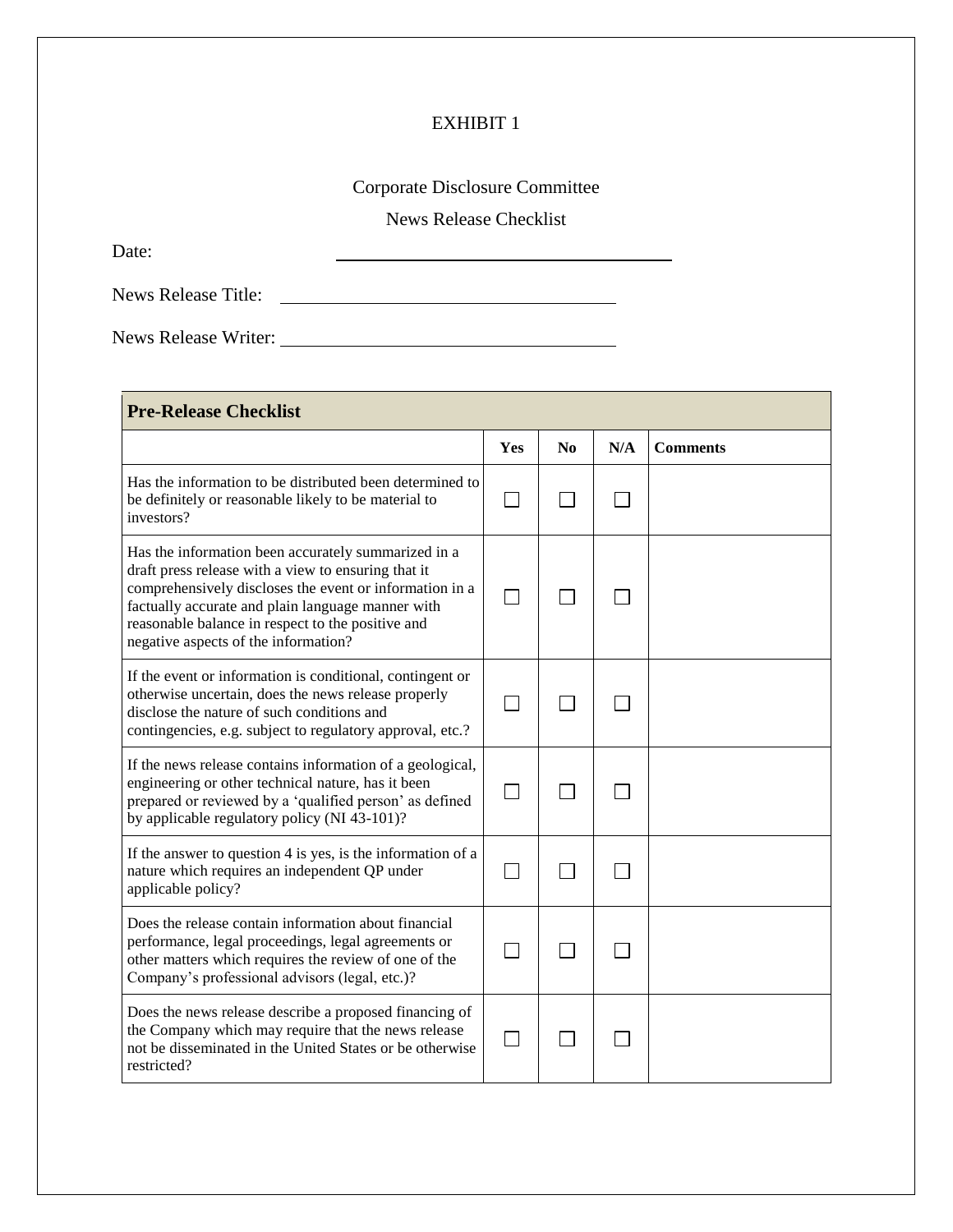| <b>Pre-Release Checklist</b>                                                                                                                                                                                                                                                                              |  |  |  |  |  |  |  |
|-----------------------------------------------------------------------------------------------------------------------------------------------------------------------------------------------------------------------------------------------------------------------------------------------------------|--|--|--|--|--|--|--|
| Does the forward-looking information disclaimer in the<br>news release adequately disclose the principal risks in<br>connection with the matter in a specific and<br>comprehensive format?                                                                                                                |  |  |  |  |  |  |  |
| Has the Disclosure Committee approved this news<br>release?                                                                                                                                                                                                                                               |  |  |  |  |  |  |  |
| Are there any other persons to whom the news release<br>should be first shown on confidential basis, either as a<br>courtesy or as a manner of confirming its accuracy or<br>the agreement of any third party with the<br>characterization of the information (e.g. JV partners,<br>lawyers)?             |  |  |  |  |  |  |  |
| Has the Board of Directors and in particular the<br>independent Board members reviewed the news release?                                                                                                                                                                                                  |  |  |  |  |  |  |  |
| If the information is to be released during trading hours,<br>is it of such significantly material nature as to warrant a<br>halting of the Company's shares from trading to permit<br>a period of dissemination (only to be done in urgent<br>situations or with the prior notice of same to the Board)? |  |  |  |  |  |  |  |
| Is there any reason to circulate the news release to other<br>employees prior to its release?                                                                                                                                                                                                             |  |  |  |  |  |  |  |
| Have all the required regulatory filings for the news<br>release been arranged? For example, filing the news<br>release and Material Change Report, if applicable, on<br>SEDAR and filing the news release and Material<br>Change Report, if applicable, on Form 6-K on EDGAR.                            |  |  |  |  |  |  |  |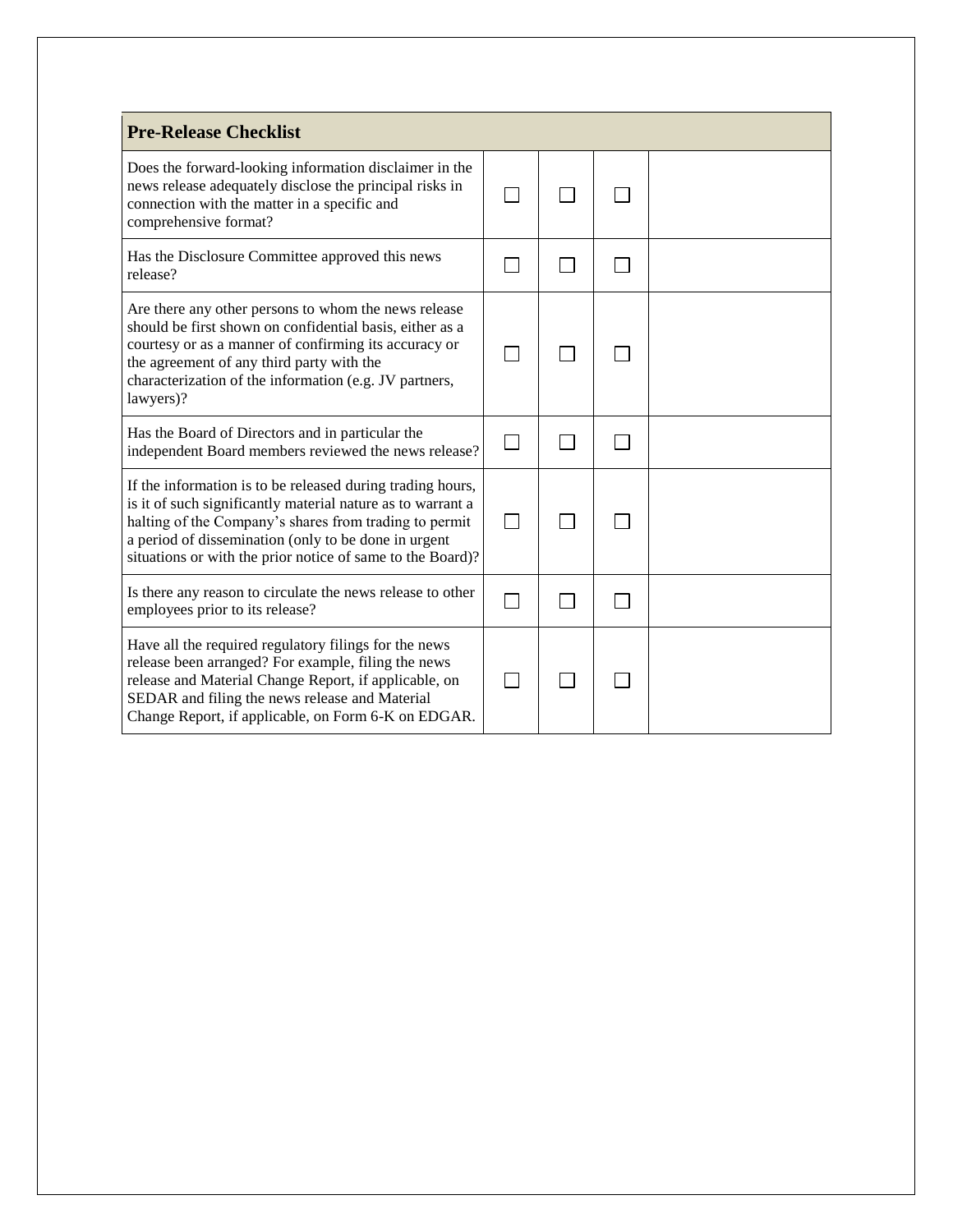#### **APPENDIX 6**

#### **AUDIT AND RISK COMMITTEE CHARTER**

#### <span id="page-50-1"></span><span id="page-50-0"></span>**1. Purpose: Responsibilities and Authority**

The Audit and Risk Committee (the "Audit Committee" or "Committee") shall carry out its responsibilities under applicable laws, regulations and stock exchange requirements with respect to the employment, compensation and oversight of the Company's independent auditor, and other matters under the authority of the Committee. The Committee also shall assist the Board of Directors in carrying out its oversight responsibilities relating to the Company's financial, accounting and reporting processes, the Company's system of internal accounting and financial controls, the Company's compliance with related legal and regulatory requirements, and the fairness of transactions between the Company and related parties. In furtherance of this purpose, the Committee shall have the following responsibilities and authority:

#### (a) *Relationship with Independent Auditor.*

(i) Subject to the law of British Columbia as to the role of the Shareholders in the appointment of independent auditors, the Committee shall have the sole authority to appoint or replace the independent auditor.

(ii) The Committee shall be directly responsible for the compensation and oversight of the work of the independent auditor (including resolution of disagreements between management and the independent auditor regarding financial reporting) for the purpose of preparing or issuing an audit report or related work.

(iii) The independent auditor shall report directly to the Committee.

(iv) The Committee shall approve in advance all audit and permitted non-audit services with the independent auditor, including the terms of the engagements and the fees payable; provided that the Committee Chair may approve services to be performed by the independent auditors and the fee therefor between Committee meetings if the amount of the fee does not exceed \$50,000, provided that any such approval shall be reported to the Committee at the next meeting thereof. The Committee may delegate to a subcommittee the authority to grant pre-approvals of audit and permitted non-audit services, provided that the decision of any such subcommittee shall be presented to the full Committee at its next scheduled meeting.

(v) At least annually, the Committee shall review and evaluate the experience and qualifications of the lead partner and senior members of the independent auditor team.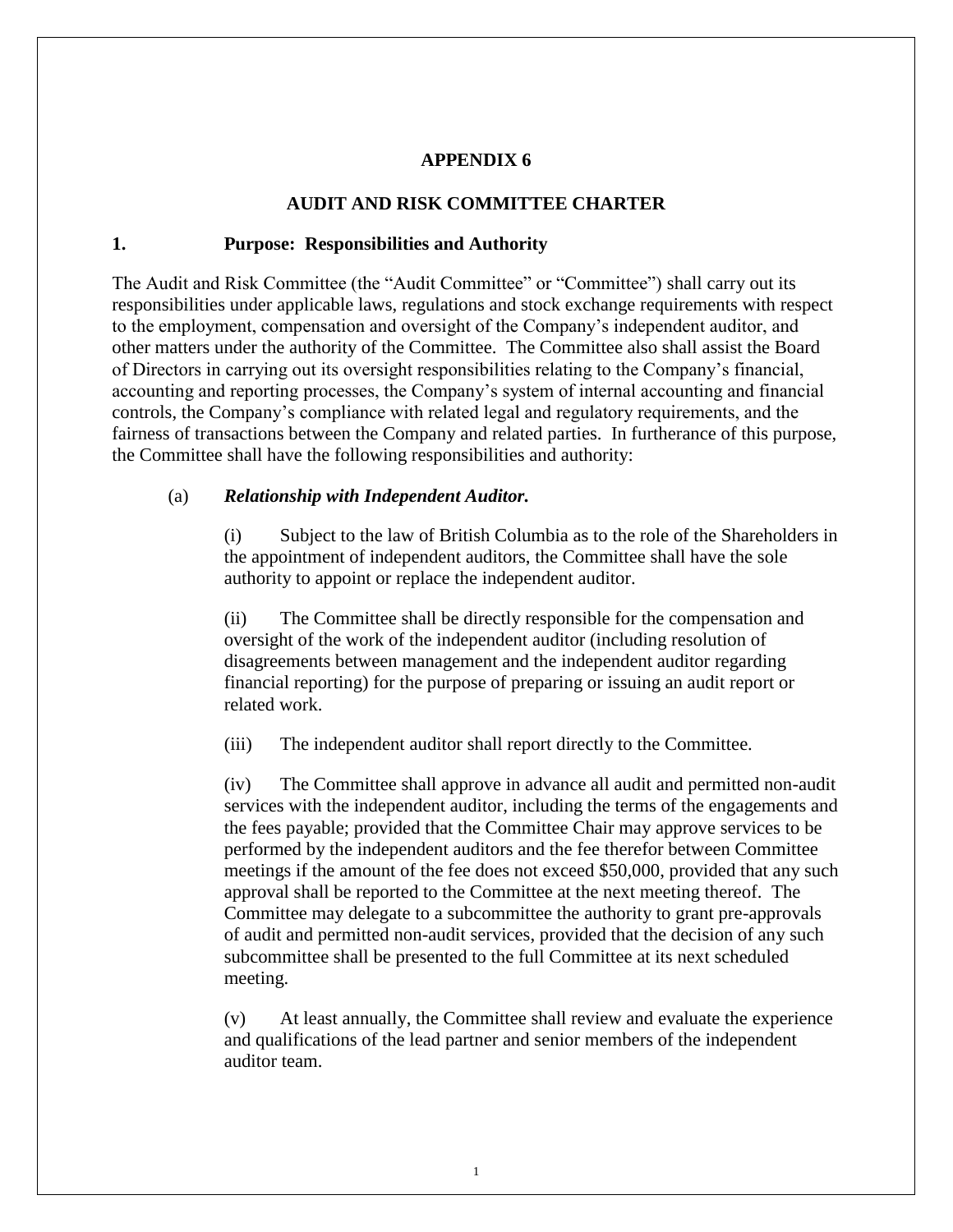(vi) At least annually, the Committee shall obtain and review a report from the independent auditor regarding:

(A) the independent auditor's internal quality-control procedures;

(B) any material issues raised by the most recent internal qualitycontrol review, or peer review, of the auditor, or by any inquiry or investigation by governmental or professional authorities within the preceding five years respecting one or more independent audits carried out by the firm;

(C) any steps taken to deal with any such issues; and

(D) all relationships between the independent auditor and the Company.

(vii) At least annually, the Committee shall evaluate the qualifications, performance and independence of the independent auditor, including considering whether the auditor's quality controls are adequate and the provision of permitted non-audit services is compatible with maintaining the auditor's independence.

(viii) The Committee shall ensure the rotation of the lead (or coordinating) audit partner having primary responsibility for the audit, the concurring partner responsible for reviewing the audit, and other audit partners as required by law.

(ix) The Committee shall consider whether, in order to assure continuing auditor independence, it is appropriate to adopt a policy of rotating the independent auditing firm on a regular basis.

(x) The Committee shall recommend to the Board policies for the Company's hiring of employees or former employees of the independent auditor who were engaged on the Company's account or participated in any capacity in the audit of the Company.

(xi) The Committee shall oversee the implementation by management of appropriate information technology systems for the Company, including as required for proper financial reporting and compliance.

#### (b) *Financial Statement and Disclosure Review.*

(i) The Committee shall review and discuss with management and the independent auditor the annual audited financial statements, including disclosures made in management's discussion and analysis, and recommend to the Board whether the audited financial statements should be filed with applicable securities regulatory authorities.

(ii) The Committee shall review and discuss with management (and, to the extent the Committee deems it necessary or appropriate, the independent auditor)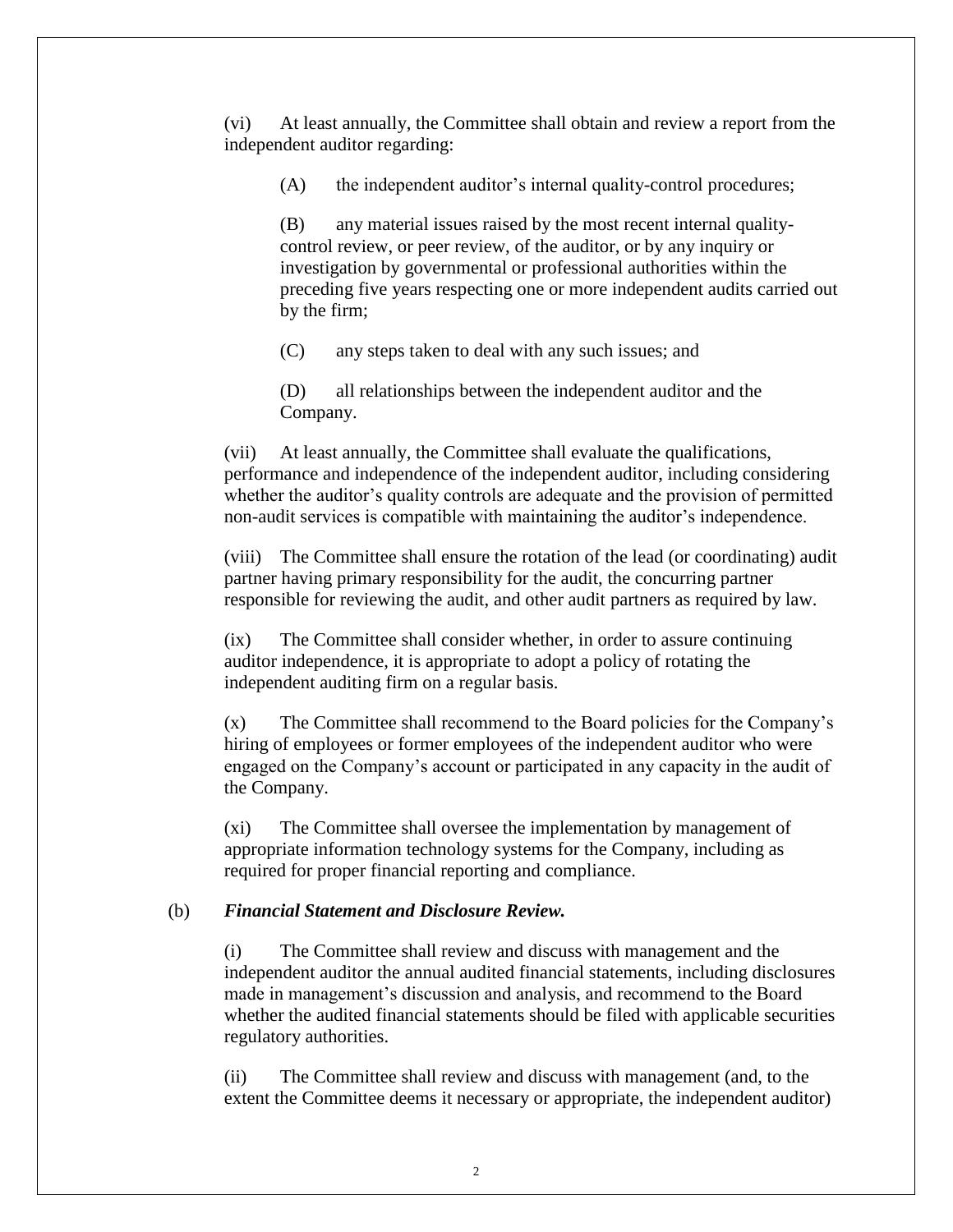the Company's quarterly financial statements, including disclosures made in management's discussion and analysis, and recommend to the Board whether such financial statements should be filed with applicable securities regulatory authorities.

(iii) The Committee shall review and discuss with management and the independent auditor significant financial reporting issues and judgments made in connection with the preparation of the Company's financial statements, including the independent auditor's assessment of the quality of the Company's accounting principles, any significant changes in the Company's selection or application of accounting principles, any major issues as to the adequacy of the Company's internal controls over financial reporting, and any special steps adopted in light of material control deficiencies.

(iv) At least annually and prior to the publication of annual audited financial statements, the Committee shall review and discuss with management and the independent auditor a report from the independent auditor on:

(A) all critical accounting policies and practices used by the Company;

(B) all alternative accounting treatments of financial information that have been discussed with management since the prior report, ramifications of the use of such alternative disclosures and treatments, the treatment preferred by the independent auditor, and an explanation of why the independent auditor's preferred method was not adopted; and.

(C) other material written communications between the independent auditor and management since the prior report, such as any management letter or schedule of unadjusted differences, the development, selection and disclosure of critical accounting estimates, and analyses of the effect of alternative assumptions, estimates or GAAP methods on the Company's financial statements.

(v) Prior to their filing or issuance, the Committee shall review the Company's Annual Information Form, quarterly and annual earnings press releases, and other financial press releases, including the use of "pro forma" or "adjusted" non-GAAP information.

(vi) The Committee shall review and discuss with management the financial information and earnings guidance provided to analysts and rating agencies. Such discussion may be specific or it may be in general regarding the types of information to be disclosed and the types of presentations to be made.

(c) *Conduct of the Annual Audit*. The Committee shall oversee the annual audit, and in the course of such oversight the Committee shall have the following responsibilities and authority: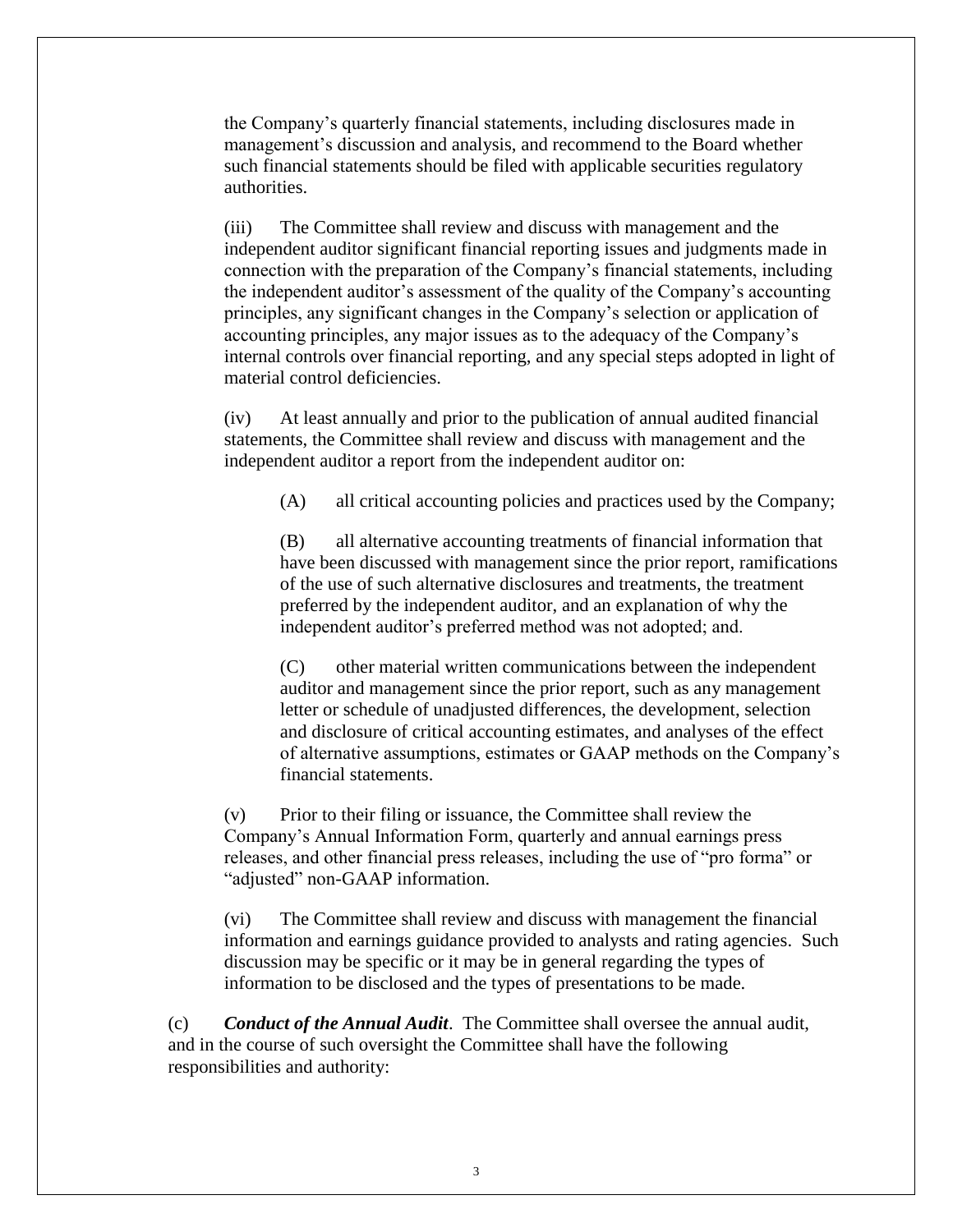(i) The Committee shall meet with the independent auditor prior to the audit to discuss the planning and conduct of the annual audit, and shall meet with the independent auditor as may be necessary or appropriate in connection with the audit.

(ii) The Committee shall ascertain that the independent auditor is registered and in good standing with the Canadian Public Accountability Board and the Public Company Accounting Oversight Board ("PCAOB") and that the independent auditor satisfies all applicable Canadian independence standards (Canadian Auditing Standard 200), PCAOB Rule 3526. The Committee shall obtain from the auditor a written description of all relationships between the auditor and the Company and persons in a financial reporting oversight role at the Company as per PCAOB Rule 3526 that may reasonably be thought to bear on independence.

(iii) The Committee shall discuss with the independent auditor the matters required to be discussed by PCAOB Auditing Standard No. 16 and Canadian Auditing Standard 260 relating to the conduct of the audit.

(iv) The Committee shall make such inquiries to the management and the independent auditor as the Committee members deem necessary or appropriate to satisfy themselves regarding the efficacy of the Company's financial and internal controls and procedures and the auditing process.

#### (d) *Compliance and Oversight*.

(i) The Committee shall meet periodically with management and the independent auditor in separate executive sessions. The Committee may also, to the extent it deems necessary or appropriate, meet with the Company's investment bankers and financial analysts who follow the Company.

(ii) The Committee shall discuss with management and the independent auditor the effect of regulatory and accounting initiatives as well as off-balance sheet structures on the Company's financial statements.

(iii) The Committee shall discuss with management the Company's major financial risk exposures and the steps management has taken to monitor and control such exposures, including the Company's risk assessment and risk management policies, and regularly review the top risks identified by management and the policies and practices adopted by the Company to mitigate those risks.

(iv) At least annually and prior to the filing of the AIF, the Committee shall review with management and the independent auditor the disclosure controls and procedures and confirm that the Company (with CEO and CFO participation) has evaluated the effectiveness of the design and operation of the controls within 90 days prior to the date of filing of the AIF The Committee also shall review with management and the independent auditor any deficiencies in the design and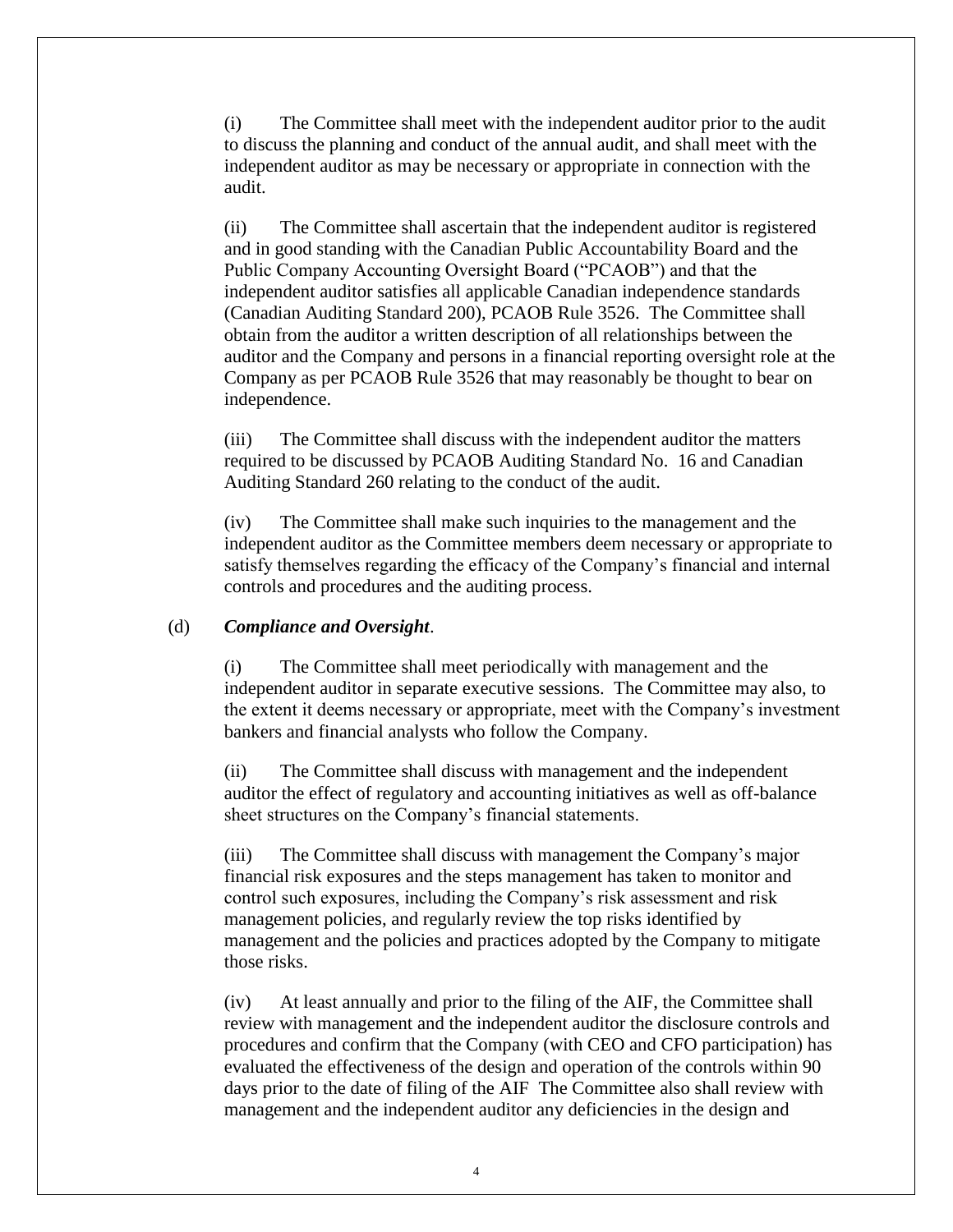operation of internal controls and significant deficiencies or material weaknesses therein and any fraud involving management or other employees who have a significant role in the Company's internal controls. As a part of that review, the Committee shall review the process followed in preparing and verifying the accuracy of the required CEO and CFO annual certifications.

2. At least annually and prior to the filing of the AIF, the Committee shall review with management and the independent auditor management's internal control report and assessment of the internal controls and procedures, and the independent auditor's report on and assessment of the internal controls and procedures. In connection with its review of interim and annual financial statements and related management's discussion and analysis, the Committee shall confirm with management that the Company (with CEO and CFO participation) has taken all actions required in connection with the certifications required by National Instrument NI 52-109, Certification of Disclosure in Issuers' Annual and Interim Filings.

3. The Committee shall establish procedures for the receipt, retention and treatment of complaints received by the Company regarding accounting, internal accounting controls or auditing matters, and the confidential, anonymous submission by employees of concerns regarding questionable accounting or auditing matters.

4. The Committee shall discuss with management and the independent auditor any correspondence with regulators or governmental agencies and any employee complaints or reports which raise material issues regarding the Company's financial statements or accounting policies.

5. At least annually, the Committee shall meet with the Company's legal counsel and discuss any legal matters that may have a material impact on the financial statements or the Company's compliance policies.

6. The Committee shall oversee the preparation of reports relating to the Audit Committee required under applicable laws, regulations and stock exchange requirements.

(i) The Committee shall exercise oversight with respect to anti-fraud programs and controls

#### (e) *Related Party Transactions.*

(i) The Committee shall review for fairness to the Company proposed transactions, contracts and other arrangements between the Company and its subsidiaries and any related party or affiliate, and make recommendations to the Board whether any such transactions, contracts and other arrangements should be approved or continued. The foregoing shall not include any compensation payable pursuant to any plan, program, contract or arrangement subject to the authority of the Company's Compensation Committee.

(ii) As used herein the term "related party" means any officer or director of the Company or any subsidiary, or any shareholder holding a greater than 10%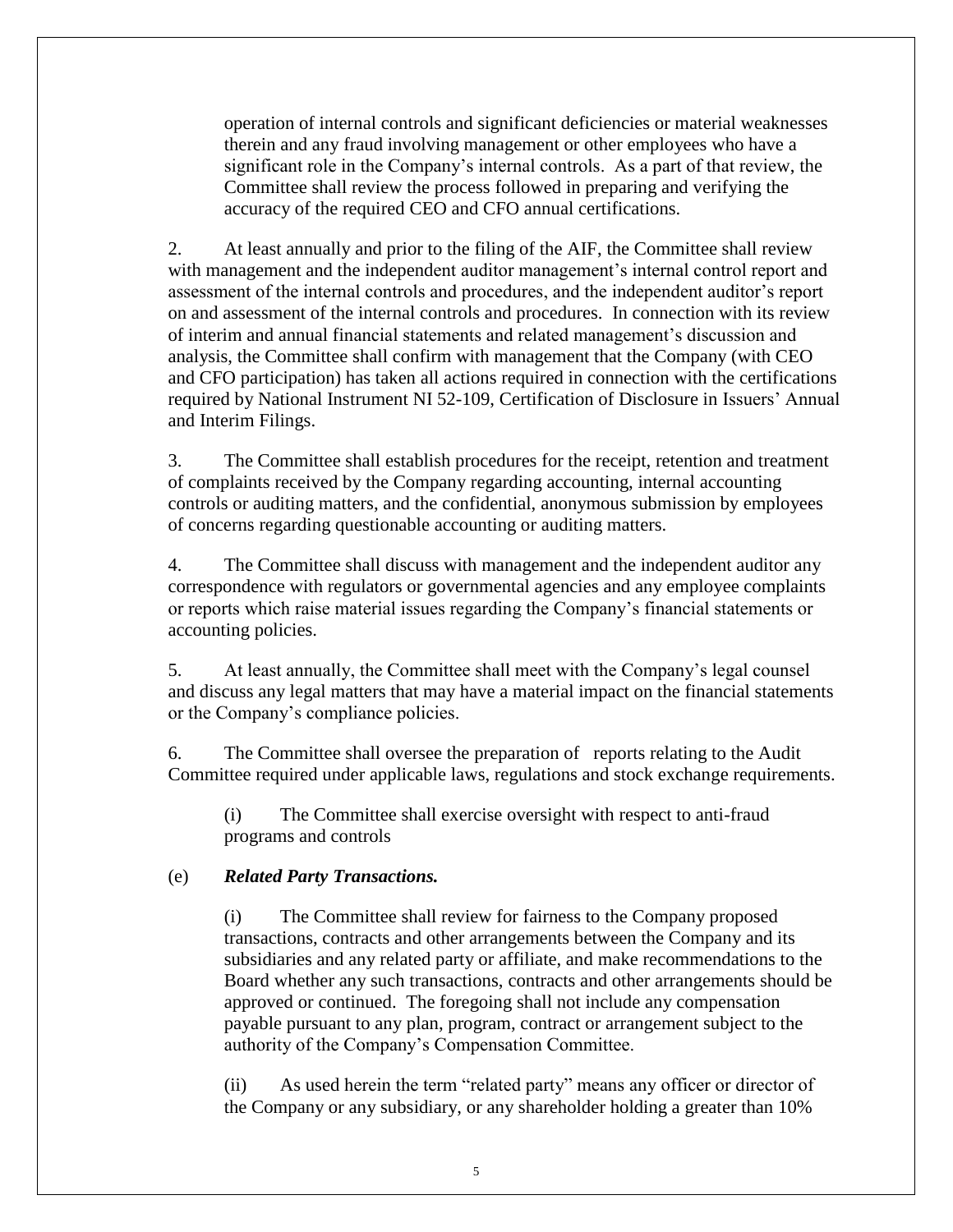direct or indirect financial or voting interest in the Company, and the term "affiliate" means any person, whether acting alone or in concert with others, that controls, is controlled by or is under common control with another person. "Related party" includes Hunter Dickinson Services Inc., its principals, and their affiliates.

(f) *Additional duties*. The Committee shall perform the following additional duties:

- (i) The Committee shall review and recommend dividend policies.
- (ii) The Committee shall oversee the Company's insurance program.

(iii) The Committee shall review the appointment of senior financial personnel and make recommendations to the Board of Directors regarding the appointment of the Chief Financial Officer.

(iv) The Committee shall recommend to the Nominating and Governance Committee the qualifications and criteria for membership on the Committee.

(v) The Committee shall review and discuss with management the requirement for annual public disclosure pursuant to the *Extractive Sector Transparency Measures Act* and shall be responsible for approving such disclosures.

#### <span id="page-55-0"></span>**2. Structure and Membership**

(a) **Number and qualification**. The Committee shall consist of three persons unless the Board should from time to time otherwise determine. All members of the Committee shall meet the experience and financial literacy requirements of National Instrument NI 52-110 and the rules of the Toronto Stock Exchange

(b) **Selection and Removal**. Members of the Committee shall be appointed by the Board, upon the recommendation of the Nominating and Corporate Governance Committee. The Board may remove members of the Committee at any time with or without cause.

(c) **Independence**. The Committee shall be in compliance with the appropriate securities or exchange independence requirements, except in the instance of director transition or resignation where the Committee and/or the board will seek to meet independence requirements at the earliest opportunity. At a minimum, a majority of the members of the Committee shall be "independent" as determined under the Company's Corporate Governance Overview and Guidelines.

(d) **Chair**. Unless the Board elects a Chair of the Committee, the Committee shall elect a Chair by majority vote.

(e) **Compensation**. The compensation of the Committee shall be as determined by the Board.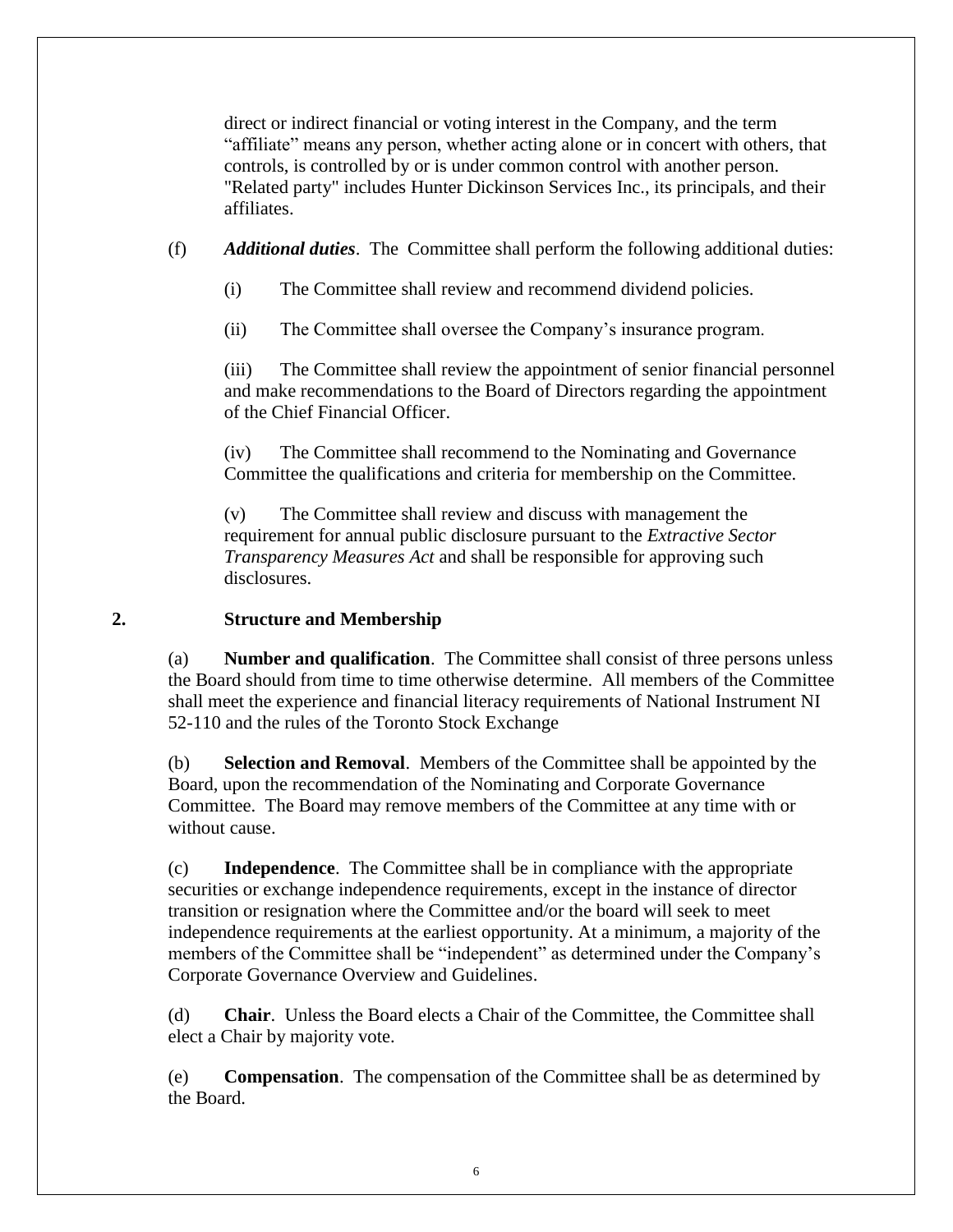(f) **Term**. Members of the Committee shall be appointed for one-year terms. Each member shall serve until his or her replacement is appointed, or until he or she resigns or is removed from the Board or the Committee.

#### <span id="page-56-0"></span>**3. Procedures and Administration**

(a) **Meetings**. The Committee shall meet as often as it deems necessary in order to perform its responsibilities, but not less than quarterly. The Committee shall keep minutes of its meetings and any other records as it deems appropriate.

(b) **Subcommittees**. The Committee may form and delegate authority to one or more subcommittees, consisting of at least one member, as it deems appropriate from time to time under the circumstances.

(c) **Reports to the Board**. The Committee shall regularly report to the Board with respect to such matters as are relevant to the Committee's discharge of its responsibilities, and shall report in writing on request of the Chair of the Board.

(d) **Charter**. The Committee shall, at least annually, review and reassess the adequacy of this Charter and recommend any proposed changes to the Board for approval.

(e) **Independent Advisors**. The Committee shall have the authority to engage such independent legal and other advisors as it deems necessary or appropriate to carry out its responsibilities. Such independent advisors may be regular advisors to the Company. The Committee is empowered, without further action by the Board, to cause the Company to pay appropriate compensation to advisors engaged by the Committee.

(f) **Investigations**. The Committee shall have the authority to conduct or authorize investigations into any matters within the scope of its responsibilities as it deems appropriate, including the authority to request any Officer or other person to meet with the Committee and to access all Company records.

(g) **Annual Self-Evaluation**. The Committee shall evaluate its own performance at least annually.

# <span id="page-56-1"></span>**4. Additional Powers**

The Committee shall have such other duties as may be delegated from time to time by the Board of Directors.

# <span id="page-56-2"></span>**5. Limitation of Committee's Role**

While the Committee has the responsibilities and powers set forth in this Charter, it is not the duty of the Committee to plan or conduct audits or to determine that the Company's financial statements and disclosures are complete and accurate and are in accordance with GAAP and applicable rules and regulations. These are the responsibilities of management and the independent auditor.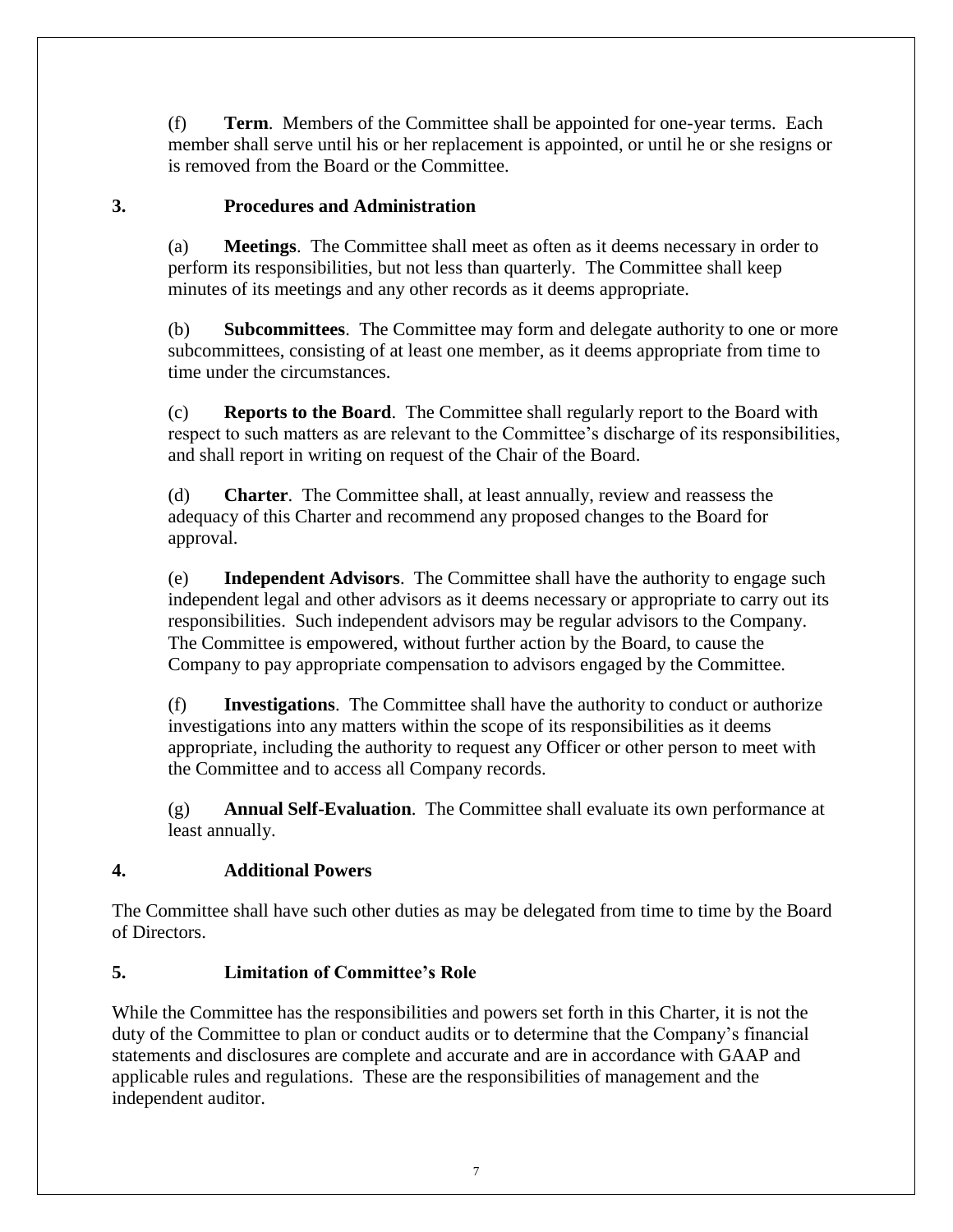#### <span id="page-57-0"></span>**6. Committee Member Independence, Financial Literacy and Financial Expert Requirements**

#### **A. Independence**

(a) See Appendix 2 of the Company's Corporate Governance Overview and Guidelines.

#### **B. Financial Literacy and Financial Expert Requirements**

#### **NI 52-110**

Section 3.1(4) states that each audit committee member must be financially literate.

Section 1.6 defines the meaning of financial literacy as follows:

"For the purposes of this Instrument, an individual is financially literate if he or she has the ability to read and understand a set of financial statements that present a breadth and level of complexity of accounting issues that are generally comparable to the breadth and complexity of the issues that can reasonably be expected to be raised by the issuer's financial statements."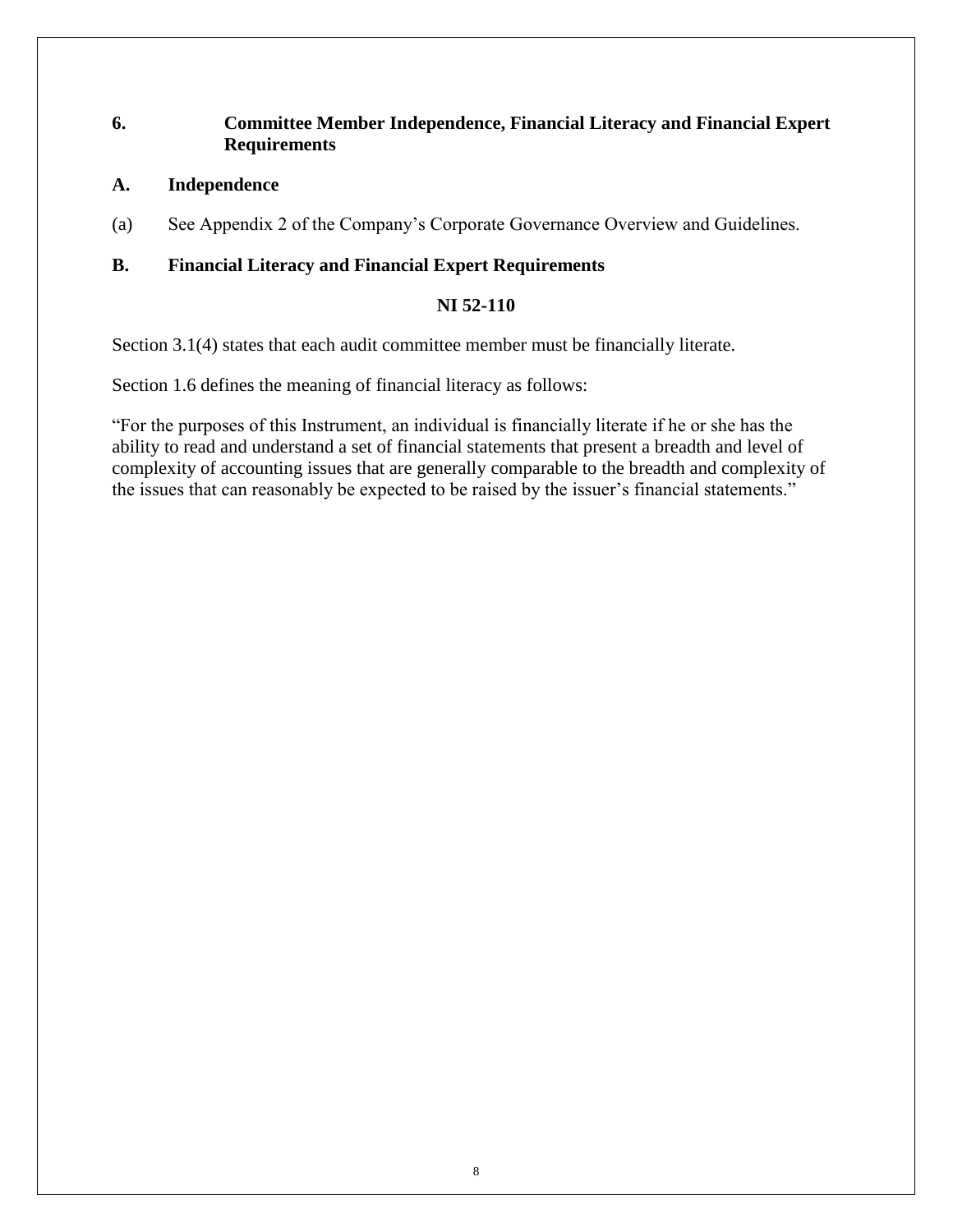#### **APPENDIX 7**

#### **COMPENSATION COMMITTEE CHARTER**

#### <span id="page-58-1"></span><span id="page-58-0"></span>**1. Purpose: Responsibilities and Authority**

The Compensation Committee shall assist the Board of Directors in carrying out its responsibilities relating to executive and director compensation. In furtherance of this purpose, the Committee shall have the following responsibilities and authority:

(a) The Committee shall recommend to the Board of Directors the form and amount of compensation to be paid by the Company to directors for service on the Board and on Board committees. The Committee shall review director compensation at least annually.

(b) The Committee shall annually review the Company's base compensation structure and the Company's incentive compensation, stock option and other equity-based compensation programs and recommend changes in or additions to such structure and plans to the Board of Directors as needed.

(c) The Committee shall recommend to the Board of Directors the annual base compensation of the Company's executive officers and senior managers (collectively the "Officers").

(d) The Committee shall recommend to the Board of Directors annual corporate goals and objectives under any incentive compensation plan adopted by the Company for Officers and recommend incentive compensation participation levels for Officers under any such incentive compensation plan. In determining the incentive component of compensation, the Committee will consider the Company's performance and relative shareholder return, the values of similar incentives at comparable companies and the awards given in past years.

(e) The Committee shall evaluate the performance of Officers generally and in light of annual corporate goals and objectives under any incentive compensation plan.

(f) The Committee shall periodically review with the Chair and Chief Executive Officer their assessments of Officers and succession plans, and make recommendations to the Board regarding appointment of Officers.

(g) The Committee shall administer the Company's stock option and other equity based compensation plans and determine the grants of stock options and other equity based compensation.

(h) The Committee shall oversee the preparation of reports relating to the Committee required under applicable laws, regulations and stock exchange requirements.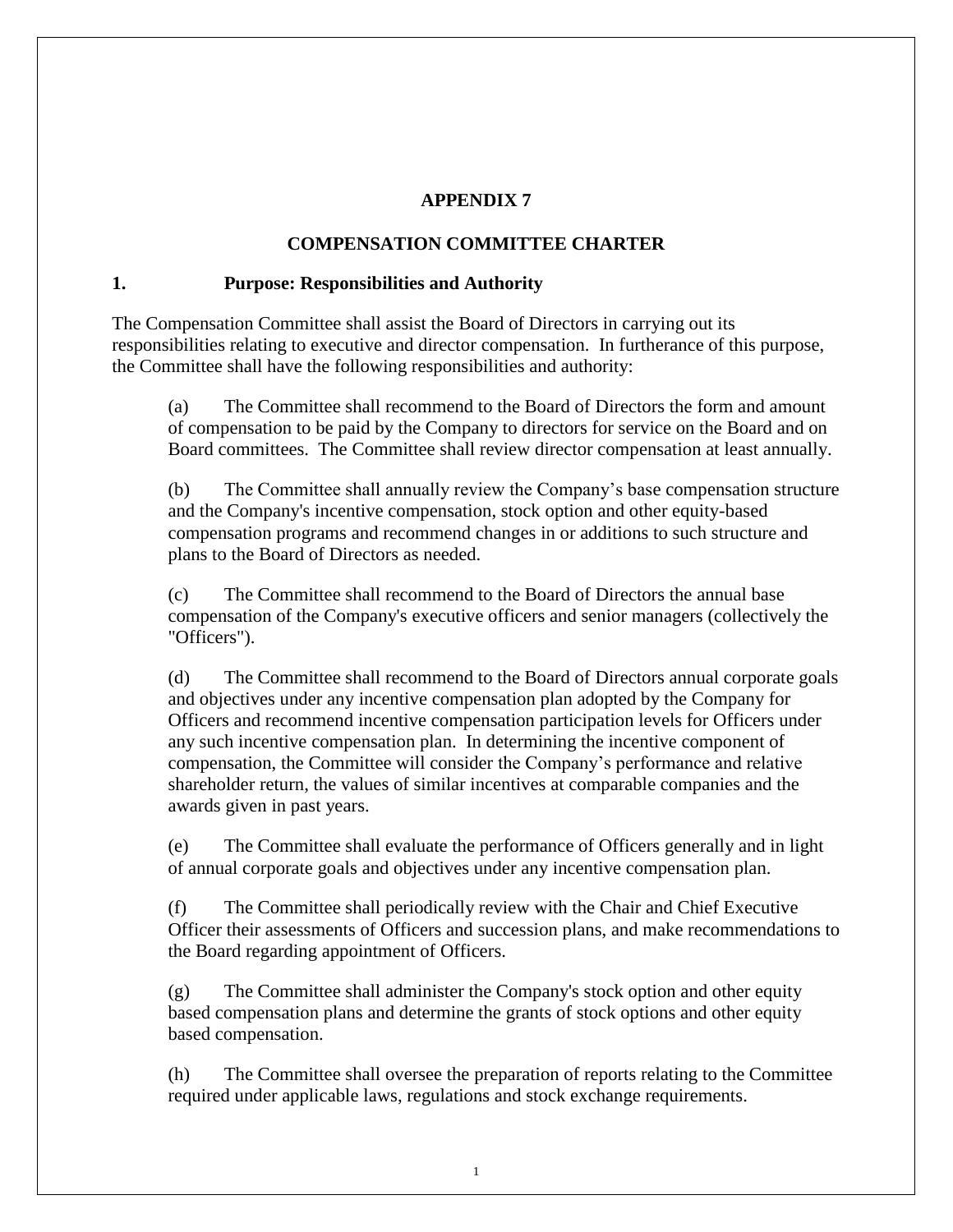(i) The Committee shall recommend to the Nominating and Governance Committee the qualifications and criteria for membership on the Committee.

The Chief Executive Officer of the Company shall not be present during any vote or other deliberation of the Committee regarding the compensation or performance of the Chief Executive Officer.

#### <span id="page-59-0"></span>**2. Structure and Membership**

(a) Number. The Committee shall consist of three persons unless the Board should from time to time otherwise determine.

(b) Selection and Removal. Members of the Committee shall be appointed by the Board, upon the recommendation of the Nominating and Governance Committee. The Board may remove members of the Committee at any time with or without cause.

(c) **Independence**. The Committee shall be in compliance with the appropriate securities or exchange independence requirements, except in the instance of director transition or resignation where the Committee and/or the board will seek to meet independence requirements at the earliest opportunity. At a minimum, a majority of the members of the Committee shall be "independent" as determined under the Company's Corporate Governance Overview and Guidelines.

(d) Chair. Unless the Board elects a Chair of the Committee, the Committee shall elect a Chair by majority vote.

(e) Compensation. The compensation of the Committee shall be as determined by the Board.

(f) Term. Members of the Committee shall be appointed for one-year terms. Each member shall serve until his or her replacement is appointed, or until he or she resigns or is removed from the Board or the Committee.

#### <span id="page-59-1"></span>**3. Procedures and Administration**

(a) **Meetings**. The Committee shall meet as often as it deems necessary in order to perform its responsibilities. The Committee shall keep minutes of its meetings and any other records as it deems appropriate.

(b) **Subcommittees**. The Committee may form and delegate authority to one or more subcommittees, which may consist of one or more members, as it deems necessary or appropriate from time to time under the circumstances.

(c) **Reports to the Board**. The Committee shall regularly report to the Board with respect to such matters as are relevant to the Committee's discharge of its responsibilities, and shall report in writing on request of the Chair of the Board.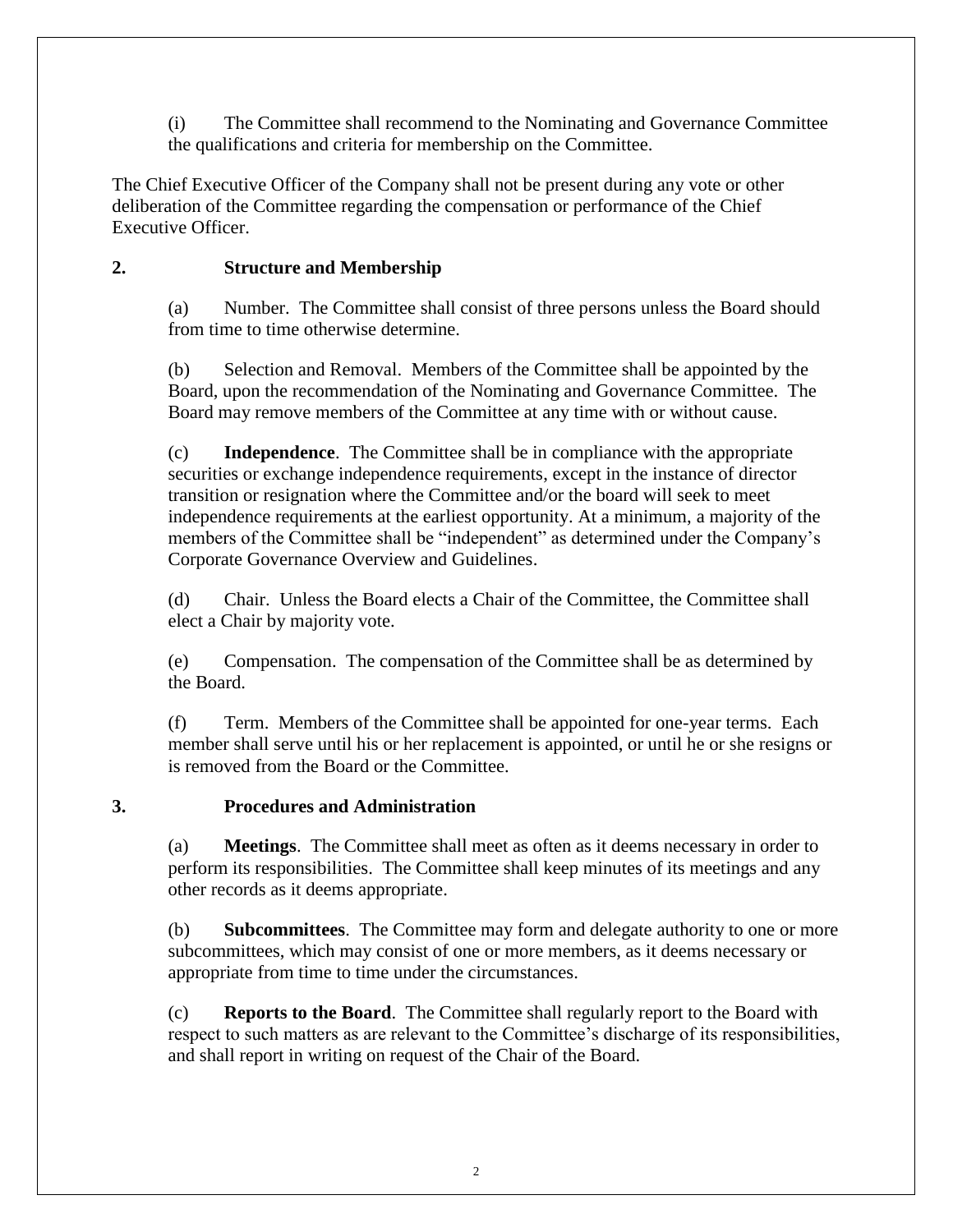(d) **Charter**. The Committee shall, at least annually, review and reassess the adequacy of this Charter and recommend any proposed changes to the Board for approval.

(e) **Independent Advisors**. The Committee shall have the authority to engage such independent legal and other advisors as it deems necessary or appropriate to carry out its responsibilities. Such independent advisors may be regular advisors to the Company. The Committee is empowered, without further action by the Board, to cause the Company to pay appropriate compensation to advisors engaged by the Committee.

(f) **Investigations**. The Committee shall have the authority to conduct or authorize investigations into any matters within the scope of its responsibilities as it deems appropriate, including the authority to request any Officer or other person to meet with the Committee.

(g) **Annual Self-Evaluation**. The Committee shall evaluate its own performance at least annually.

## <span id="page-60-0"></span>**4. Additional Powers**

The Committee shall have such other duties as may be delegated from time to time by the Board of Directors.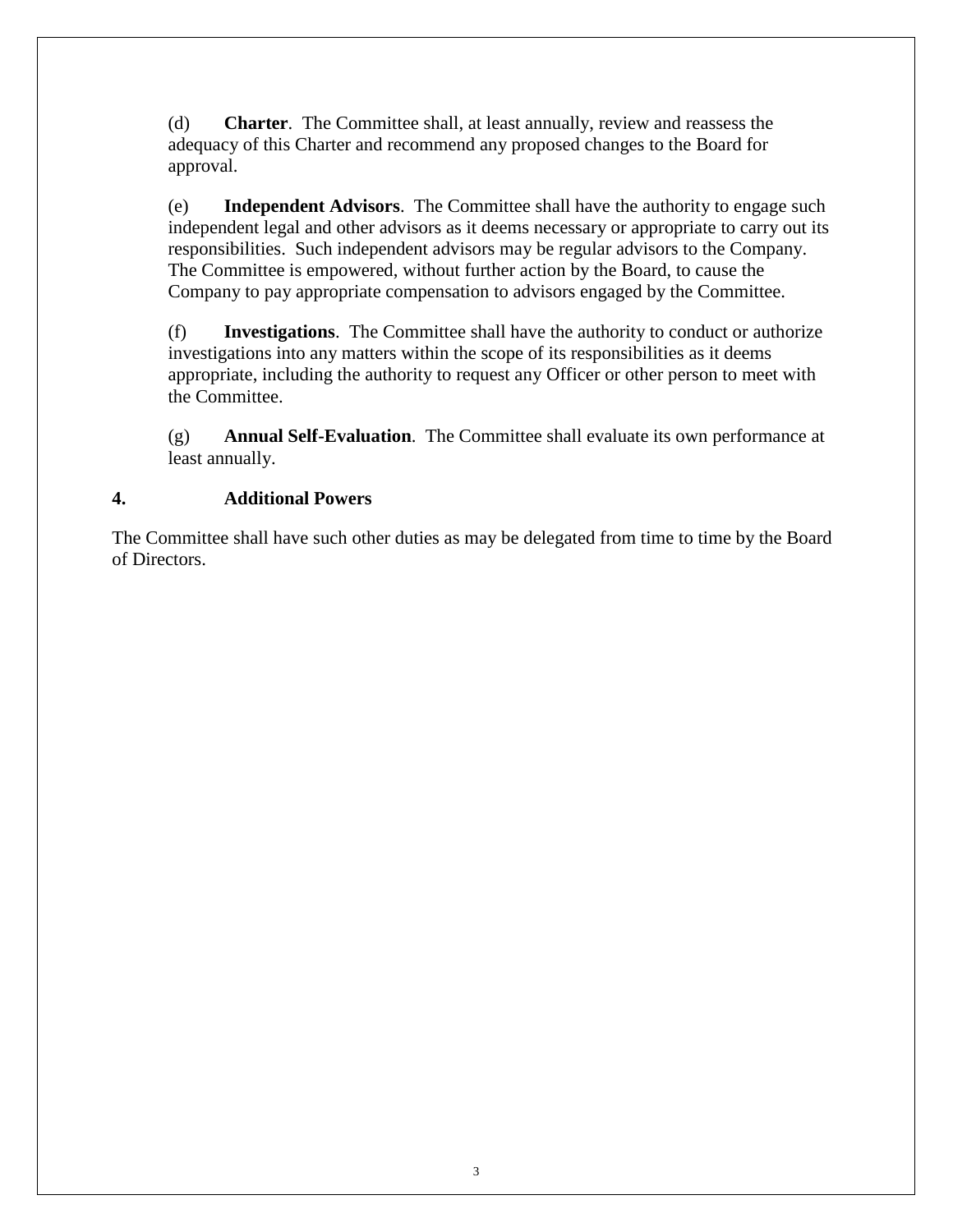#### **APPENDIX 8**

#### **NOMINATING AND GOVERNANCE COMMITTEE CHARTER**

#### <span id="page-61-1"></span><span id="page-61-0"></span>**1. Purpose: Responsibility and Authority**

The Nominating and Governance Committee shall assist the Board of Directors in carrying out its responsibilities relating to stewardship and governance. In furtherance of this purpose the Committee shall have the following responsibilities and authority:

(a) The Committee shall recommend to the Board criteria for Board membership. In making its recommendation, the Committee shall consider the competencies and skills that the Board, as a whole, should possess and the competencies and skills of each current director. The Committee shall review with the Board, on an annual basis, the requisite skills and criteria for Board members as well as the composition and size of the Board as a whole in order to ensure that the Board has the requisite expertise, that its membership consists of persons with sufficiently diverse and independent backgrounds, and that its membership consists of an appropriate mix of inside, outside and independent directors.

(b) The Committee shall identify and recommend to the Board individuals qualified to become Board members, consistent with criteria approved by the Board. The Committee shall be responsible for recommending to the Board the nominees for election as directors at any meeting of shareholders and the persons to be appointed by the Board to fill any vacancies on the Board. The Committee may adopt procedures regarding director candidates proposed by the shareholders.

(c) The Committee shall recommend to the Board corporate governance and ethics principles and policies that should be applicable to the Company. The Committee shall monitor legislation, regulatory policies and industry best practices dealing with corporate governance and, from time to time as it deems appropriate, review and reassess the adequacy of the Company's corporate governance principles and practices and recommend any proposed changes to the Board.

(d) The Committee shall consider questions of independence and possible conflicts of interest of members of the Board and of senior managers and make recommendations regarding such matters to the Board, including the criteria for determining director independence.

(e) The Committee shall, on an annual basis, recommend assignments to committees of the Board, including recommendations as to chairs of committees of the Board, review and make recommendations to the Board concerning the types, duties, functions, size and operation of committees of the Board, review the adequacy of charters of all committees of the Board and make recommendations to the Board for any changes to such charters.

(f) The Committee shall, on an annual basis, oversee the evaluation of the Board and its committees to determine whether the Board, its members and its committees are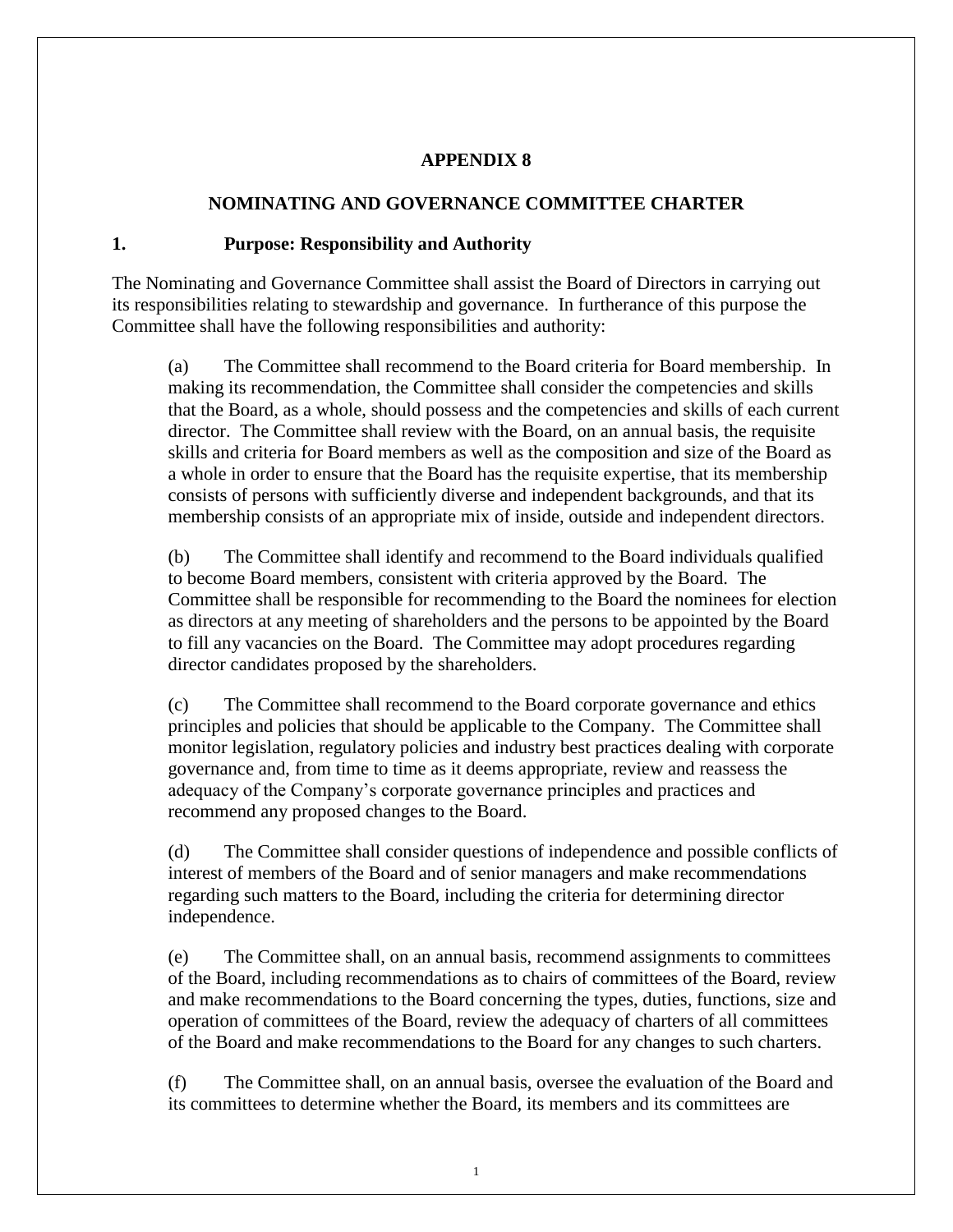functioning effectively. The Committee shall determine the nature of the evaluation, supervise the conduct of the evaluation and prepare an assessment of performance of the Board and the Committee, to be discussed with the Board.

(g) The Committee shall manage Board and committee succession planning.

(h) The Committee shall oversee the investigation of matters arising under the Code of Ethics that are not within the responsibility of the Audit Committee.

(i) The Committee shall consider and make recommendations to the Board in circumstances where a Director tenders a resignation pursuant to the Majority Vote Policy.

(j) The Committee shall monitor communications with shareholders regarding matters of corporate governance.

#### <span id="page-62-0"></span>**2. Structure and Membership**

(a) **Number**. The Committee shall consist of three persons unless the Board should from time to time otherwise determine.

(b) **Selection and Removal**. Members of the Committee shall be appointed by the Board, upon the recommendation of the Committee. The Board may remove members of the Committee at any time with or without cause.

(c) **Independence**. The Committee shall be in compliance with the appropriate securities or exchange independence requirements, except in the instance of director transition or resignation where the Committee and/or the board will seek to meet independence requirements at the earliest opportunity. At a minimum, a majority of the members of the Committee shall be "independent" as determined under the Company's Corporate Governance Overview and Guidelines.

(d) **Chair**. Unless the Board elects a Chair of the Committee, the Committee shall elect a Chair by majority vote.

(e) **Compensation**. The compensation of the Committee shall be as determined by the Board.

(f) **Term**. Members of the Committee shall be appointed for one-year terms. Each member shall serve until his or her replacement is appointed, or until he or she resigns or is removed from the Board or the Committee.

#### <span id="page-62-1"></span>**3. Procedures and Administration**

(a) **Meetings**. The Committee shall meet as often as it deems necessary in order to perform its responsibilities. The Committee shall keep minutes of its meetings and any other records as it may deem appropriate.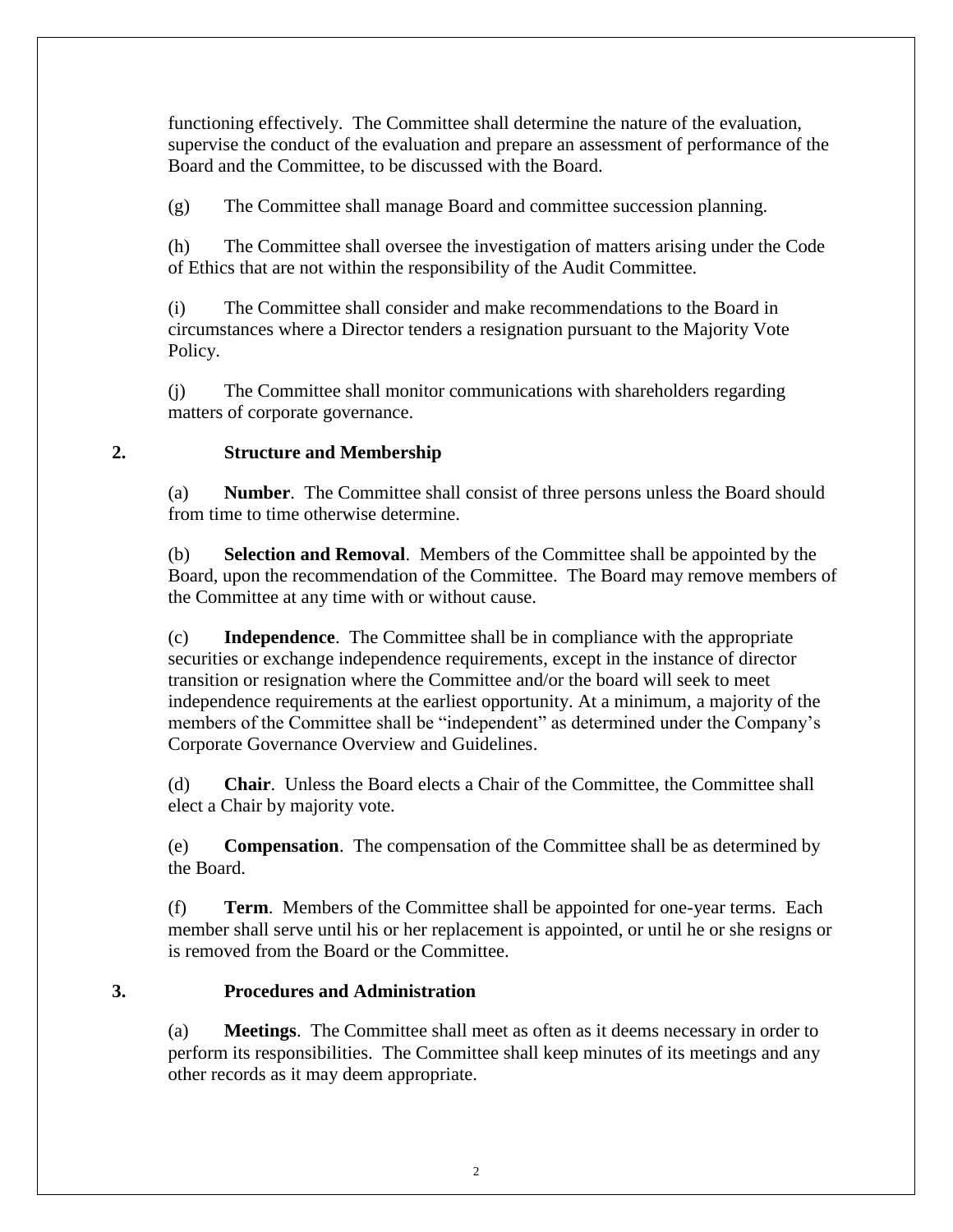(b) **Subcommittees**. The Committee may form and delegate authority to one or more subcommittees, which may consist of one or more members member, as it deems necessary or appropriate from time to time under the circumstances.

(c) **Reports to the Board**. The Committee shall regularly report to the Board with respect to such other matters as are relevant to the Committee's discharge of its responsibilities, and shall report in writing on request of the Chairman of the Board.

(d) **Charter**. The Committee shall, at least annually, review and reassess the adequacy of this Charter and recommend any proposed changes to the Board for approval.

(e) **Independent Advisors**. The Committee shall have the authority to engage such independent legal and other advisors as it deems necessary or appropriate to carry out its responsibilities. Such independent advisors may be regular advisors to the Company. The Committee is empowered, without further action by the Board, to cause the Company to pay appropriate compensation to such advisors engaged by the Committee.

(f) **Investigations**. The Committee shall have the authority to conduct or authorize investigations into any matters within the scope of its responsibilities as it may deem necessary or appropriate, including the authority to request any officer or other person to meet with the Committee.

(g) **Annual Self-Evaluation**. The Committee shall evaluate its own performance at least annually.

#### <span id="page-63-0"></span>**4. Additional Powers**

The Committee shall have such other duties as may be delegated from time to time by the Board of Directors.